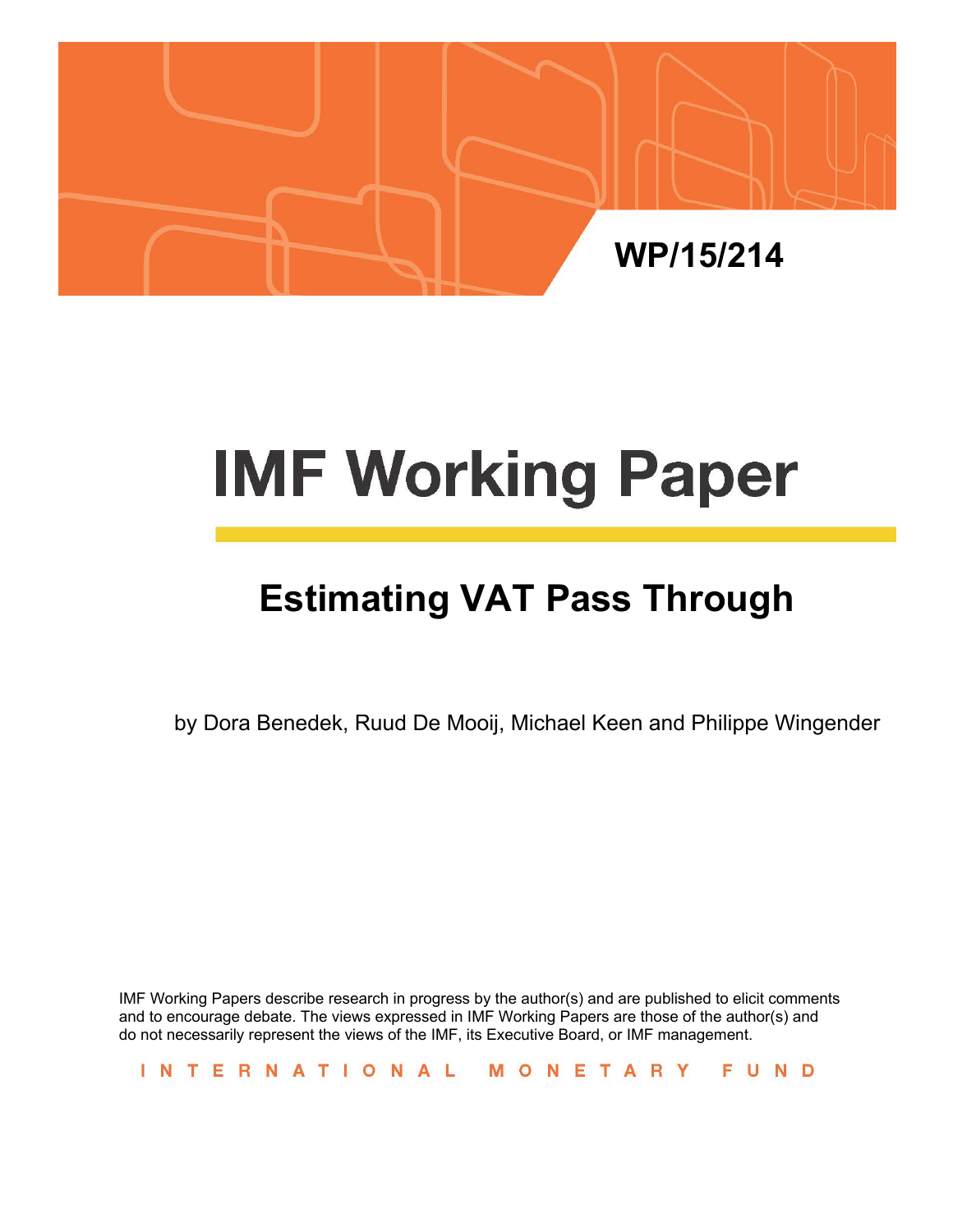#### **IMF Working Paper**

Fiscal Affairs Department

#### **Estimating VAT Pass Through**

#### **Prepared by Dora Benedek, Ruud De Mooij, Michael Keen and Philippe Wingender<sup>1</sup>**

Authorized for distribution by Michael Keen

September 2015

*IMF Working Papers* **describe research in progress by the author(s) and are published to elicit comments and to encourage debate.** The views expressed in IMF Working Papers are those of the author(s) and do not necessarily represent the views of the IMF, its Executive Board, or IMF management.

#### **Abstract**

This paper estimates the pass through of VAT changes to consumer prices, using a unique dataset providing disaggregated, monthly data on prices and VAT rates for 17 Eurozone countries over 1999-2013. Pass through is much less than full on average, and differs markedly across types of VAT change. For changes in the standard rate, for instance, final pass through is about 100 percent; for reduced rates it is significantly less, at around 30 percent; and for reclassifications it is essentially zero. We also find: differing dynamics of pass through for durables and non-durables; no significant difference in pass through between rate increases and decreases; signs of non-monotonicity in the relationship between pass through and the breadth of the consumption base affected; and indications of significant anticipation effects together with some evidence of lagged effects in the two years around reform. The results are robust against endogeneity and attenuation bias.

JEL Classification Numbers: E31, H22, H25

Keywords: Value added tax; Tax incidence; Price effect; Pass through; Europe. Authors' E-Mail Addresses: Dbenedek@imf.org; RDeMooij@imf.org; MKeen@imf.org; PWingender@imf.org

<sup>&</sup>lt;sup>1</sup> We thank seminar participants in the Indirect Taxation International Workshop in Paris, the European Commission DG TAXUD, the IMF Fiscal Affairs Department, the OECD and Sciences Po. We are also grateful to Rabah Arezki, Alessandro Giustiniani, Thomas Hemmelgarn, Arne Kubitza, Constant Lonkeng, Gaëtan Nicodème, Victoria Perry, Grégoire Rota-Graziosi, Juan Toro, Christophe Waerzeggers and Irene Yackovlev for constructive comments and suggestions. We have also benefited from the expertise of Christiane Lytridis and Donato Raponi on VAT-related issues. Kelsey Moser provided excellent research assistance. All errors remain our own.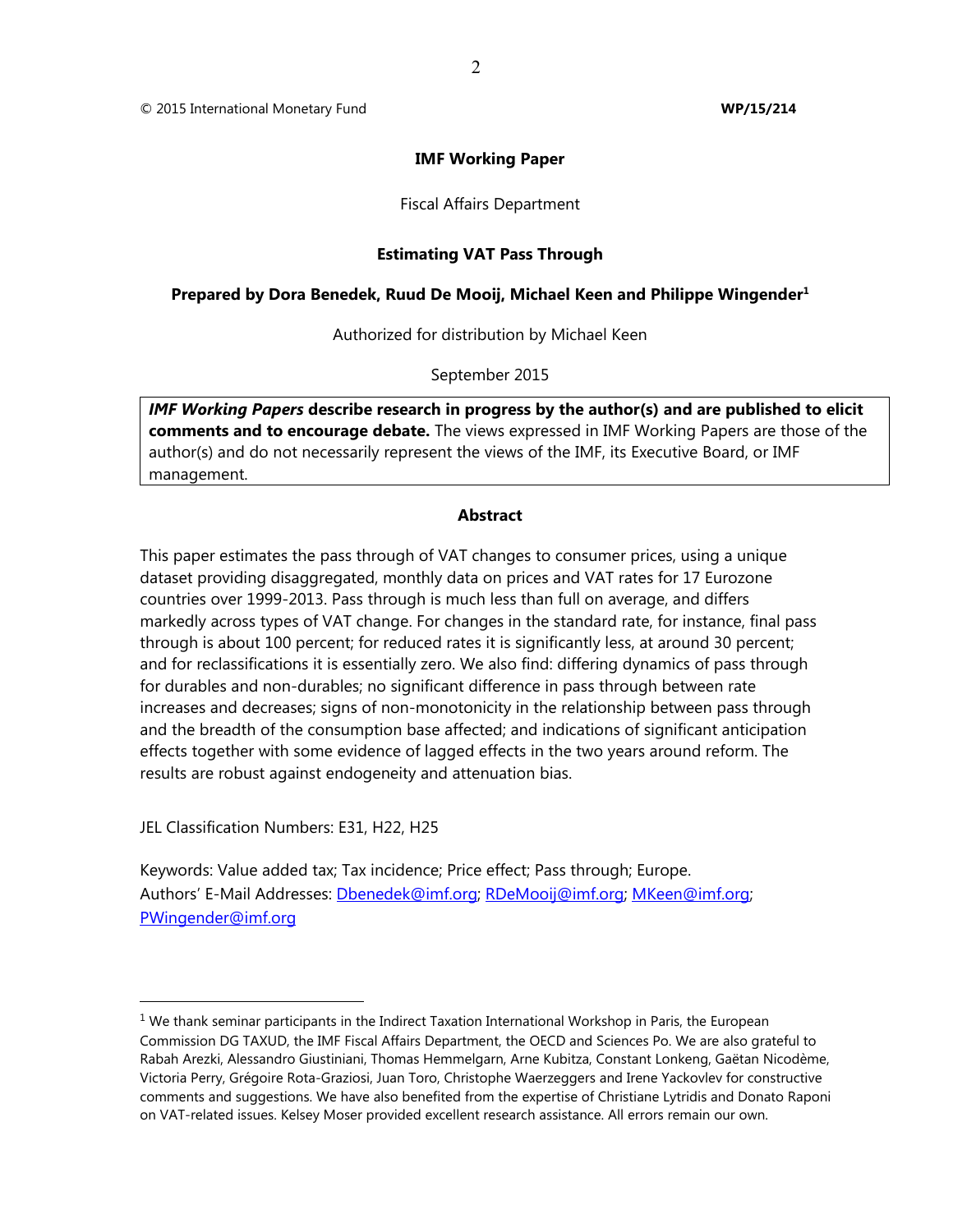#### Contents

| E. Asymmetric Responses? Pass Through for Rate Increases and Decreases  24 |  |
|----------------------------------------------------------------------------|--|
|                                                                            |  |
|                                                                            |  |
|                                                                            |  |
|                                                                            |  |
|                                                                            |  |
| <b>Tables</b>                                                              |  |
|                                                                            |  |
|                                                                            |  |
| Table 3: Regression Results of Pass Through by Type of VAT Rate Change18   |  |
|                                                                            |  |
| Table 5: Pass Through by Type of VAT Rate Change - OLS Estimates  27       |  |
|                                                                            |  |
|                                                                            |  |
|                                                                            |  |
|                                                                            |  |

Figures

Figure 1: Elasticity of Price Responses in Two-Year Interval around the VAT Change 16

Page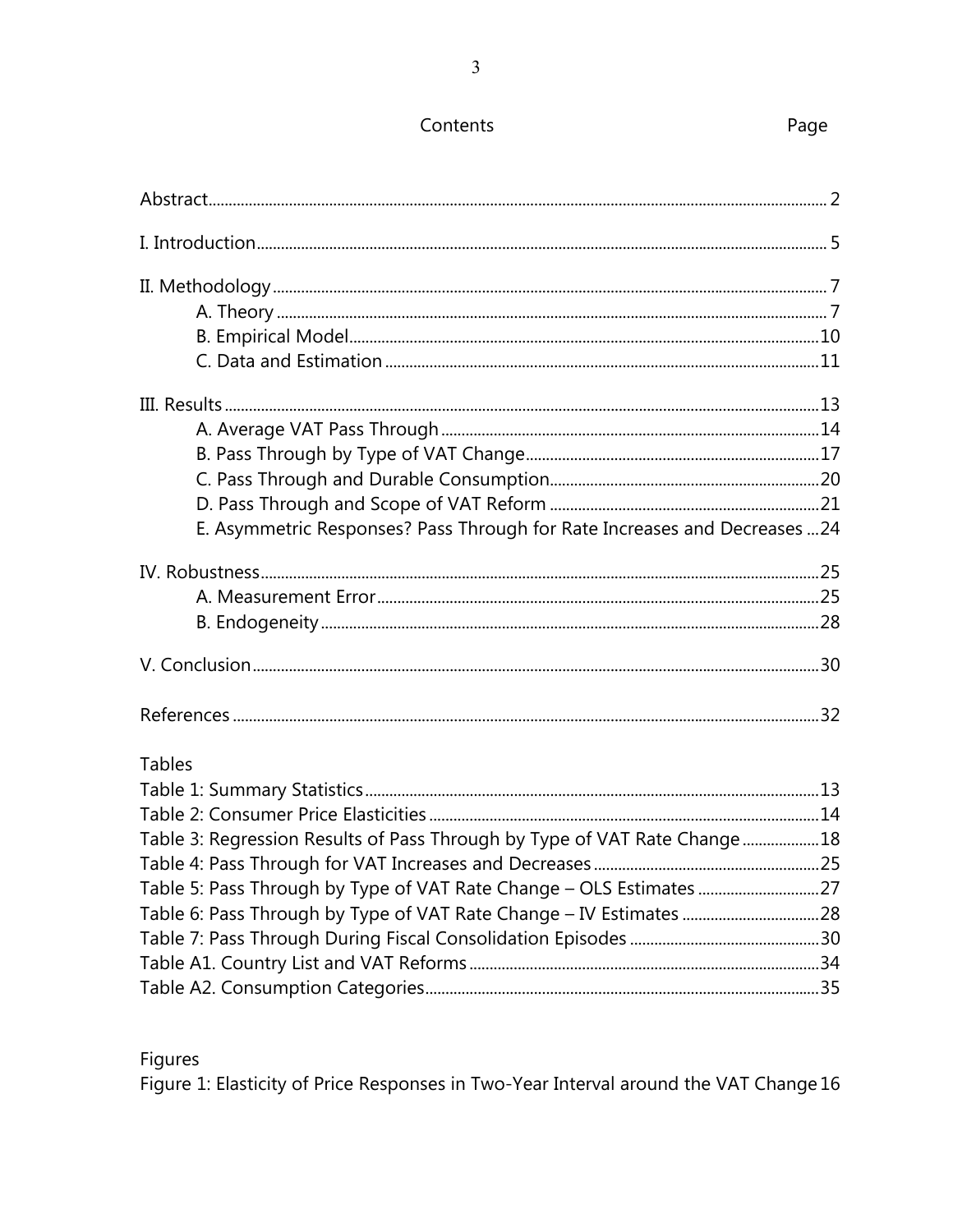| Figure 3: Cumulative Pass Through for Durables versus Non-Durables21         |  |
|------------------------------------------------------------------------------|--|
| Figure 4: Number of VAT Rate Changes by Type of Reform and Total Consumption |  |
|                                                                              |  |
|                                                                              |  |
|                                                                              |  |

### Appendices

| Appendix B: The Elasticity of Substitution and Derivation of Equation (5) 41 |  |
|------------------------------------------------------------------------------|--|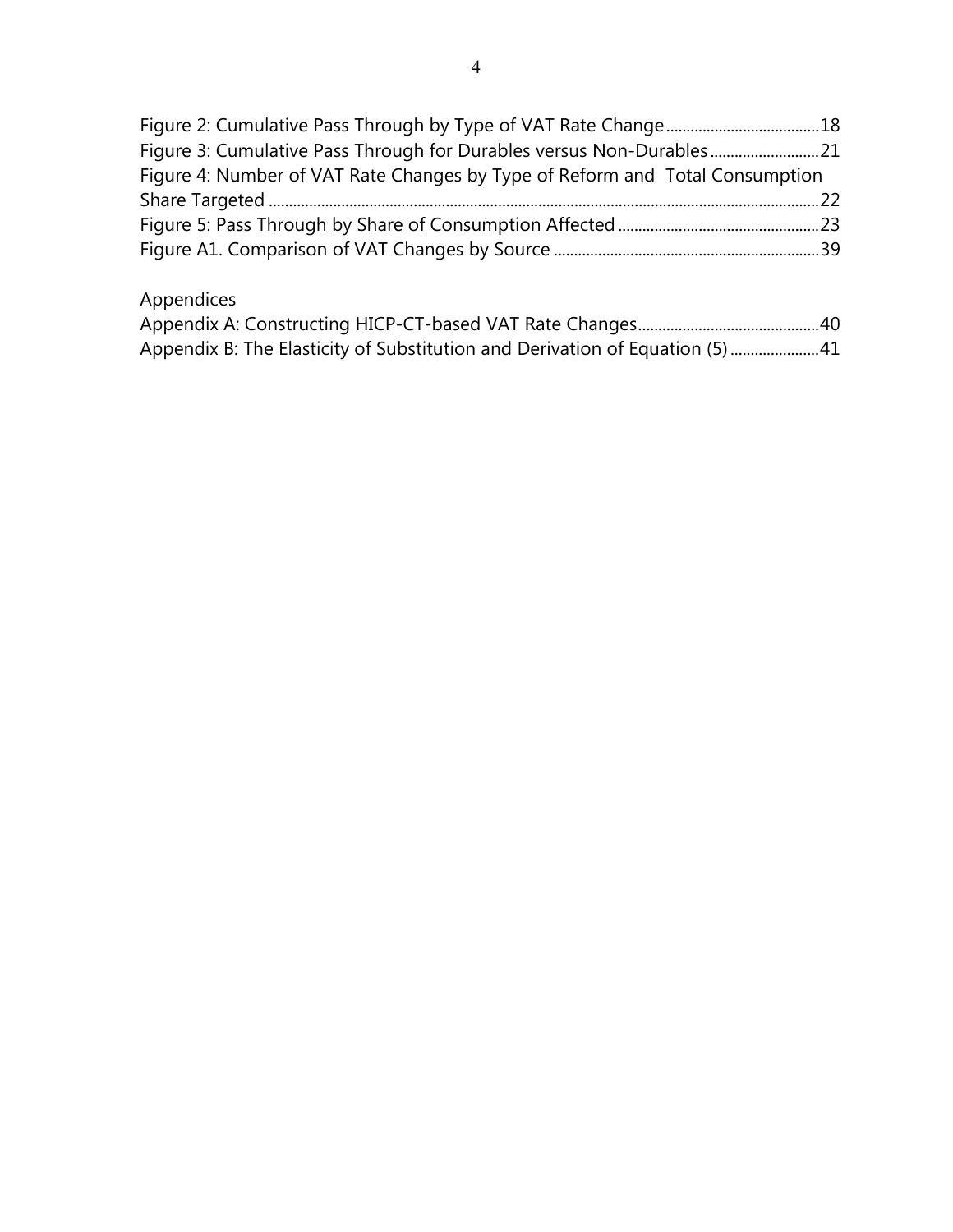#### **I. INTRODUCTION**

It is almost universally assumed in practical policy making, and in distributional analyses, that indirect tax changes are fully and exactly passed through to consumer prices: see, for instance the review in Bird and Gendron (2007) and, as typical examples the annual publication for the U.K. of the Office of National Statistics on *the Effects of Taxes and Benefits on Household Income*  Central Statistical Office, and Lustig et al. (2013). Theory, of course, makes clear that this need not be so, and indeed that almost anything is possible: pass through may be less than complete ('undershifting'), as the standard partial equilibrium analysis of competitive markets allows; more than complete ('overshifting'), as, in some circumstances, under imperfect competition and/or with endogenous product quality<sup>2</sup>; it is even possible that the tax-inclusive prices of the taxed good will fall (the Edgeworth paradox). $3$  It is standard too to assume that pass through occurs contemporaneously with the tax change. But again theory raises many other possibilities: substitution effects may give rise to price movements in anticipation of VAT changes, and/or menu costs may mean response is sluggish.<sup>4</sup>

The extent and timing of VAT pass through thus become empirical issues—which remain unresolved. Empirical studies report a variety of results, often finding evidence of less than full pass through,<sup>5</sup> though some find evidence for full pass through or overshifting.<sup>6</sup>

Instructive and careful as many of these studies are, their generalizability to address some of the most pressing policy and analytical issues is limited. Many of the most careful studies focus on the effects of changes in the tax treatment of a narrow set of items, such as hair dressing services, housing repairs, new cars, sugary drinks or restaurant meals, using as controls the prices of other items consumed domestically. The choice of 'similar' items as controls raises some identification issues, dicussed below. More directly to the point, however, these results cannot speak to what is often the most contentious and highly charged policy concern of changing the standard rate of VAT (that applied to the broadest range of commodities). This has been brought even more to the fore by the post-crisis needs that many countries have for fiscal consolidation,

<sup>&</sup>lt;sup>2</sup> See for example Stern (1987), Delipalla and Keen (1992) and Weyl and Fabinger (2013).

<sup>&</sup>lt;sup>3</sup> On which see, for instance, Vickrey (1960).

<sup>4</sup> Kleven and Kreiner (2003).

<sup>&</sup>lt;sup>5</sup> As, for instance, in Carbonnier (2007) and Trannoy (2011) for various VAT reforms in France, Smart (2011) for Canada, Chirakijja et al. (2009) and Crossley et al. (2014) for the UK, Carare and Danninger (2008) for Germany, Batista Politi and Mattos (2011) for Brazil and Kosonen (2013) for Finland.

<sup>&</sup>lt;sup>6</sup> Such as, respectively, Poterba (1996) and Besley and Rosen (1999), both for the U.S.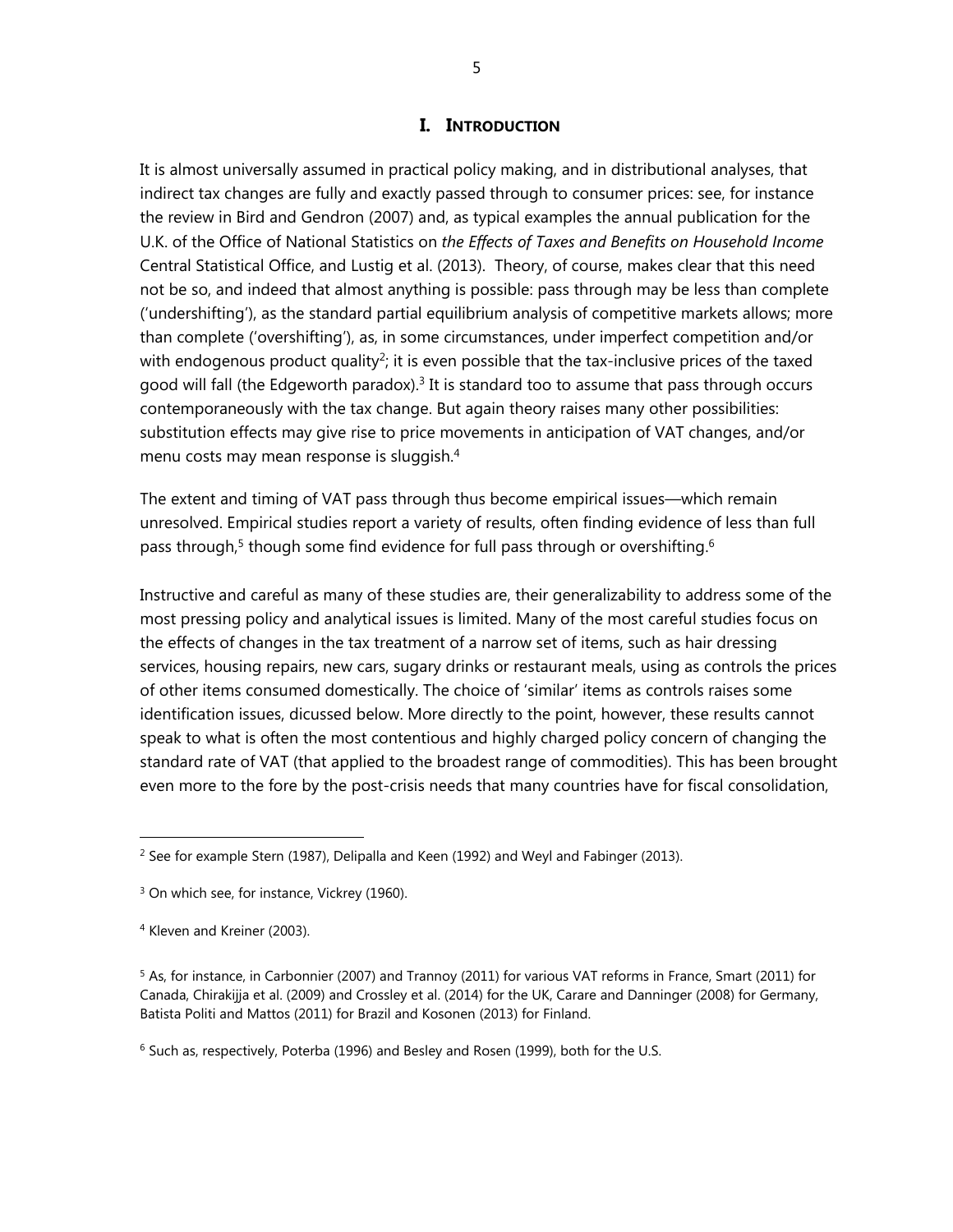the VAT being a prime candidate when significant sums are needed.<sup>7</sup> Yet there is to our knowledge, no empirical evidence of the core incidence question that then arises: How much of an increase in the standard rate of VAT is likely to be passed through to consumer prices?

The aim of this paper is to cast new light on these and other fundamental issues in VAT pass through by exploiting a unique, large panel dataset on VAT reforms in the Eurozone between 1999 and 2013, providing monthly price and tax data for 67 consumption items, and covering 1,231 VAT changes. Methodologically, our approach—which is to estimate a reduced form relationship between changes in consumer prices and in applicable VAT rates—follows Poterba (1996) and Besley and Rosen (1999), who look at city-level sales taxes in the United States. Our central contribution thus lies in the use of a large, rich dataset of VAT reforms that enables the identification of the pass through associated with a wide variety of reforms to what is, in Europe as in much of the rest of the world, by far the most important form of indirect taxation. There are, more specifically, three main attractions to the empirical approach pursued here.

First, most existing studies on VAT reform use data from a single country, generally consider only one or a small number of tax changes affecting a narrow set of commodities, and use prices of goods and services in the domestic market that are not directly affected by the VAT change as controls to identify pass through effects. But, as spelled out below, this characterization of counterfactual prices is problematic if there are cross-price effects between taxed and untaxed items (a difficulty when, as is often the case, closest related items are chosen as controls). The approach pursued here avoids this bias by exploiting pooled data from 17 integrated economies (sharing a common currency) to provide a more credible counterfactual for the evolution of the prices that are not directly affected by VAT reforms. In effect, we thus take as controls the *same* commodity but in countries other than that in which the tax change occurs.8

Second, the large number and diversity of reform episodes in the dataset enables us to explore variations in pass through across different types of VAT reform. We look, for instance, not only at the central question of the pass through of standard changes, but also that of changes in reduced VAT rates and of reclassifications (the movement of some item between rate categories).<sup>9</sup> We also test for heterogeneity in pass through depending on the scope of the VAT reform (that is, on the share of consumption affected by a VAT rate change) and for asymmetries in pass through between VAT rate increases and decreases. The large, monthly data set also

 $^7$  Between 2007 and 2013, for example, 15 EU countries increased their standard rate of VAT.

 $8$  VAT is levied on a destination basis, meaning the tax changes apply only to domestic purchases: a VAT change in Finland, for instance, does not apply to purchases in Denmark or Spain. Cross effects might occur through cross-border shopping. But the cases in which this is seen as a significant problem are few, and mostly relate to excises (cigarettes and the like) that are beyond the scope of this paper.

 $9$  Since there are no VAT rates higher than standard in the dataset, these three are the only possible types of VAT rate change.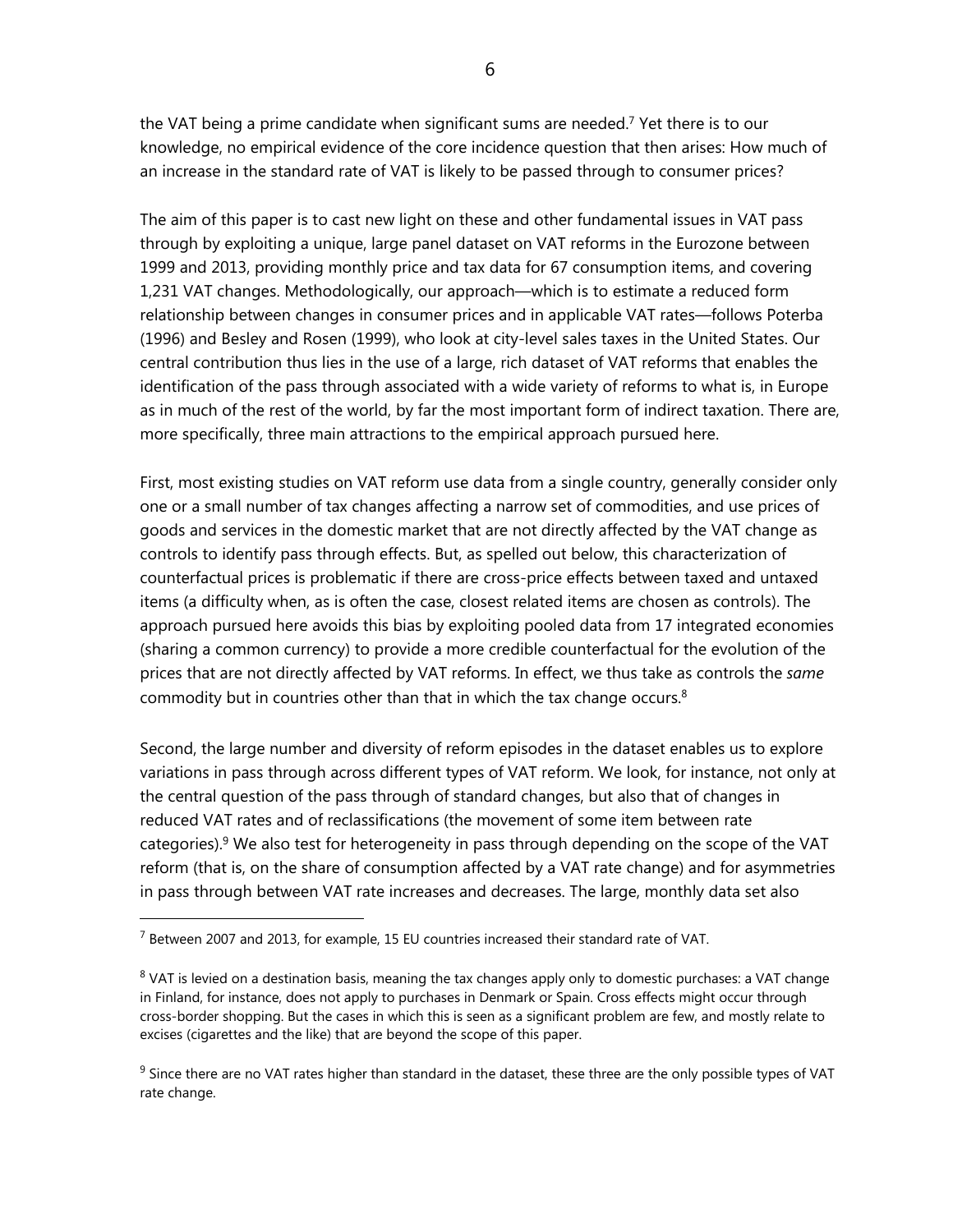provides enough statistical power and granularity to explore the dynamics of each type of VAT reform, allowing for both anticipation effects and sluggish response, including, for instance, the potentially quite different dynamics as between durable and non-durable items. These timing issues have received some empirical attention (Carare and Danninger (2008), for instance, on the German VAT reform of 2007), but, again, only for specific and often quite narrow episodes.

Finally, the robustness of our results can be assessed with respect to two other possible sources of bias: measurement error and endogeneity. Neither of these has been tested in previous incidence studies.

The paper is organized as follows. Section II provides a theoretical framework, sets out our methodology and describes the data. The main empirical results are in Section III, exploring a variety of aspects of VAT reforms, including their dynamics. After assessing typical effects over all VAT reforms, we focus in turn on a variety of more detailed aspects of reform: potential differences between changes in standard rates, reduced rates, and reclassifications; across goods of different durability; the breadth of the base to which changes apply; and possible asymmetries between rate increases and decreases. Section IV addresses the robustness, and Section V concludes.

#### **II. METHODOLOGY**

#### **A. Theory**

For a (possibly composite) commodity *i* with consumer price  $p_i$ , and producer price  $q_i$ , subject to a tax specified—as most VATs are—at an *ad valorem* tax-exclusive rate  $\tau_i$  (so that  $p_i = (1 +$  $\tau_i$ ) $q_i$ ), by degree of 'pass through' to the consumer is meant the proportionate response of the consumer price to an increase in the tax factor  $(1 + \tau_i)$ :

$$
\gamma^{i} \equiv \frac{\Delta p_{i}/p_{i}}{\Delta \tau_{i}/(1+\tau_{i})},\tag{1}
$$

Full pass through, with no change in the producer price, and hence  $\Delta p_i = q_i \Delta \tau_i = \Delta \tau_i p_i/(1+\epsilon)$  $\tau_i$ ), thus corresponds to  $\gamma^i = 1$ ; and zero pass through to  $\gamma^i = 0$ .

The degree of pass through is likely to depend of course, on the goods being taxed, with a key distinction for the empirics below that between broad-based and narrow increases in VAT rates. Suppose then that there are just two commodities, with aggregate demands $^{10}$   $D^{i}(p_1,p_2)$  and in competitive supply  $S^{i}(q_{1},q_{2})$ , with tax levied only on good 1. In the textbook partial equilibrium

 $10$  These are uncompensated demands. Parallel expressions to those that follow expressed in terms of compensated demands may be more appropriate for VAT changes that are part of a broader and roughly revenue-neutral reform. We do not distinguish between the two representations when interpreting our empirical results.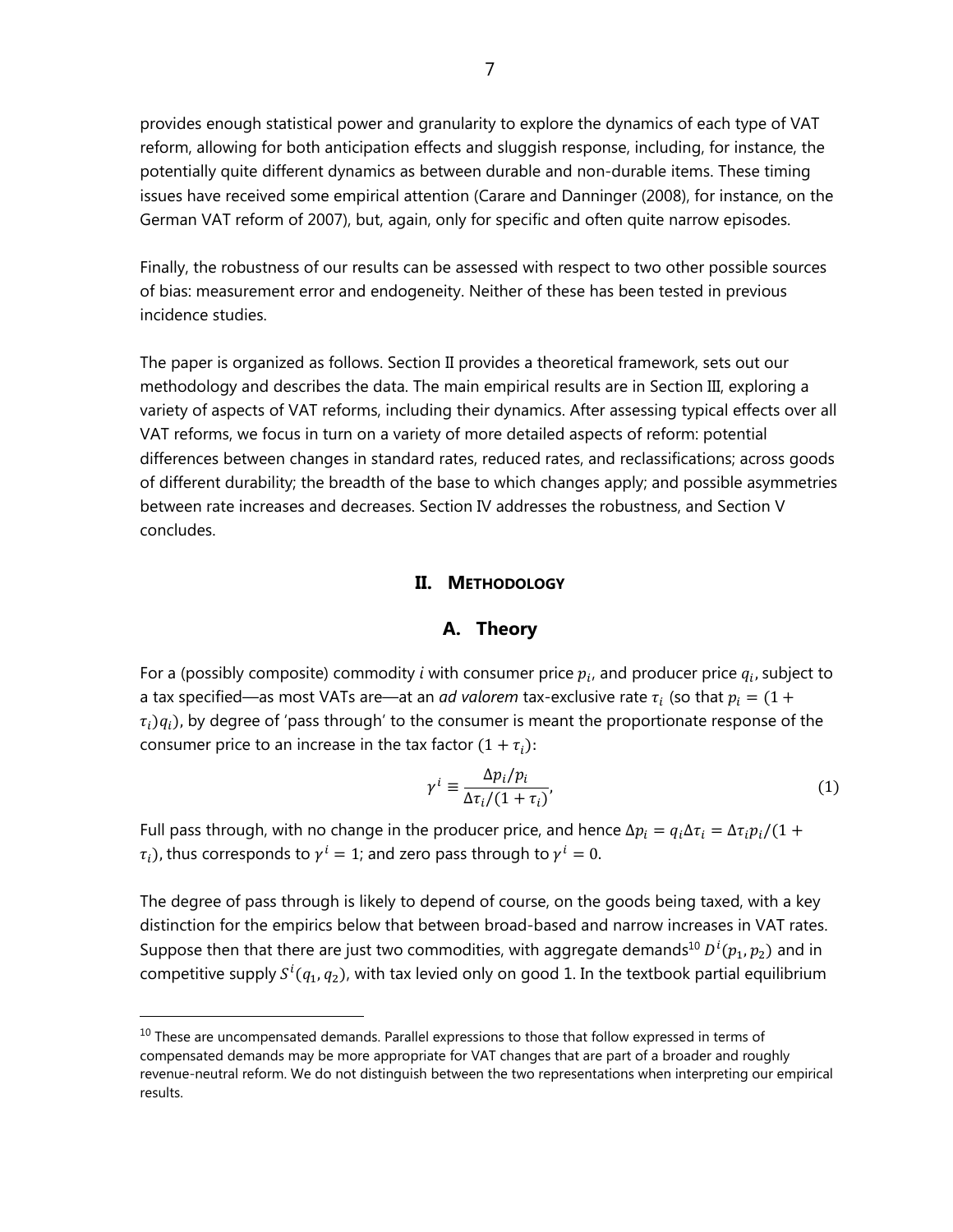setting, with the consumer and producer prices of good 2 assumed unaffected, perturbing the market clearing condition  $S^1(q_1, q_2) = D^1((1 + \tau_i)q_1, p_2)$  gives the familiar formula:

$$
\gamma^1 = \frac{\varepsilon_s^{11}}{\varepsilon_s^{11} + \varepsilon_d^{11}},\tag{2}
$$

where  $\varepsilon^{ii}_s$  denotes the own-price elasticity of supply of commodity  $i$  and  $\varepsilon^{ii}_d\equiv -\partial\ln(D^i)\,/\partial\ln(p_i)$ (minus) its own price elasticity of demand.

But for changes in standard rates of VAT, often affecting half or more of all consumer spending, general equilibrium effects cannot be ignored. Allowing for these (by now perturbing the system comprising market clearing for both goods; and assuming, for simplicity, independent supplies) gives

$$
\gamma^{1} = \frac{\varepsilon_{s}^{11}}{\varepsilon_{s}^{11} + \varepsilon_{d}^{11} - \left(\frac{\varepsilon_{d}^{12}\varepsilon_{d}^{21}}{\varepsilon_{s}^{22} + \varepsilon_{d}^{22}}\right)},
$$
\n(3)

where  $\varepsilon_d^{ij}\equiv \partial{\ln(D^i)}/\partial{\ln(p_j)}$ , for  $i\neq j$  denotes the (uncompensated) cross-price elasticity. Pass through now reflects not only movement along the demand curve for the taxed good but also movements of that demand curve, induced by changes in the relative prices of the two goods. Strikingly, so long as  $\varepsilon_d^{12}$ and  $\varepsilon_d^{21}$  are of the same sign, then, whatever that sign is, the degree of pass through is unambiguously higher than the usual partial equilibrium formula would suggest.<sup>11</sup> Intuitively, this is because the induced response in the price of the untaxed good, which is given by an analogous pass through coefficient

$$
\gamma^2 = \frac{\varepsilon_s^{11} \varepsilon_d^{21}}{(\varepsilon_s^{11} + \varepsilon_d^{11})(\varepsilon_s^2 + \varepsilon_d^{22}) - \varepsilon_d^{12} \varepsilon_d^{21}}\,,\tag{4}
$$

always acts to shift outwards the demand for the taxed good. If, for instance, the two are gross substitutes (so that  $\varepsilon_d^{21} > 0$ ) then  $\gamma^2 > 0$  and the consumer price of good 2 rises; which, so long as  $\varepsilon_d^{12}$  is also positive, increases the demand for good 1. If on the other hand the goods are complements (so  $\varepsilon_d^{21} < 0$ ), then the price of good 2 falls, but this again increases the demand for 1.

Equation (4) has important implications for empirical work. It means, not least, that a comparison of the evolution of prices between those goods directly affected by a VAT reform and those of other goods in the consumption basket will not in general yield an unbiased estimate of the pass through on the price of taxed goods. Indeed, individual-country studies that use the prices of untaxed goods as controls in the identification of tax-incidence effects produce an estimate of  $\gamma^1-\gamma^2$ , not of  $\gamma^1$ . This implies an underestimate of pass through if goods are substitutes and an

 $11$  Equation (3) opens the possibilities, which the partial equilibrium perspective in (2) obscures, of over-shifting or (as in the Edgeworth paradox) of consumer prices falling in response to tax increases even in competitive markets. We leave these aside in this discussion, and assume the denominator in (3) to be strictly positive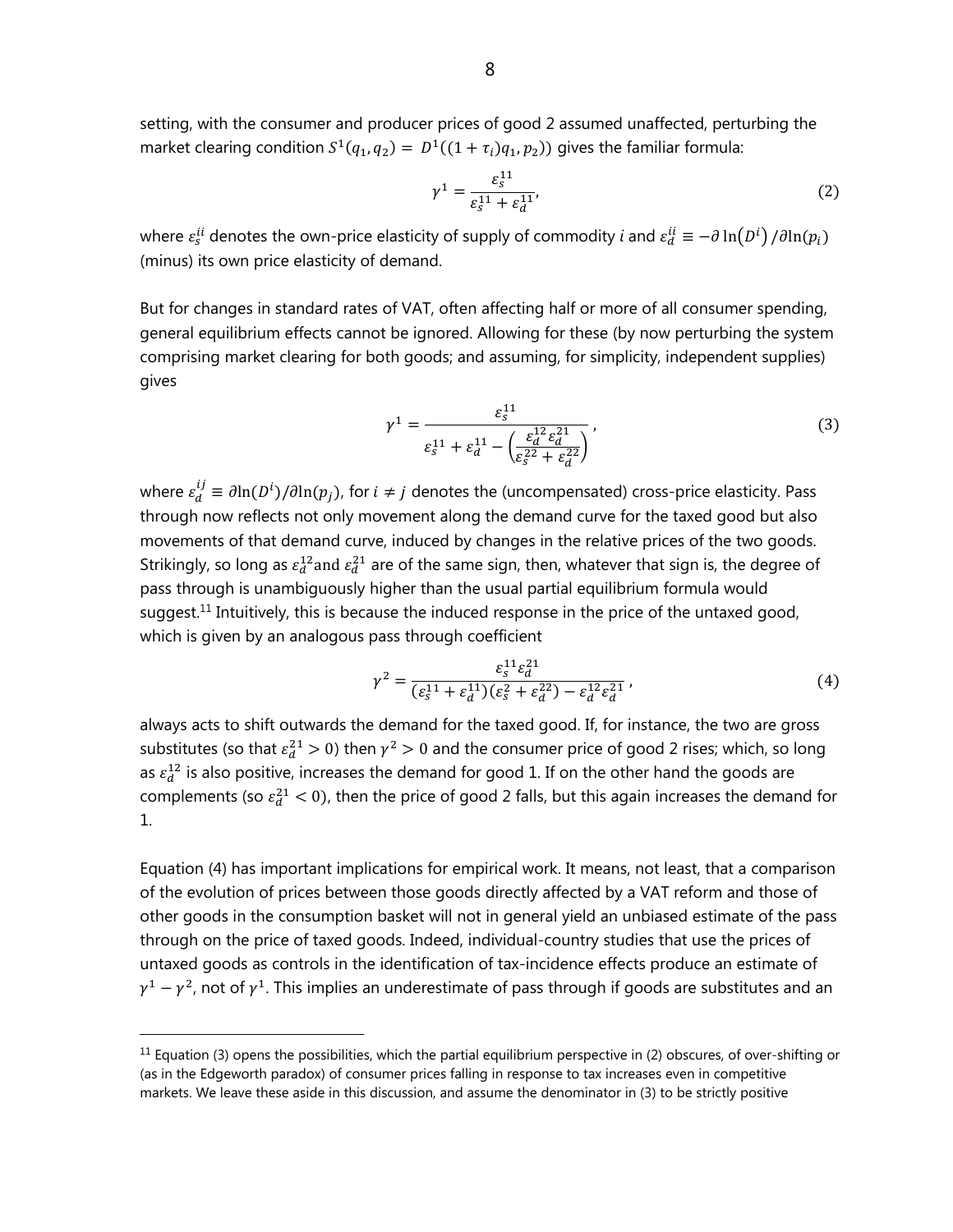overestimate if they are complements. This may be less of an issue for tax changes affecting only goods that are a relatively minor part of consumer expenditure—but it is the pass through of changes affecting the bulk of items that is often of much more policy interest.

Equation (3) also casts light on how pass through may depend on the breath of the base to which a tax change applies. Appendix B shows that it can be rewritten very simply as

$$
\gamma^1 = \frac{\varepsilon_s}{\varepsilon_s + \sigma} \left[ 1 + \frac{(\sigma - \eta_1)\omega_1}{1 + \varepsilon_s} \right],\tag{5}
$$

where  $\sigma > 0$  denotes the elasticity of substitution between the two goods,  $\eta_1$  the income elasticity of the taxed good and  $\omega_1$  its budget share. The forces shaping pass through that this implies are complex. Greater ease of substitution between the two goods, for instance, tends to reduce pass through by its effect on the first term in (5); this is a simple intuition based on the standard formula (2), and the thought that higher substitution means more elastic demand. But there is also an effect through the bracketed term in (5), by which route an increase in the elasticity of substitution tends to increase pass through, this being the consequence of the general equilibrium effect discussed after (3): closer substitution means a greater impact on the price of the alternative good 2, which reinforces the increase in the price of the taxed good 1. The direction of the effect of the elasticity of substitution on the extent of pass though is, as a consequence, ambiguous. Similarly opposing effects also shape the impact of the supply elasticity.

Intuition might suggest that pass through will be greater the wider the base to which the tax change applies; equation (5) shows that this will indeed be so if, for example, preferences are homothetic CES with  $\sigma > 1$ . But this is not assured in general. A large budget share may be associated with fewer substitution possibilities, for instance, with the ambiguous effect on pass through just noted. The scope of VAT changes might also be systematically associated with different types of commodities: reduced rates, for example, usually not only apply to smaller consumption shares but to basic commodities such as food items which tend to have lower income elasticities, and on that account higher pass through. Importantly, the simple intuition that the extent of pass through should be monotonically increasing in the budget share of the taxed goods can thus prove false: some warning of this comes from the observation that, in terms of relative prices, an increase in the tax applied to a large volume of consumption is equivalent to a cut in that applied to a small volume of production.<sup>12</sup> This potential nonmonotonicity will emerge as having some practical significance.

 $12$  An example may also help. Suppose that the elasticity of substitution between any two subsets of commodities is unity. Then the term  $(\sigma - \eta_1)\omega_1$  in (5) is zero if the budget share of the taxed (composite) good is either zero or unity (in the latter case, because the income elasticity is then also unity); but in intermediate cases it is strictly greater than zero if the income elasticity of demand for the taxed composite is less than unity.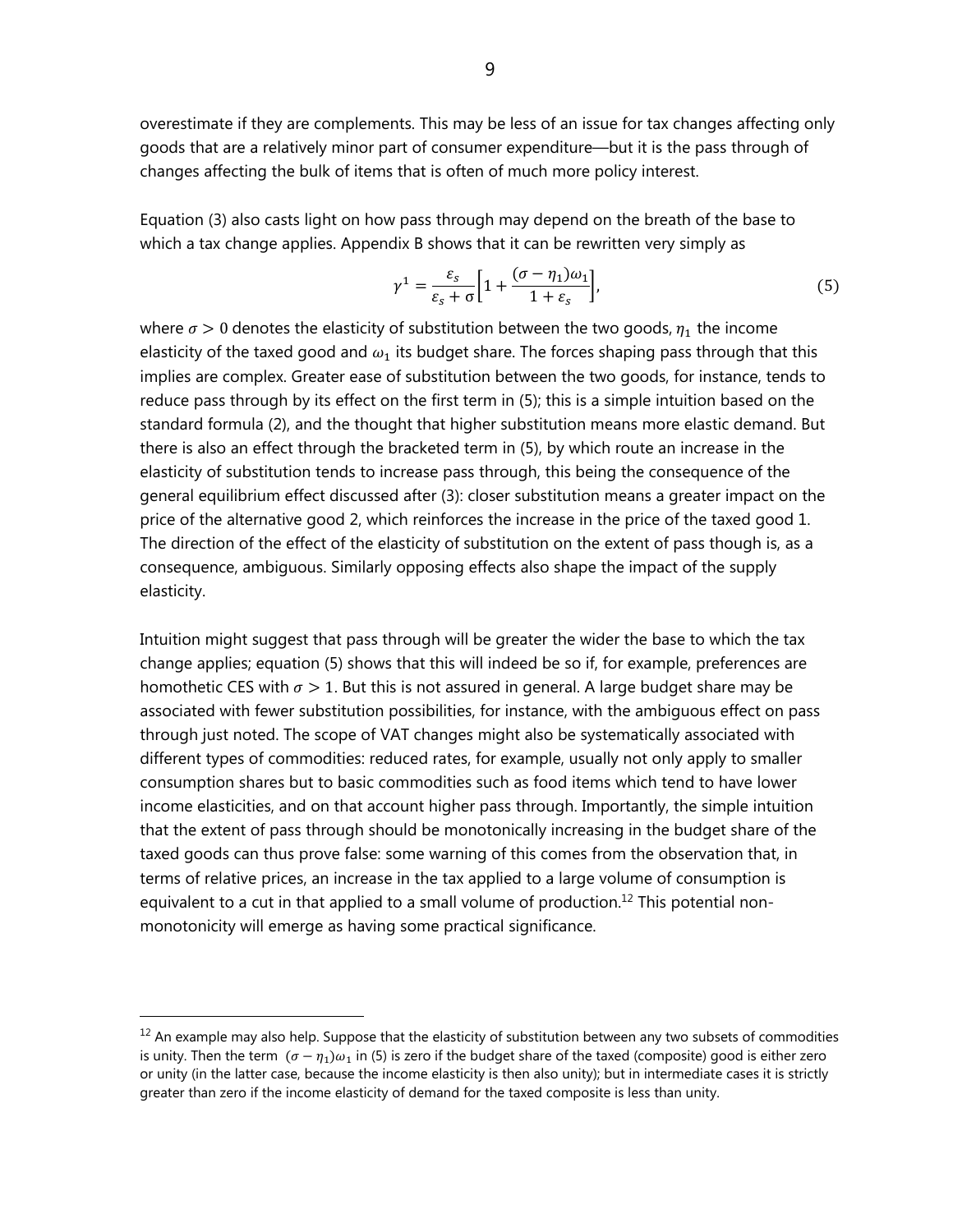All this assumes competitive markets. There is now a large literature (recently unified and extended by Weyl and Fabinger (2013)) on the determinants of, and range of possibilities for, pass through, including over-shifting, under various forms of imperfect competition and product variation. Pass through then depends critically not only on simple elasticities of the kind above, but on curvatures of demand as well as market behavior and conditions. These considerations may shape the pass through that we report below, though we do not have data enabling us to relate this to aspects of market structure.

The dynamics of adjustment to tax changes may also be complex. Demand and supply may of course become more responsive over time, but more subtle effects can also be at work. Price changes might not occur instantaneously at the moment of a VAT change, but before or after. In the presence of menu costs, for example, price responses to an unanticipated tax rate change will occur with a lag. And if consumers anticipate a future VAT change, perhaps because the government has pre-announced it, they may either postpone expenditures (in case of a reduction in VAT) or bring them forward (in case of a VAT increase); and firms may respond to this change in demand by adjusting their pricing before the VAT is actually changed, implying possible lead effects. These potential timing effects are considered closely below.

#### **B. Empirical Model**

Following Poterba (1996) and Besley and Rosen (1999), we focus on a reduced-form relationship between changes in consumer prices and in VAT rates that can be interpreted as a linearization of any structural model.13 More precisely, we estimate the following empirical model of monthly log changes of the consumer price index

$$
\Delta ln(p_{ict}) = \sum_{j=-12}^{12} \gamma_j \Delta ln(1 + \tau_{ict+j}) + \Gamma X_{ict} + \alpha_c + \theta_i + \delta_t + \varepsilon_{ict}
$$
 (6)

for consumption category  $i$  in country  $\epsilon$  and month  $t.$  The coefficient  $\gamma_j$  thus measures the impact on the consumer price at time *t* of a VAT change in month  $t+j$ , with  $j \in (-12, 12)$ . Equation (6) describes the full dynamic adjustment over a two-year time horizon centered around the month of the actual VAT change.<sup>14</sup> The sum of all  $\gamma_i$ 's over this two year window thus gives the long run consumer price response to a change in the VAT rate  $\tau_{ict}$ , and so is interpreted as the pass through elasticity in equation (1).

1

 $<sup>13</sup>$  It is not possible from this reduced-form to distinguish between different models of supply, since perfect and</sup> imperfect competition predict overlapping ranges of price response. Nor can the underlying supply and demand elasticities be separately identified without imposing further restrictions.

 $14$  Regressions with lead and lags each up to 24 months suggest no significant effects outside this window.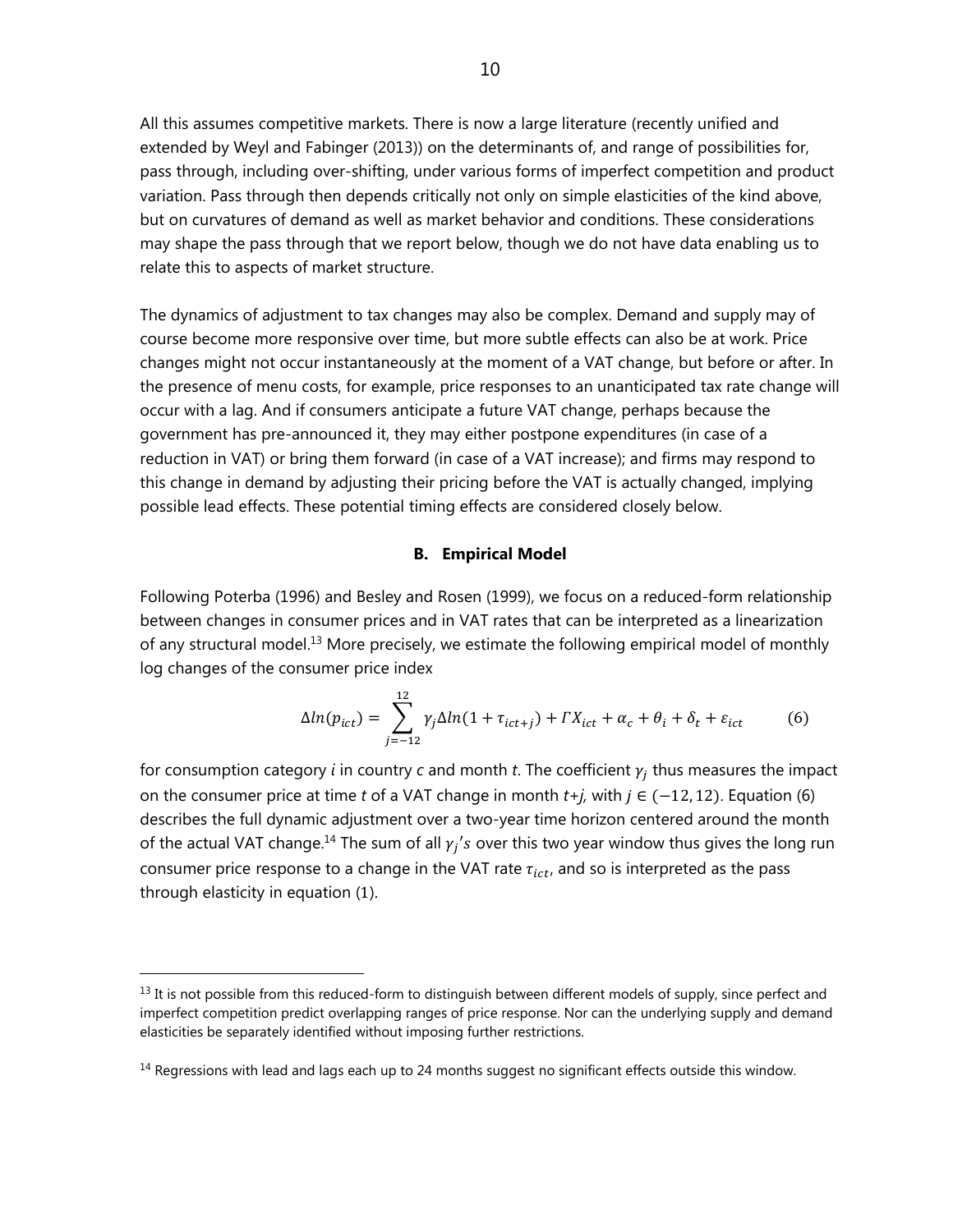The vector  $X_{ict}$  includes control variables meant to capture monthly variation in prices unrelated to VAT reforms. To account for current macroeconomic conditions unrelated to our VAT reform variable, we include the current monthly unemployment rate and real quarterly GDP growth. We also include country and consumption category fixed effects,  $\theta_i$  and  $\alpha_c$ , to control for timeinvariant characteristics of inflation by country and type of goods and services. The month fixed effects  $\delta_t$  are included to capture Eurozone-wide trends and seasonal patterns in price levels.<sup>15</sup> Since we only use data for Eurozone countries, there is no need to control for exchange rate movements or variations in monetary policy responses.

#### **C. Data and Estimation**

Price data are taken from the Harmonized Index of Consumer Prices (HICP) published by Eurostat. These indices are provided on a monthly basis according to the detailed 'Classification of Individual Consumption According to Purpose' (COICOP), which contains more than 90 consumption categories. Our sample comprises data on the 67 of these for which prices were deemed to be market driven and which were not VAT-exempt in most countries.<sup>16</sup> We also use country-specific expenditure shares for the goods and service provided by Eurostat; these are constant throughout a calendar year and updated annually.

We use a novel monthly dataset of VAT rates constructed for this paper. This matches VAT rates, by month, to the 67 consumption categories in 17 European countries that were part of the Eurozone from 1999 to 2013. Information on VAT rates, with month of any change, was obtained from the annual publication *VAT Rates Applied in the Member States of the European Union* of the European Commission (EC). When information about particular VAT rates was not available from the EC publications (for instance, where the precise definition of goods subject to the reduced VAT rate was not sufficiently detailed to match to our consumption categories), we complemented the data with information from the International Bureau for Fiscal Documentation (IBFD). In the few cases in which the rates that applied to specific categories changed from one annual edition of the EC publication to the next without further detail, we assigned January 1 as the date of reform. The full list of countries and number of VAT reforms by type is given in Appendix Table A1.

Table 1 below shows summary statistics for VAT rates, prices and control variables in our sample. Approximately 70 percent of the consumption items are taxed at the standard VAT rate, accounting for slightly less than 65 percent of the value of total consumption. Standard VAT rates range between 15 and 23 percent, with an average rate of close to 20 percent. Reduced

<sup>&</sup>lt;sup>15</sup> The month fixed effects will also control for any changes in nominal exchange rates with the rest of the world.

 $<sup>16</sup>$  The main categories excluded are rental prices, electricity, health care, postal and transport services, social</sup> protection, and insurance and other financial services. Appendix Table A2 lists included categories.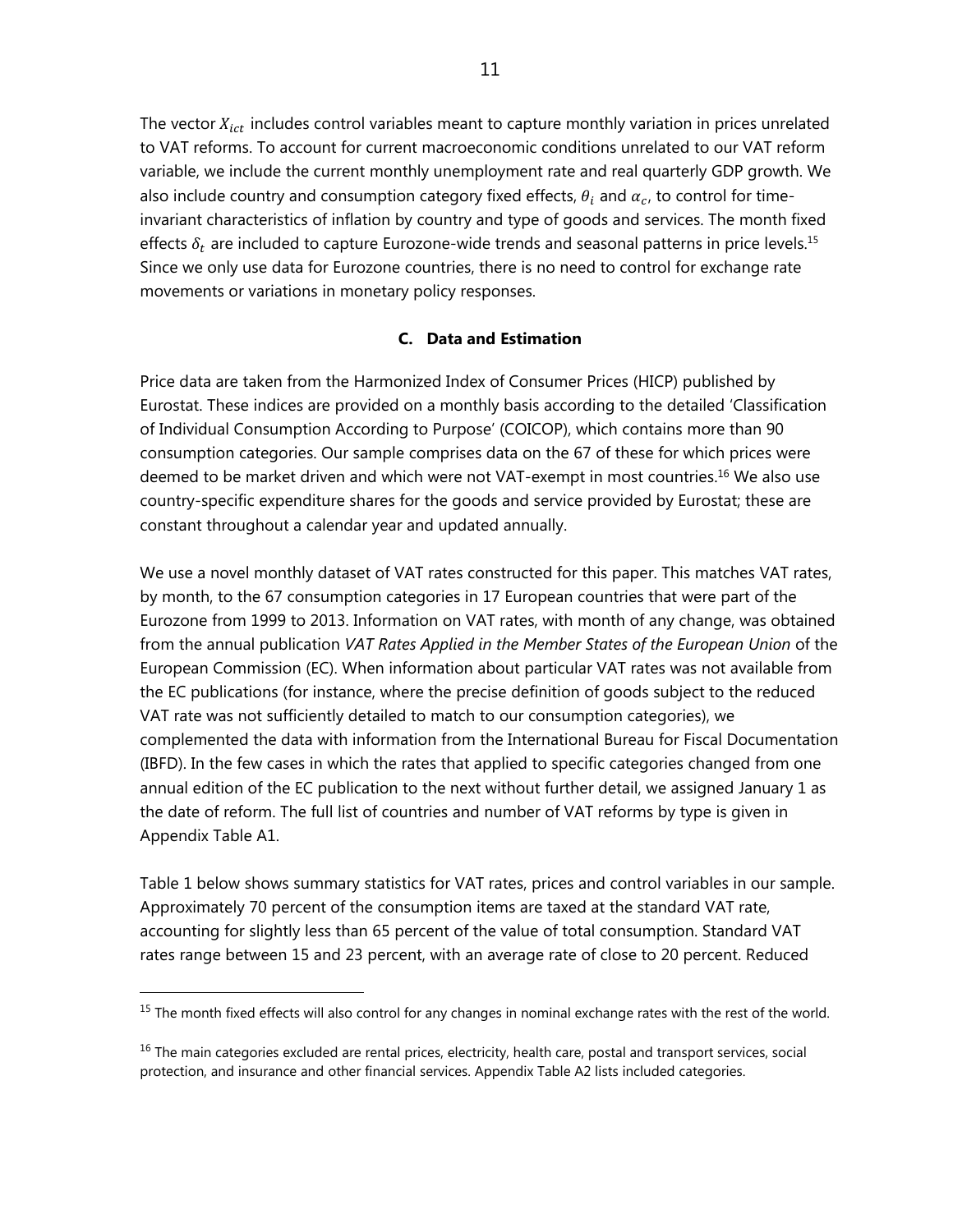rates vary between 2.1 and 17 percent, averaging 8 percent. There are 65 distinct VAT reform episodes in the sample (including reclassifications of individual categories from one rate group to another<sup>17</sup>), which, as shown in Table 1, generate 1,231 individual VAT rate changes. (To clarify, suppose for example that there is an increase in a common VAT rate applied to two categories; this single reform episode will count as two individual VAT rate changes). Changes in the standard rate account for the bulk of these changes, partly because standard VAT rates apply to the largest number of consumption categories. There are 191 changes in reduced VAT rates and 68 reclassifications. The VAT rate changes reported in Table 1 are expressed as log changes in the tax factor,  $1 + \tau$ , along the lines of equation (6).<sup>18</sup> Thus measured, standard VAT rate changes in the sample range from -0.83 to +2.55 percent, averaging 1.05. Changes in reduced VAT rates range more widely, from -6.45 to +6.45, with a smaller average change of 0.42. Changes in VAT rates due to reclassification range more widely still, from −13 to +15 percent, with an average close to zero and large standard deviation. VAT rate decreases have been less numerous than increases, but have tended to be larger.

Table 1 also provides descriptive statistics for price changes, unemployment rates and the consumption weights of the 67 categories. The total size of our unbalanced panel consists of 155,385 monthly observations, with the longest individual panels covering the period from January 1999 to September 2013. Finally, prior to estimating (6), we de-seasonalize and de-trend all price indices. All regressions are weighted by the share of each consumption category in the national consumption basket, so that the estimates for the  $\gamma_i$ 's in (6) represent the weighted mean effect of VAT rate changes on consumer prices, with consumption shares used as weights. Standard errors  $\varepsilon_{ict}$  in (6) are clustered at the panel level to account for possible autocorrelation in the error term at the country-consumption category level (for instance, for the price of newspapers in Germany).

<sup>&</sup>lt;sup>17</sup> Moving commodities from one reduced rate to another reduced rate is deemed a change in reduced rate, not a VAT reclassification.

<sup>&</sup>lt;sup>18</sup> For example, a VAT increase from 20 to 21 percent, is reported as a changes of  $ln(1.21/1.20) \times 100 = 0.83$ percent.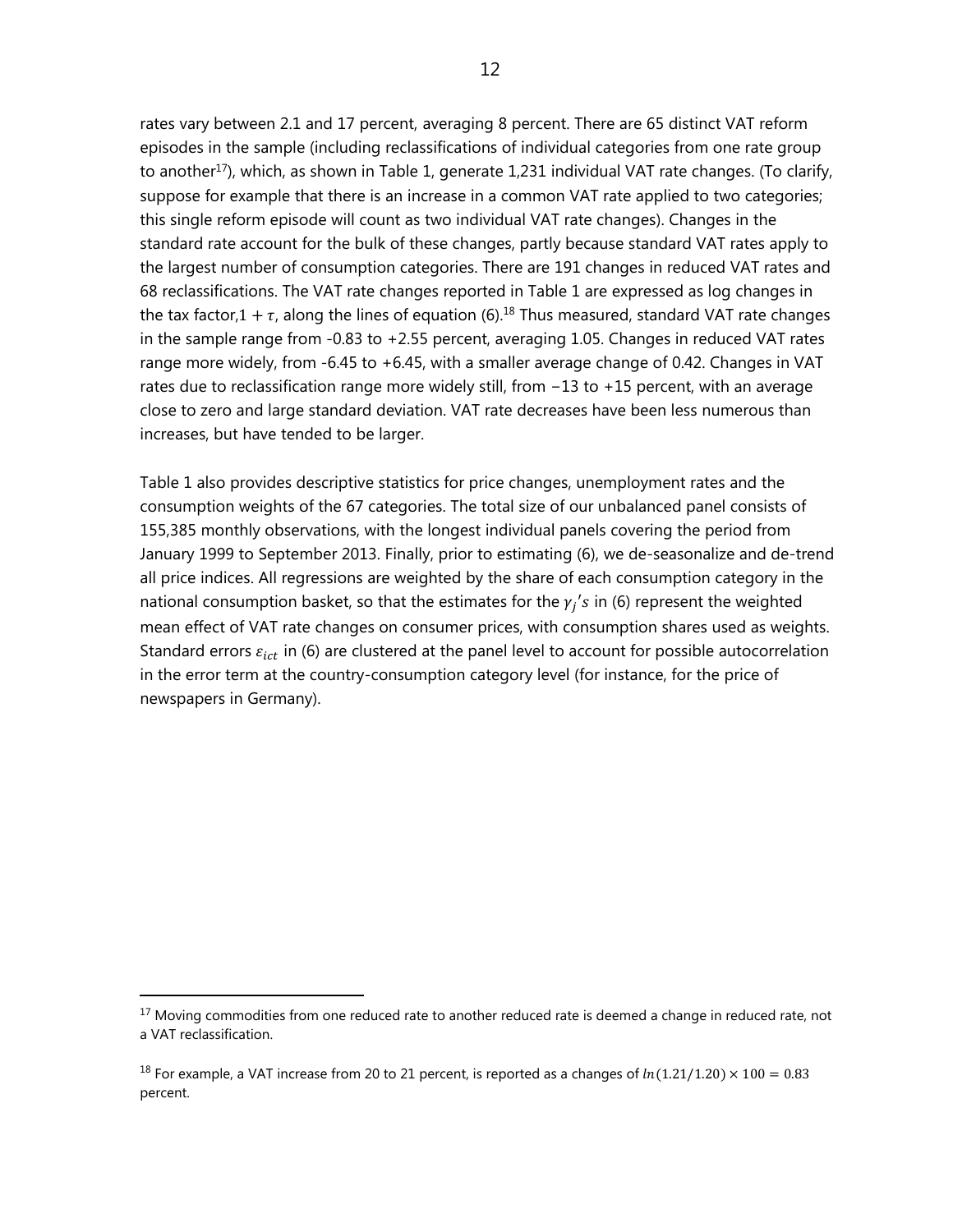|                           | Number of | Mean    | St Dev | Min       | Max     |
|---------------------------|-----------|---------|--------|-----------|---------|
|                           | obs       |         |        |           |         |
| <b>VAT Levels</b>         |           |         |        |           |         |
| Standard                  | 107,089   | 19.24   | 2.14   | 15.00     | 23.00   |
| Reduced                   | 41,667    | 7.92    | 3.40   | 2.10      | 17.00   |
| Zero-rated                | 3,341     | 0.00    | 0.00   | 0.00      | 0.00    |
| <b>VAT changes</b>        |           |         |        |           |         |
| Standard                  | 972       | 1.05    | 0.96   | $-0.83$   | 2.55    |
| Reduced                   | 191       | 0.42    | 1.98   | $-6.45$   | 6.45    |
| Reclassification          | 68        | $-0.32$ | 8.58   | $-13.38$  | 14.87   |
| VAT increase              | 1,009     | 1.67    | 1.69   | 0.41      | 14.87   |
| VAT decrease              | 222       | $-3.02$ | 3.49   | $-13.38$  | $-0.41$ |
| <b>Price changes</b>      |           |         |        |           |         |
| <b>HICP Index</b>         | 155,385   | 0.01    | 1.34   | $-117.96$ | 142.82  |
| <b>Others</b>             |           |         |        |           |         |
| Unemployment rate         | 155,385   | 8.22    | 4.15   | 1.70      | 27.60   |
| Real Quarterly GDP growth | 155,385   | 0.38    | 1.20   | $-8.50$   | 7.90    |
| Consumption weights       | 155,385   | 3.38    | 3.23   | 0.00      | 17.56   |

#### **Table 1: Summary Statistics**

Notes: Data on VAT rates taken from the EC (various years) and IBFD. Prices, unemployment rates, real GDP growth and consumption weights are taken from Eurostat.

#### **III. RESULTS**

This section presents our main results, for pass through equation in (6), using data on VAT reforms in Eurozone countries. It starts with the average pass through of VAT changes and the corresponding timing of these effects. Then, we look at differences between the types of VAT reform, i.e. whether standard rates or reduced rates are modified or if goods or services are moved between standard, reduced or zero rates. We subsequently explore how the pass through varies between durable and non-durable items, with the share of consumption affected by the VAT change and at possible differences between VAT increases and decreases.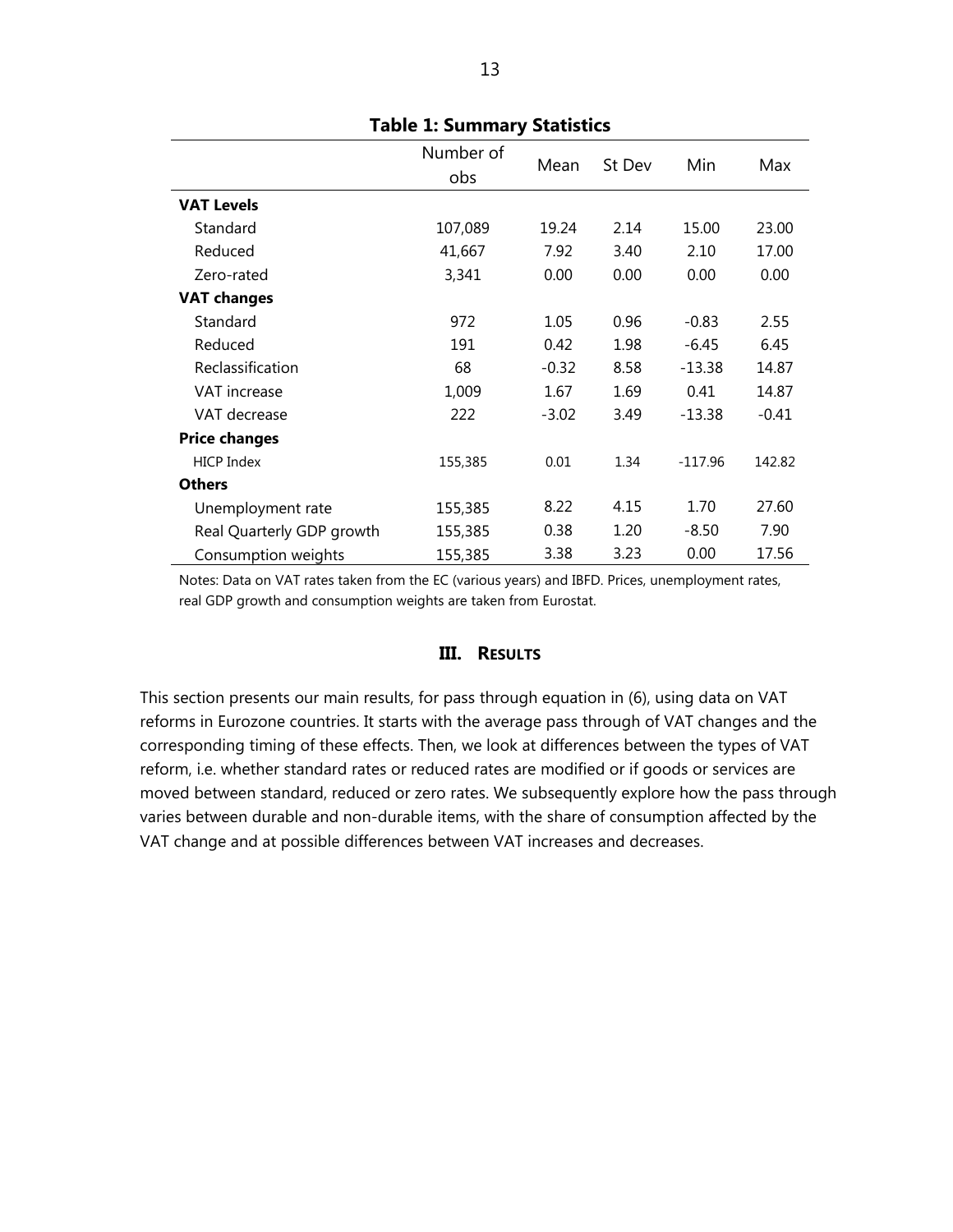#### **A. Average VAT Pass Through**

Table 2 shows the cumulative price impact of VAT rate changes for three variants of the estimating equation in (6), with standard errors of the cumulative sums in parentheses.<sup>19</sup> 'Prereform' refers to the sum of coefficients from 12 months to one month before the VAT change; the 'Contemporaneous' elasticity is the pass through in the month of the rate change; and 'Postreform' refers to the sum of the coefficients from one month to 12 months after the tax change. The cumulative effect for the entire 2-year window is shown in the fourth line. In column (1), estimation is without controls and fixed effects; columns (2) and (3) successively add fixed effects and control variables.

|                           | (1)       | (2)       | (3)        |
|---------------------------|-----------|-----------|------------|
| VAT pass through:         |           |           |            |
| Pre-Reform                | $0.12*$   | 0.07      | 0.08       |
|                           | (0.06)    | (0.07)    | (0.07)     |
| Contemporaneous           | $0.17***$ | $0.15***$ | $0.15***$  |
|                           | (0.03)    | (0.03)    | (0.03)     |
| Post-Reform               | $0.11*$   | 0.07      | 0.09       |
|                           | (0.06)    | (0.06)    | (0.06)     |
| Total                     | $0.40***$ | $0.29***$ | $0.32***$  |
|                           | (0.09)    | (0.10)    | (0.09)     |
| Unemployment Rate         |           |           | $-0.01***$ |
|                           |           |           | (0.00)     |
| Real quarterly GDP growth |           |           | $-0.01$    |
|                           |           |           | (0.01)     |
| <b>Fixed Effects</b>      | No.       | Yes       | Yes        |
| Observations              | 155,385   | 155,385   | 155,385    |
| R-squared                 | 0.00      | 0.02      | 0.02       |

#### **Table 2: Average Pass Through: Treating All VAT Changes Identically**

Notes: The table presents the sum of the coefficients of the price elasticity with respect to tax changes for each period. The regressions include 12 leads and lags of the VAT rate changes. Country, consumption category and month fixed effects variables included in columns (2) and (3). Panel-clustered standard errors in parentheses. Individual observations are weighted by their share of total national consumption.  $*$  means  $p$ <10%,  $**$   $p$ <5%,  $***$   $p$ <1%.

 $^{19}$  Specifically, we report  $\sum_{j=-12}^{-1} \gamma_j$  and SE( $\sum_{j=-12}^{-1} \gamma_j$ ) for the Pre-Reform period,  $\gamma_0$  and SE( $\gamma_0$ ) for the Contemporaneous impact,  $\sum_{j=1}^{12} \gamma_j$  and SE( $\sum_{j=1}^{12} \gamma_j$ ) for the *Post-Reform* period, and  $\sum_{j=-12}^{12} \gamma_j$  and SE( $\sum_{j=-12}^{12} \gamma_j$ ) for the *Total* period. Using a different definition of cumulative elasticities  $\prod_j(1 + \gamma_j) - 1$  yields broadly similar results but with larger standard errors. The full set of individual coefficients is available upon request.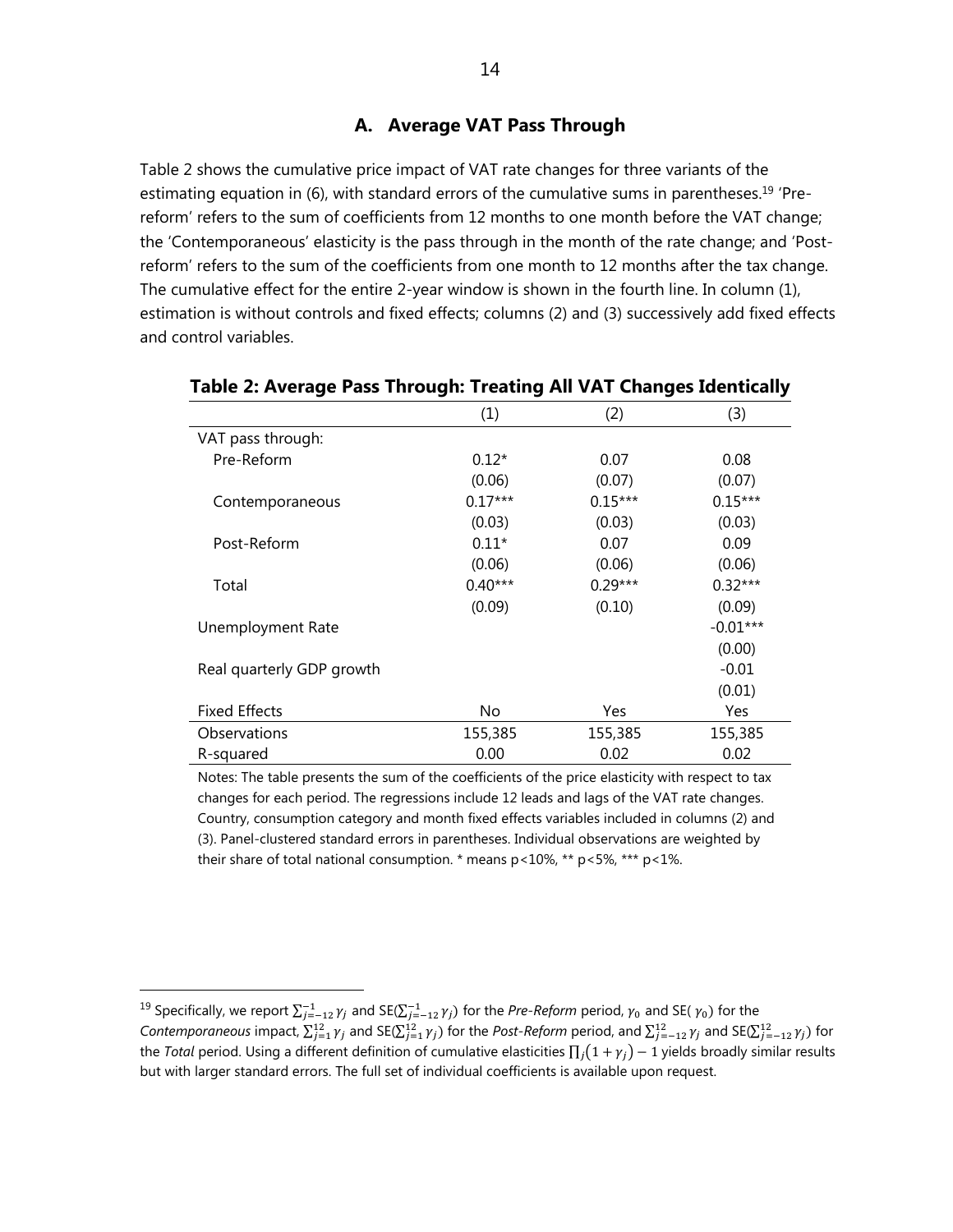The cumulative final pass through in column (1) is 40 percent, significant at 1 percent. Slightly less than half of this comes contemporaneously with the tax change, while the other half is split about equally between lead and lagged effects. Adding fixed effects (country, month and consumption category), estimated long run pass through falls in column (2) to around 30 percent. Now only the contemporaneous effect is significant, with magnitude similar to that in Column (1). Adding the unemployment rate and real GDP growth<sup>20</sup> in column (3) slightly raises the total cumulative effect to 32 percent.

Figure 1 shows the implied pattern of pass through in more detail. The upper panel plots the individual estimated  $\gamma_i$ 's from the regression in column (3) of Table 2, along with each of their 95% confidence intervals, for up to 12 months before and 12 months after a VAT reform. The monthly pass through estimates are typically low—being greatest, as one might expect, at the time of implementation---but generally positive before and after the reform. The lower panel shows the cumulative sums of the estimated coefficients at every month in the two year window around reform, with the 95 percent confidence interval of those sums. Modest anticipation effects are seen some five months before the reform, with more marked effects in the first five months after reform building up to final pas through of 32 percent.

 $20$  The negative point estimate on the unemployment rate is consistent with the usual Phillips curve relation; the negative efficient on real quarterly GDP growth is counterintuitive, but not statistically significant.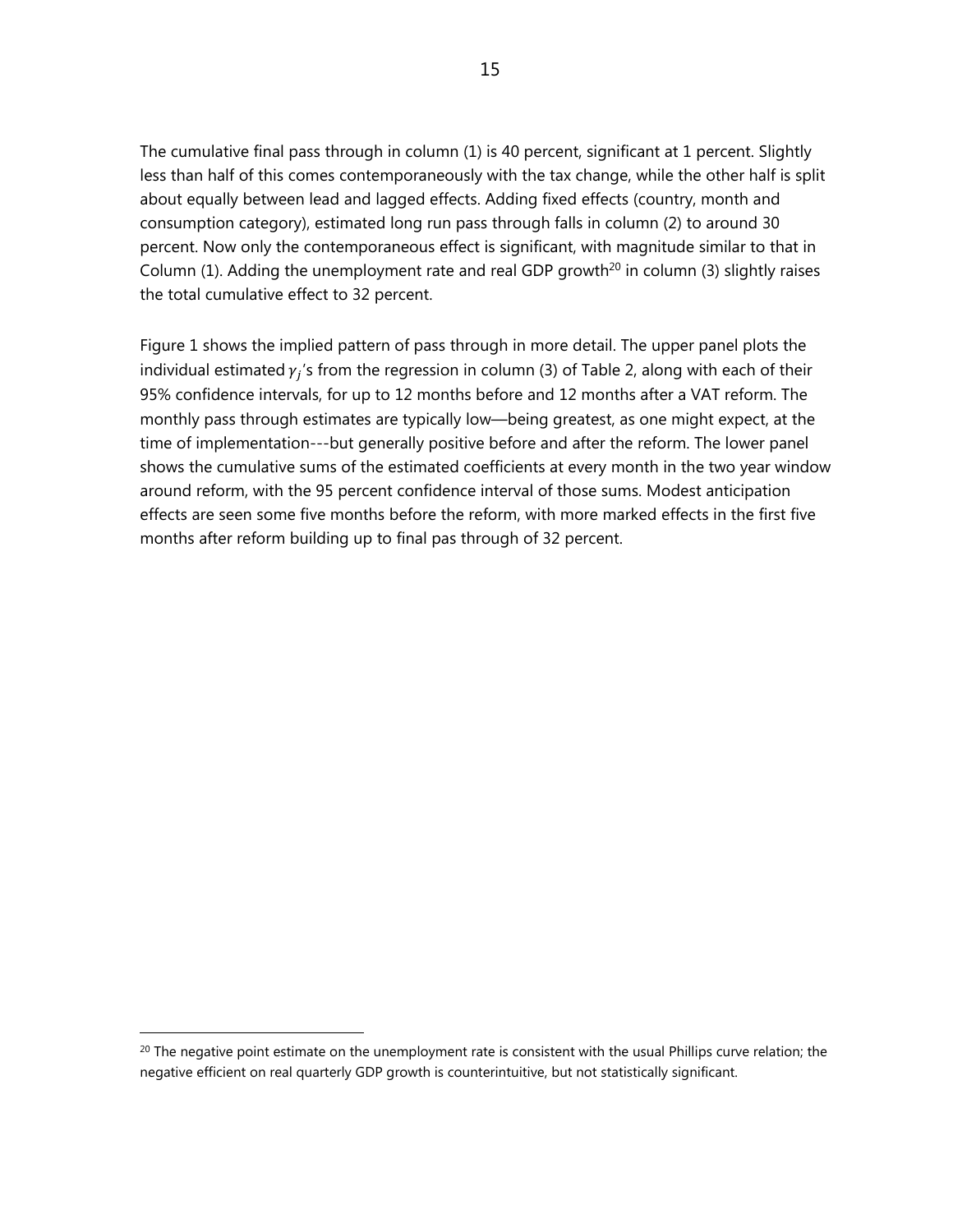**Figure 1: Average Pass Through**  Panel A: Price Responses in Two-Year Interval around VAT Change



Panel B: Average Cumulative Pass Through of VAT Change



Notes: Panel A shows estimated individual coefficients from Equation (6) with full list of controls and fixed effects as in column (3) of Table 2. Panel B shows cumulative sum of coefficients.

Two aspects of these results stand out. First, the total effect is statistically different from unity (and from zero) at 99 percent confidence. The null of full pass through—the standard presumption in policy work—is firmly rejected, with the point estimates implying that only around one-third of a VAT change is passed forward to consumer prices. Simply assuming full pass through of all VAT reforms is, it seems, a significant mistake. Second, non-contemporaneous effects matter: though the largest effect is clearly in the month of implementation, something in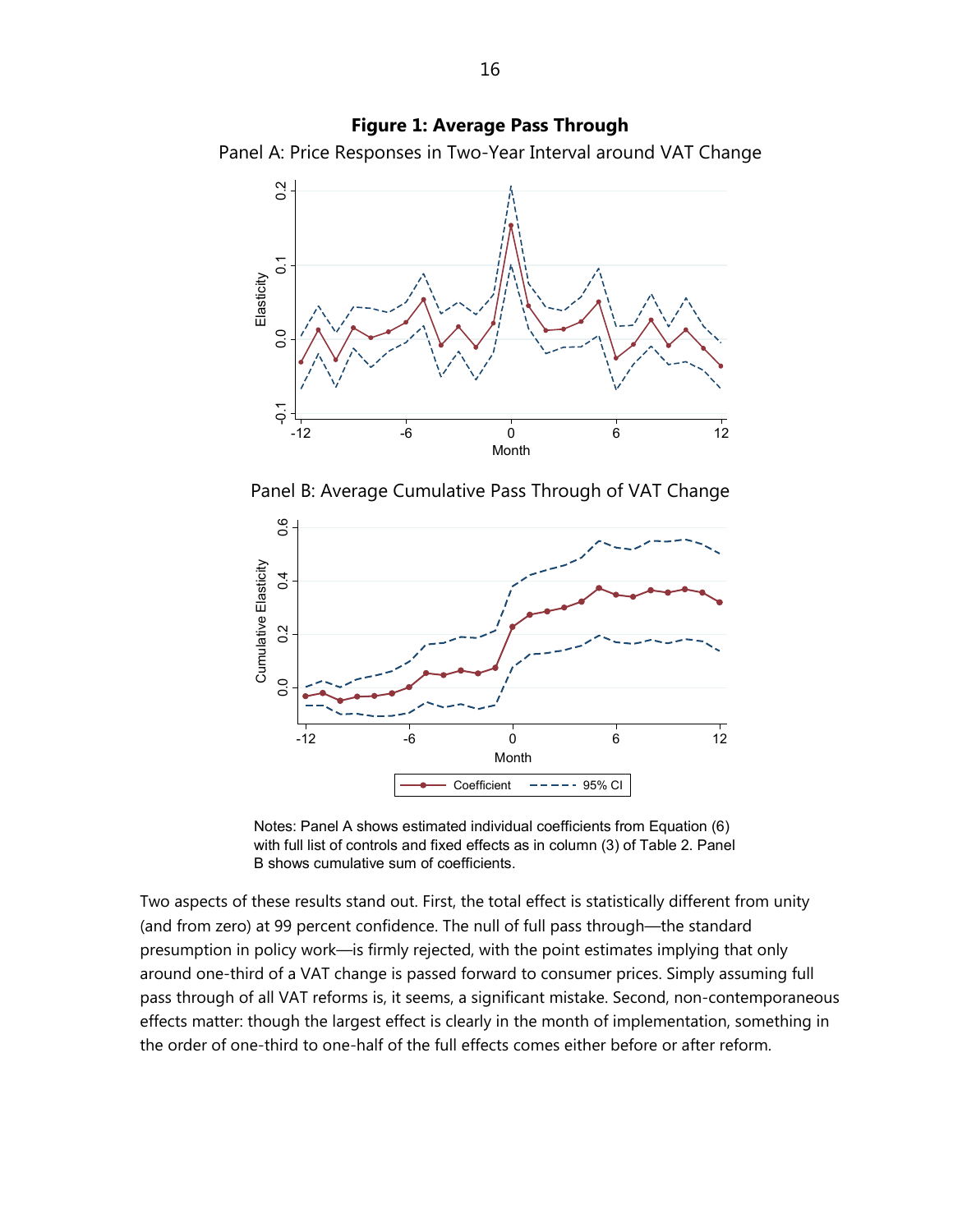These results, however, treat all VAT changes as the same. The rest of this section explores sources of heterogeneity across quite different types of change.

#### **B. Pass Through by Type of VAT Change**

VAT reforms may involve changes in the standard VAT, changes in reduced VAT rates, and/or reclassifications of commodities between VAT-rate categories. To explore whether the pass through systematically varies across types of VAT changes, we estimate simultaneously their differential impacts on prices using the following equation

$$
\Delta \ln(p_{ict}) = \sum_{k \in \{s, r, x\}} \sum_{j=-12}^{12} \gamma_j^k \Delta \ln(1 + \tau_{ict+j}^k) + \Gamma X_{ict} + \alpha_c + \theta_i + \delta_t + \varepsilon_{ict} \tag{7}
$$

where the  $\gamma_j^k$ 's are now estimated separately for different types of reform  $k$ : standard rate changes ( $k = s$ ), reduced rate changes (r), and reclassifications (x). Just as in column (3) of Table 2, we include the full set of fixed effects, unemployment rate and real quarterly GDP growth variables. Note that, since equation (7) specifies own-VAT rate changes for every observation, the estimation can accommodate cases where a particular reform episode comprises multiple types of rate changes or reclassification.

Table 3 shows, in the first three columns, the cumulative price impacts pre- and post reform on prices of each type of change, as well as the contemporaneous pass through and the total effect over the 2-year period. Column (4) shows the p-value of a Wald test of equality of coefficients across columns (1) to (3), separately by period. Figure 2 shows the estimated cumulative dynamic effects of the VAT change by type.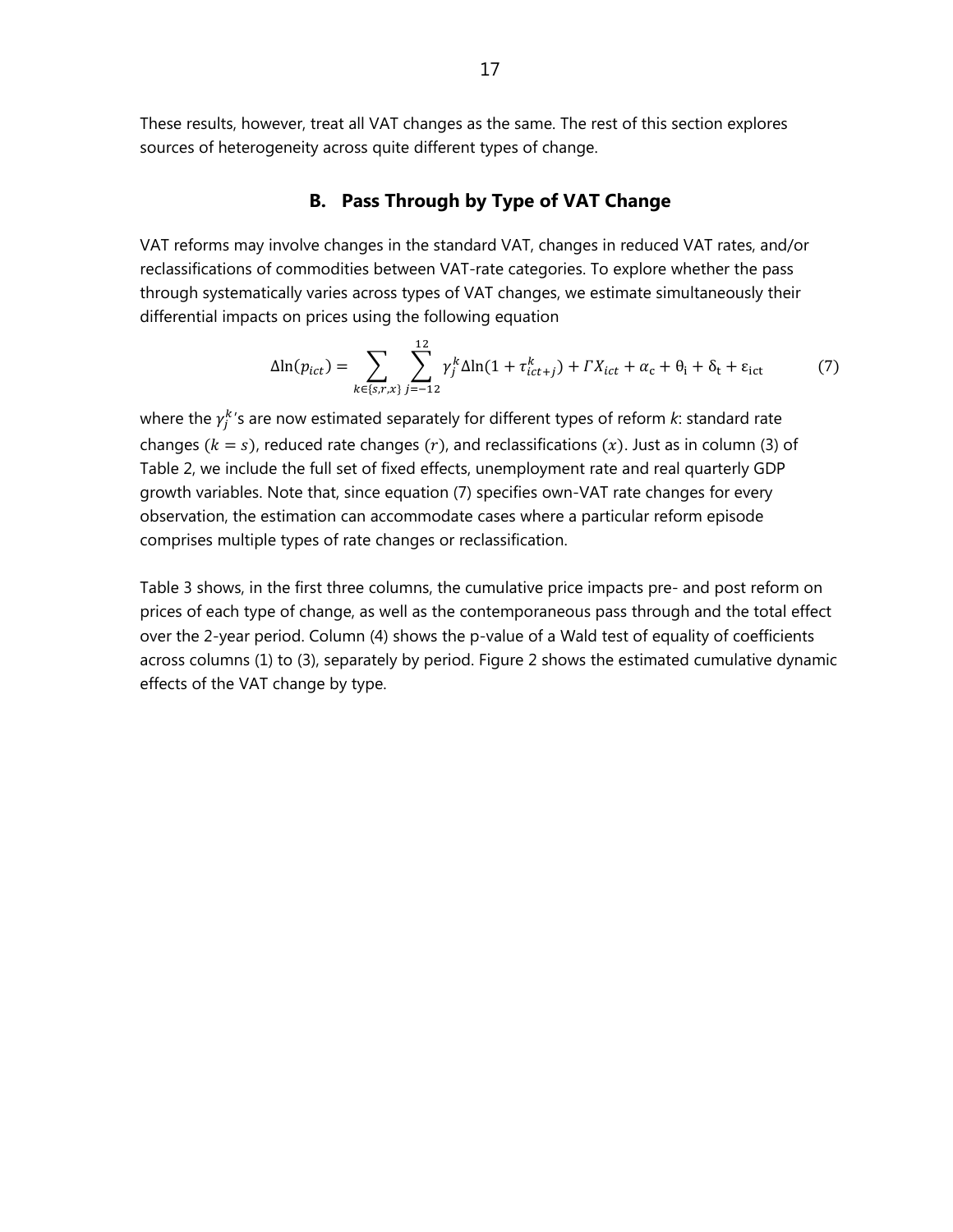|                       | (1)       | (2)       | (3)              | (4)                |
|-----------------------|-----------|-----------|------------------|--------------------|
|                       | Standard  | Reduced   | Reclassification | Coefficients Equal |
| Pre-Reform            | $0.71***$ | $-0.13$   | $-0.06$          | 0.00               |
|                       | (0.22)    | (0.25)    | (0.06)           |                    |
| Contemporaneous       | $0.30***$ | $0.36***$ | $0.10***$        | 0.00               |
|                       | (0.06)    | (0.13)    | (0.03)           |                    |
| Post-Reform           | $0.38**$  | 0.07      | 0.04             | 0.18               |
|                       | (0.17)    | (0.18)    | (0.06)           |                    |
| Total                 | $1.39***$ | 0.30      | 0.08             | 0.00               |
|                       | (0.36)    | (0.23)    | (0.07)           |                    |
| Number of VAT Changes | 972       | 191       | 68               |                    |

**Table 3: Regression Results of Pass Through by Type of VAT Rate Change** 

Notes: The table presents the sum of the coefficients of the price elasticity with respect to tax changes for each period. The regression includes 12 leads and lags of the VAT rate changes by type of change. Number of observations is 155,385. Additional controls not shown include unemployment rates, real quarterly GDP growth and country, consumption category and month fixed effects. Individual observations are weighted by their share of total national consumption. Panel-clustered standard errors in parentheses. \* means p<10%, \*\* p<5%, \*\*\* p<1%. Column (4) presents the p-value from a Wald test of equality of coefficients across columns (1)-(3).



**Figure 2: Cumulative Pass Through by Type of VAT Rate Change** 

Notes: Cumulative sum of coefficients from Equation (7) by type of VAT rate change separately with full list of controls and fixed effects as in Table 3.

The pattern of price responses differs markedly between the three types of VAT reform. For changes in the standard VAT rate, there are significant positive anticipation effects starting about nine months before the VAT rate change, becoming cumulatively statistically different from zero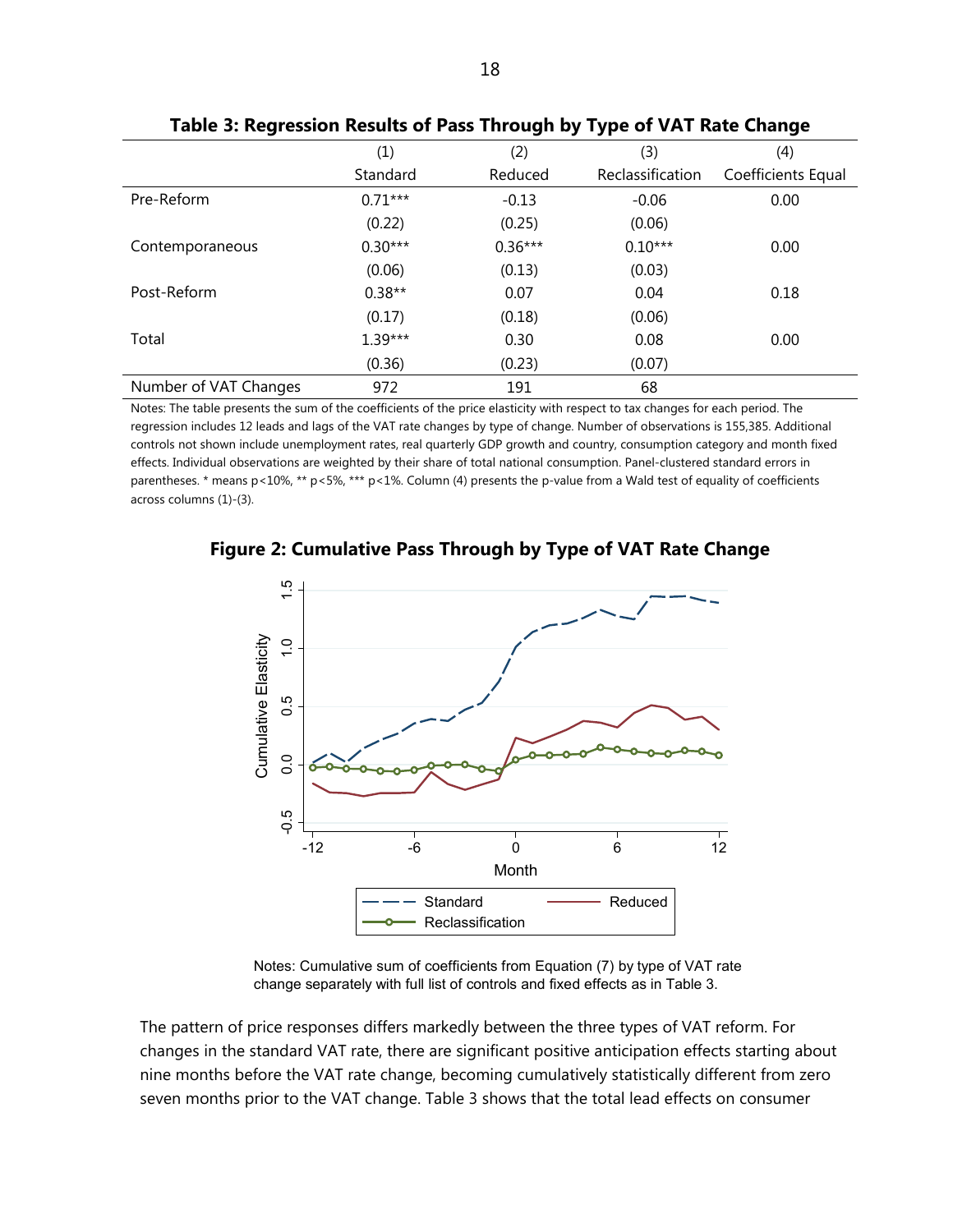prices add up to a strikingly large 71 percent of the VAT change.<sup>21</sup> The contemporaneous price effect adds another 30 percent, implying that full pass through is achieved at the month of the actual VAT change. Lagged effects, occurring mainly in the 8 months immediately after the VAT change, add another 38 percent to this. Hence, the long-run point estimate of the overall effect suggests overshifting of standard VAT rate changes by some 39 percent. However, with a standard error of 0.36, we cannot reject the null hypothesis of full cumulative pass through in the long run.

Changes in reduced VAT rates show a very different pass through pattern. For these, anticipation effects are insignificant and, indeed the cumulative point estimate for all price responses prior to the VAT change is negative at −0.13. The contemporaneous price effect is 36 percent and highly significant. During the months after the reform, there are some lagged price responses that add up another 7 percent. Overall, the cumulative pass through in the long run is estimated at only 30 percent, but this is statistically different from zero. Clearly, however, estimated long run pass through is statistically different from unity, so the results firmly reject the null that reduced VAT rates have been fully passed on.

VAT reclassifications have virtually no effect on prices over the two year window. Prior to the reform, lead effects add up to a small but insignificant amount, which is largely offset by a similar, but again insignificant cumulative lagged effect. Only the contemporaneous pass through is significant and positive, but at only 10 percent of the VAT increase; the null of zero total pass through cannot be rejected. As with reduced rate changes, we can clearly reject full pass through of reclassifications. This result for reclassification contrasts with those of several studies of reclassification of specific consumption items from standard to reduced rates in France (car sales, housing repair services and restaurants) and Finland (hairdressing services), for which pass through was estimated between 40 and 75 percent (Carbonnier, 2007; Kosonen, 2013, Trannoy, 2011). This is somewhat surprising since as discussed earlier, the choice of counterfactual prices typically involves substitutes (such as, for restaurant services, canteens) for which we would expect a price increase following a VAT reclassification. In turn, this would lead to an underestimate of the pass through for the targeted item.

The last column in Table 2 assesses whether pass through estimates for the three types of VAT change are statistically different from each other, both for each period and over the entire treatment window. The Wald test rejects the null of equivalence between the three types of VAT reform for the pre-reform period, the contemporaneous effect and the total cumulative effect. Pair-wise F-tests indicate that pass through for standard VAT rate changes is significantly larger than for both changes in reduced VAT rates and for VAT reclassifications. Only for the post-

<sup>&</sup>lt;sup>21</sup> We are not aware of any systematic compilation of announcement dates of VAT reforms, which would allow us to further analyze these anticipation effects.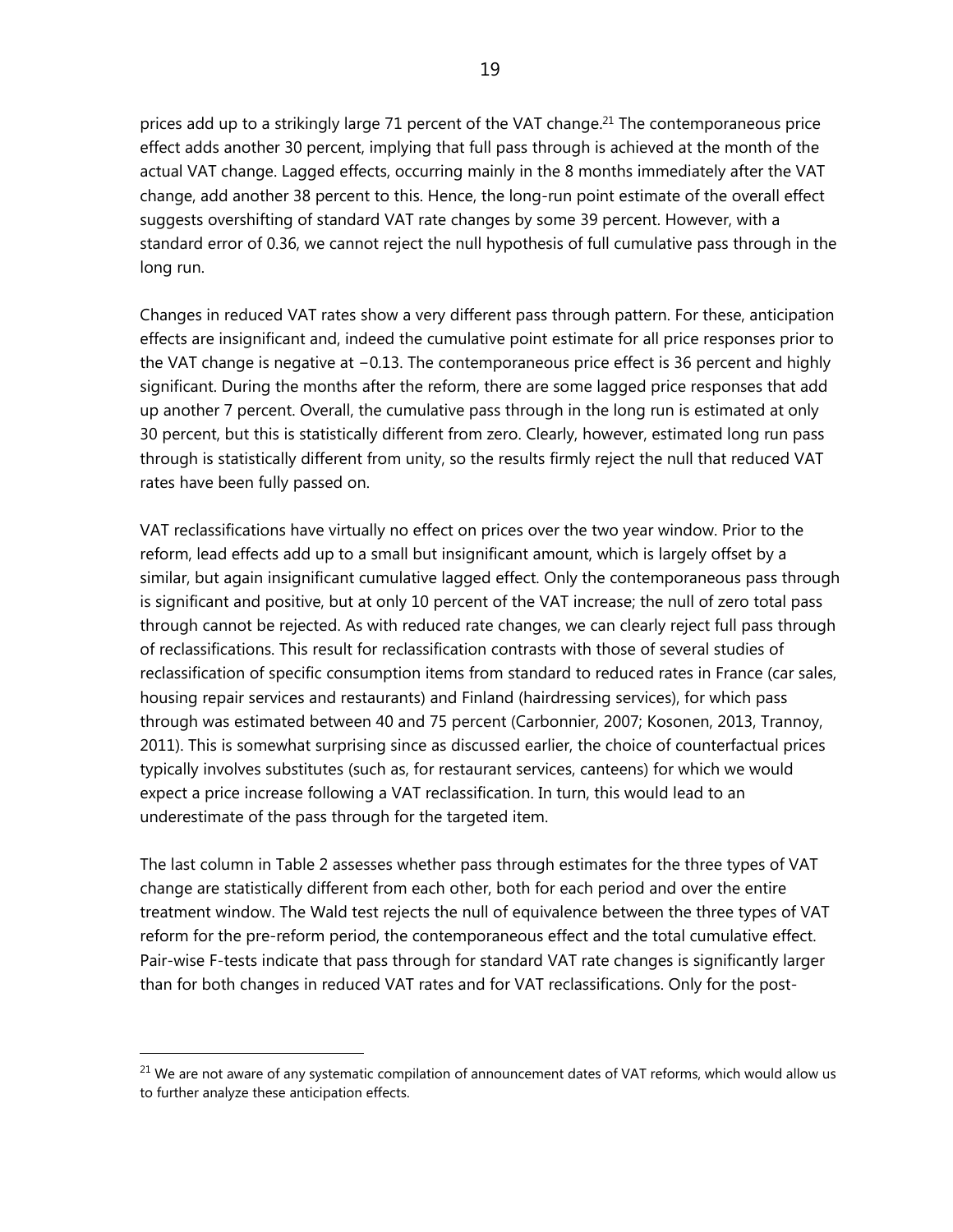reform period do we find that the pass through does not significantly vary across the three types of VAT reform: in each of these cases, the impact is small.

What could explain this marked difference in pass through across different types of VAT change? Reflecting distributional concerns, goods taxed at reduced rates often include food items and other necessities that might be expected to have relatively low income elasticities; which (5) above suggests should actually imply higher pass though. Equation (5) also indicates, however, that this effect is muted when the budget share is small, and that a high elasticity of substitution then points towards lower pass through. These latter effects, it seems, dominate. For example, the category of mineral waters, soft drinks, fruit and vegetable juices (CP0122) has the largest number of reduced VAT rate changes and reclassifications (15) in our sample. But this has a very modest budget share—less than one percent of average—and it seems plausible that it is relatively easy for consumers to substitute away from these items to coffee, tea, alcoholic beverages or other foods instead.

#### **C. Pass Through and Durable Consumption**

Differences in storability, and perhaps in other features such as the salience of tax changes, open the possibility of different patterns of pass through between durable and non-durable commodities. To explore this, we split our consumption categories into durable and non-durable items (as described in Appendix Table A2) and run the same regression as before, including fixed effects and controls. Figure 3 shows the results.

Figure 3 shows that anticipation effects are important for durable items, but not for nondurables: for durables, pass through of 35 percent is achieved before the actual VAT change is enacted for durable goods, while for non-durables there are no signs of such anticipation effects. This is as one might expect, at least to the extent that consumers anticipate the VAT increases, since the gain in purchasing in advance of the rate increase is greater for durables, which one might in turn expect to see reflected in prices (Carare and Danninger (2008)). The subsequent patterns of contemporaneous and lagged price effects are similar between the two types of items, implying that the long-run overall pass through is also larger for durables, at around 50 percent—still significantly different, however, from full pass through.

This result can also partly explain the lower pass through found above for reduced VAT rates, since many countries tend to tax several non-durable items at a reduced VAT rate, while durables are commonly taxed at the standard VAT rate. In our sample, close to 45 percent of non-durables commodities are taxed at either a reduced or zero-rate while more than 95 percent of durables are taxed at the standard rate.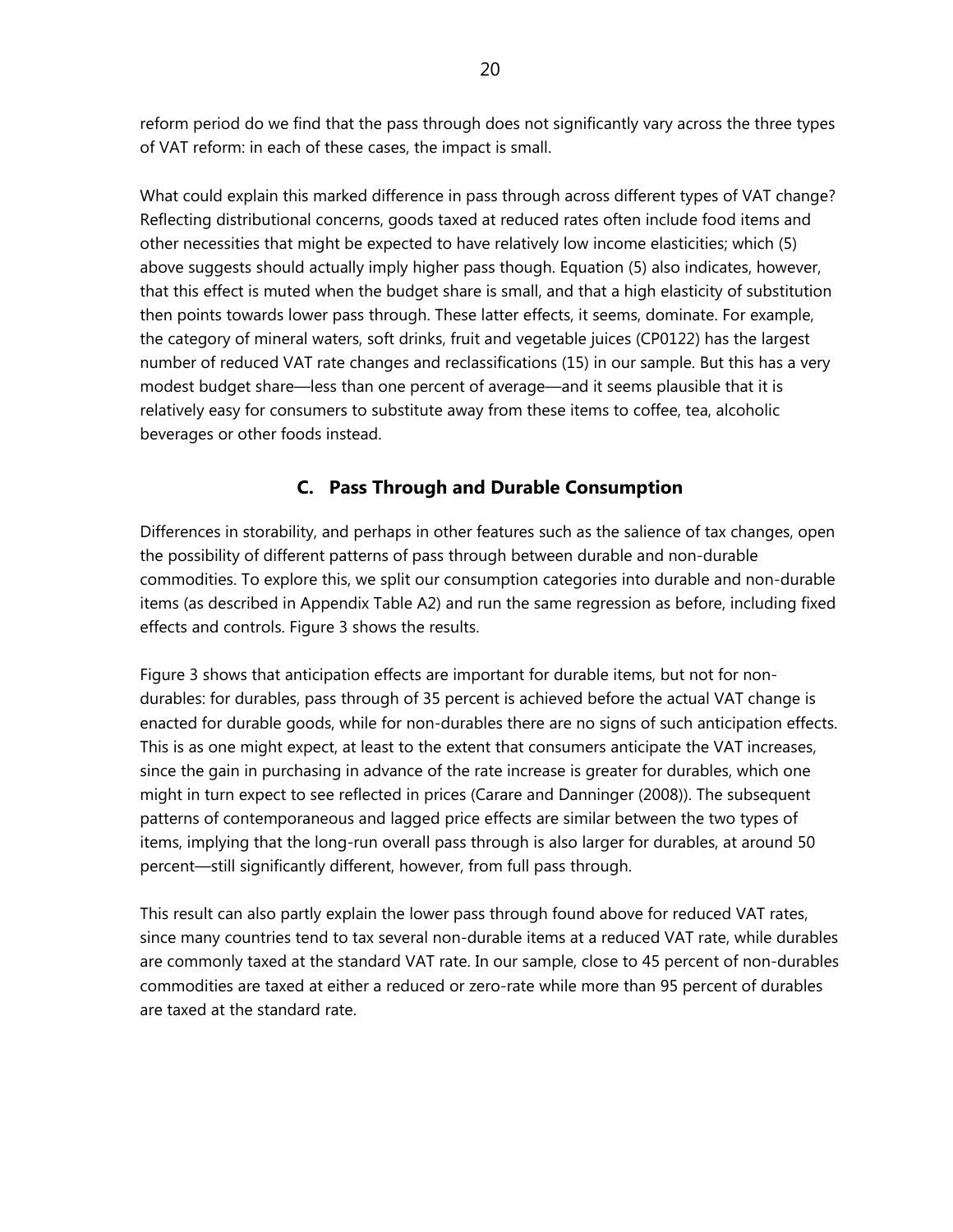

**Figure 3: Cumulative Pass Through for Durables versus Non-Durables** 

Notes: Cumulative sum of coefficients from Equation (7) for durables and non -durables separately with full list of controls and fixed effects as in Table 3.

#### **D. Pass Through and Scope of VAT Reform**

There is a strong association between the type of VAT reform and the share of consumption affected by that reform. For instance, and as Figure 4 shows, changes in the standard VAT rate apply, almost by definition, to a larger share of consumption than do reduced rate changes; and reclassifications almost always apply to quite small consumption shares.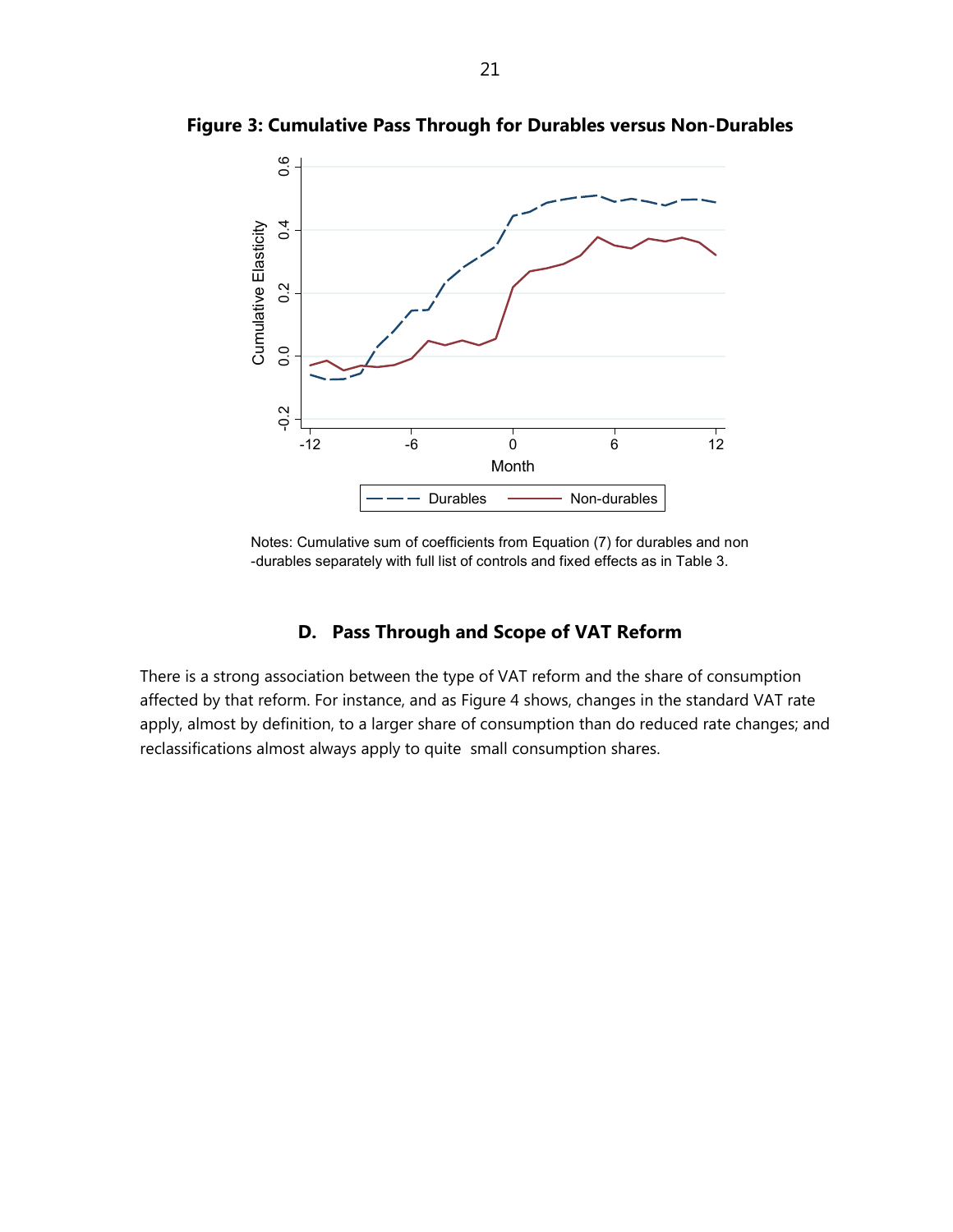

**Figure 4: Number of VAT Rate Changes by Type of Reform and** 

Notes: The figure plots the histograms of the consumption share affected by type of VAT rate changes separately. Dashed lines represent the average consumption share affected by type of change.

To explore the role of consumption shares in determining the pass through of VAT reform, we now estimate an equation of the form:

$$
\Delta \ln(p_{ict}) = \sum_{j=-12}^{12} F_j(\Delta \ln(1 + \tau_{ict+j}), \omega_{hct+j}; \gamma_j) + \Gamma X_{ict} + \alpha_c + \theta_i + \delta_t + \varepsilon_{ict}, \tag{8}
$$

using two alternative functional forms for  $F(.)$ .

 $\overline{a}$ 

The first interacts the VAT rate change with a series of indicators  $\mathbb{I}(\omega_{\text{hct}} \in k)$  determining whether a reform episode  $h$  in country  $c$  and month  $t$  affects a particular quantile of total consumption share  $k^{22}$ . That is, for period *j* we take

$$
F_j(\Delta \ln(1 + \tau_{ict+j}), \omega_{hct+j}; \gamma_j) = \sum_{k \in B} \gamma_j^k \mathbb{I}(\omega_{hct+j} \in k) \Delta \ln(1 + \tau_{ict+j}),
$$

where the set  $B$  includes the following bins: 0-10 percent of total consumption basket, 10-20, 20-26, 26-40, 40-50, 50-60 and 60-74 (the highest consumption share affected by a single VAT reform episode). The specific choice of bins was made to ensure a balanced distribution of treatments and sufficient flexibility to estimate heterogeneous pass through over the entire

<sup>&</sup>lt;sup>22</sup> Subscript  $h$  refers to the 65 distinct VAT reform episodes, while subscript  $i$  refers to the 1,231 individual rate changes.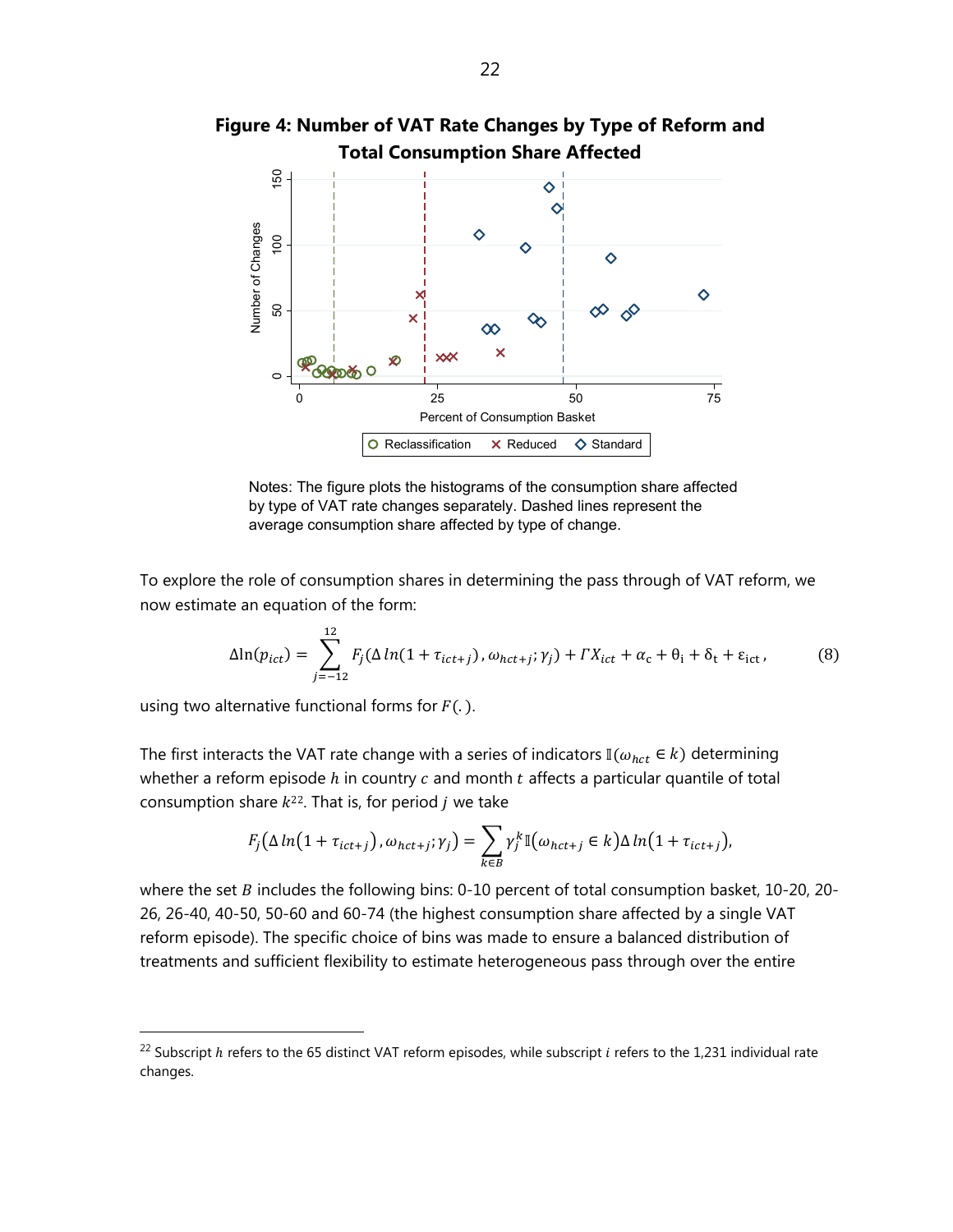range of consumption shares.<sup>23</sup> Figure 5 shows the point estimates and confidence intervals for total pass through with this specification, evaluated at the midpoint of each of the share classes.

The second approach interacts the VAT change with a cubic polynomial of the total consumption share affected

$$
F_j = \left(\gamma_j^1 \big[\omega_{hct+j}\big] + \gamma_j^2 \big[\omega_{hct+j}\big]^2 + \gamma_j^3 \big[\omega_{hct+j}\big]^3\right) \Delta \ln\big(1 + \tau_{ict+j}\big),
$$

from which we can also infer a possibly non-linear relationship between pass through and consumption share. The solid line in Figure 5 shows the total estimated pass through as a function of the consumption share, with dashed lines showing the 90 percent confidence interval.



**Figure 5: Pass Through by Share of Consumption Affected**

Notes: The figure plots the total pass through of a VAT change by the level of the consumption share directly affected by the reform. Total pass throughs are estimated separately by interacting VAT rate changes with 1) a series of indicators for the level of total consumption share targeted and 2) a cubic polynomial in the share of consumption targeted by a reform. See main textfor details.

Both approaches, as Figure 5 shows, imply an inverted U-shaped relationship between total pass through and the consumption share: pass through is relatively small for VAT reforms that affect a small consumption share, is highest—and close to full—for VAT reforms affecting around half of all consumption and is again smaller for VAT reforms affecting a large share of consumption. More precisely, pass through is not significantly different from zero when the VAT applies to a consumption share less than 10 percent or more than 65 percent. At the same time, however, given the large standard errors for reforms affecting a large consumption share—recall from

 $^{23}$  To simplify interpretation, we do not weigh Equation (8) by individual consumption shares. However, results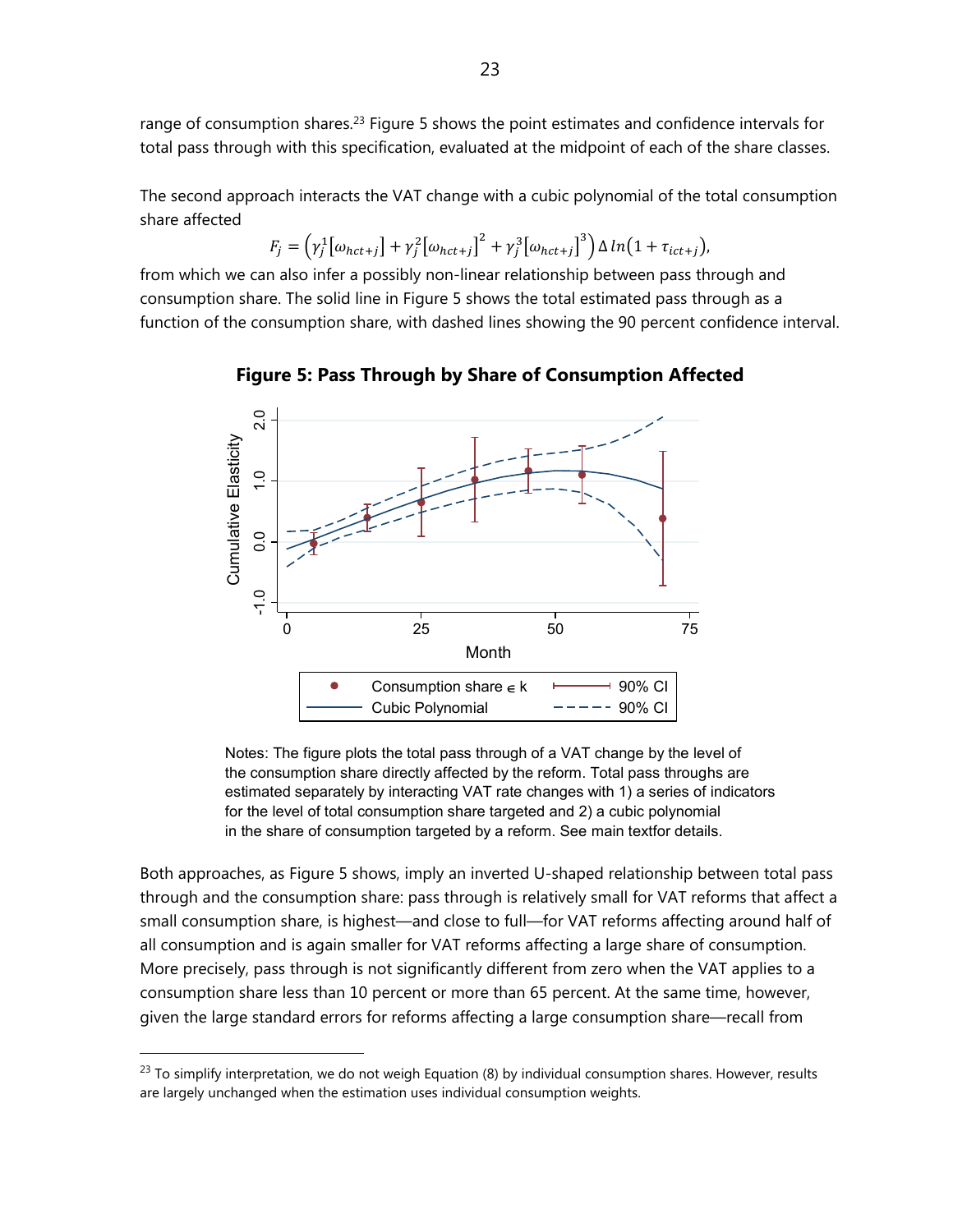Figure 4 that there are very few reforms affecting more than around 60 percent of consumption—the null of full pass through cannot be rejected for VAT reforms affecting more than 30 percent of consumption. Indeed, the declining part of the inverted U-shape in Figure 5 is not statistically significant: it would be possible to draw a horizontal line beyond 50 percent of total consumption that lies entirely within the confidence bounds of both sets of estimates.

These results, and the impression left by both methods in Figure 5, are striking nonetheless. They are, at a minimum, a caution against the intuitively appealing presumption that pass through will tend to be greater the wider the base to which a VAT increase applies. The theory set out in Section II warns that this is not necessarily the case: the wider the set of commodities to which a tax increase applies, for instance the larger one would expect the corresponding income elasticity of the composite taxed good to be—which, equation (4) indicates, tends to imply lower pass through; and increased difficulty of substituting away from taxed goods may also, as seen above, be associated with lesser pass through. The results here suggest that considerations of this kind, which might initially appear to be counterintuitive implications, can be of some importance in practice.

#### **E. Asymmetric Responses? Pass Through for Rate Increases and Decreases**

The final issue addressed here is possible asymmetry in the pass through of VAT reform between rate increases and rate decreases. In particular, if downward nominal rigidities are important VAT decreases might cause consumer price to fall by the same amount as an equally large VAT increase would cause them to rise.<sup>24</sup> To explore this, we split the sample into VAT rate increases and VAT rate decreases.<sup>25</sup> Results are in Table 4, again for the specification with fixed effects and controlling for the unemployment rate and real GDP growth. We also weigh individual observations using consumption shares.

As a benchmark, column (1) combines all changes, whatever their sign: cumulative pass through is then 0.32 (this is the same result as in column (3) of Table 2). Columns (2) and (3) of Table 4 report estimated pass through for VAT increases and decreases separately. These are in each case close to each other and the Wald tests reported in column (4) cannot reject equivalence. This contrasts sharply with previous findings, notably that for food items in Brazil, of greater pass through for VAT increases than for decreases (Batista Politi and Mattos (2011)). The main asymmetry between rate increases and decreases that emerges here is in terms of timing, the point estimate for the pre-reform pass through being larger for rate increases (at 13 percent) than for decreases (0.01 percent); but the Wald test in column (4) cannot reject equivalence.

 $24$  See Batista Politi and Mattos (2011) for a broader discussion of asymmetric pass through.

<sup>&</sup>lt;sup>25</sup> The main conclusions regarding potential asymmetry of pass through are unchanged when including standard rate changes only, or when excluding reclassifications.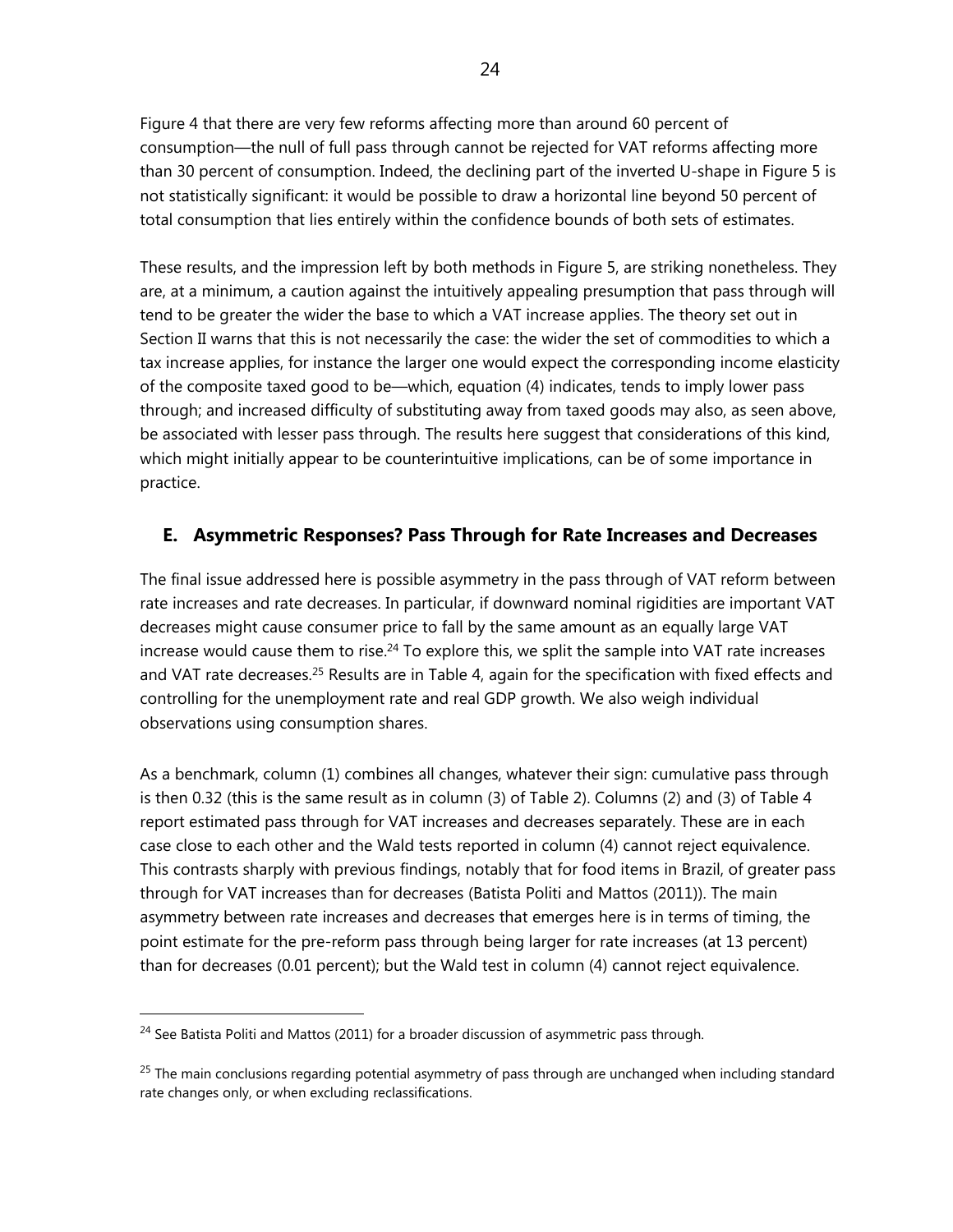|                       | (1)       | (2)          | (3)       | (4)                |  |  |  |
|-----------------------|-----------|--------------|-----------|--------------------|--|--|--|
|                       | Pooled    | Increase     | Decrease  | Coefficients Equal |  |  |  |
| Pre-Reform            | 0.08      | 0.13         | 0.01      | 0.30               |  |  |  |
|                       | (0.07)    | (0.11)       | (0.07)    |                    |  |  |  |
| Contemporaneous       | $0.15***$ | $0.16***$    | $0.14***$ | 0.74               |  |  |  |
|                       | (0.03)    | (0.04)       | (0.04)    |                    |  |  |  |
| Post-Reform           | 0.09      | 0.10<br>0.09 |           | 0.88               |  |  |  |
|                       | (0.06)    | (0.09)       | (0.06)    |                    |  |  |  |
| Total                 | $0.32***$ | $0.40***$    |           | 0.33               |  |  |  |
|                       | (0.09)    | (0.15)       | (0.08)    |                    |  |  |  |
| Number of VAT changes | 1231      | 1009         | 222       |                    |  |  |  |

Notes: The table presents the sum of the coefficients of the price elasticity with respect to tax changes for each period. Regressions include 12 leads and lags of VAT rate changes. The number of observations is 155,385. Additional controls not shown include unemployment rates, real quarterly GDP growth and fixed effects for country, consumption category and month. Individual observations are weighted by their share of total national consumption. Panel-clustered standard errors in parentheses. \* means p<10%, \*\* p<5%, \*\*\* p<1%. Column (4) presents the p-value from a Wald test of equality of coefficients

in columns (2) and (3).

## **IV. ROBUSTNESS**

#### **A. Measurement Error**

One potential problem with the approach above is measurement error in the VAT reform variable. In particular, the matching of VAT and COICOP categories is sometimes imperfect, as definitions of consumption in the latter do not always coincide with those in VAT legislation: for example, a reduced VAT rate may apply to some goods in a certain aggregated COICOP category, while others in the same COICOP category are subject to the standard VAT rate. We have attempted to match VAT rates to the most important component of each consumption categories, but this ultimately rests on judgment. Mismatches in consumption categories, and therefore incorrect weighting by consumption share of specific VAT changes, could be particularly important for the more narrowly-applicable VAT reforms, such as changes in reduced VAT rates and reclassifications, potentially driving differences in the estimates of pass through by type of VAT change.

To test for the importance of measurement error leading to attenuation bias, we exploit an alternative and independent source of information on VAT changes: Eurostat's Harmonized Index of Consumer Prices at Constant Tax rates (HICP-CT) series, which are compiled by member states' statistical agencies. These are calculated holding indirect taxes constant throughout the current calendar year and assuming full and immediate pass through of indirect tax changes into consumer prices. The difference in monthly growth rates between the constant-tax price index and the regular HICP price index therefore provides an independently-derived measure of VAT

#### **Table 4: Pass Through for VAT Increases and Decreases**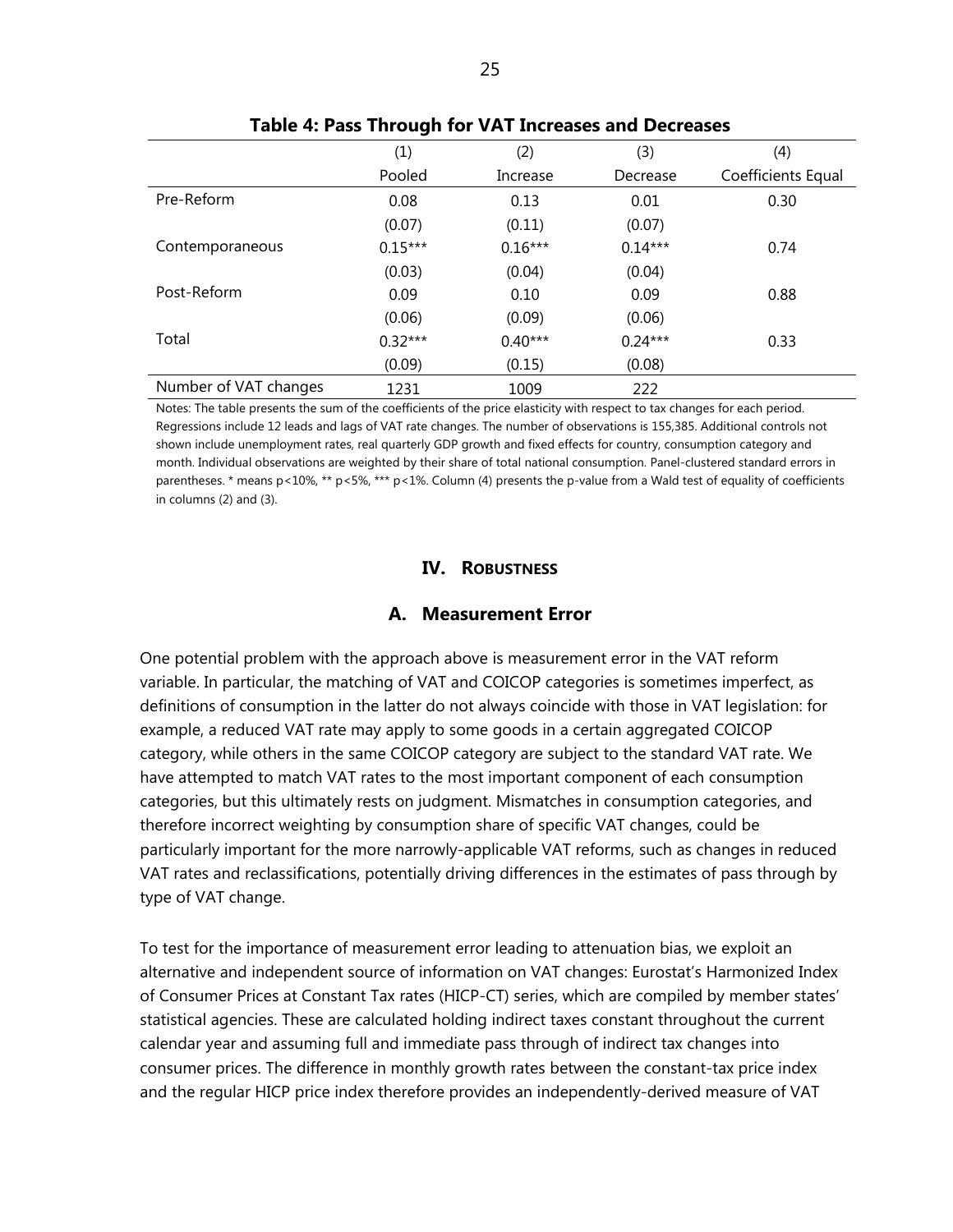changes that can be used to address the potential measurement error in our own VAT change series.<sup>26</sup> The main drawback of using these HICP-CT series is that they are only available for more aggregated categories of consumption, such as 'processed food', 'unprocessed food', 'nonenergy industrial goods', 'energy' and 'services', and only from 2002 to 2013.<sup>27</sup>

Under the classical errors-in-variables (CEV) assumption, the observed value for a particular VAT rate change is the sum of the true unobserved VAT rate change and an error term that is uncorrelated with the true value. By instrumenting our measure of VAT change with the HICP-CTbased measure and assuming that both variables are the sum of the true VAT change and an uncorrelated measurement error term, we can therefore recover an unbiased estimate of the pass through to consumer prices (Ashenfelter and Krueger 1994; Wooldridge 2010). We do this for each of the three types of VAT reform distinguished above—changes in standard VAT rates, in reduced VAT rates and reclassifications—to assess possible attenuation bias for each. More specifically, any statistically significant difference between the OLS estimate and the IV estimate would be indicative of the presence of systematic measurement error in the VAT change variable used above.

As a first check on the possible importance of measurement error, we correlate the HICP-CTderived VAT reform series published by Eurostat with our own measure of VAT rate change. The correlation coefficient by type of change is 0.81, 0.64 and 0.66 for, respectively, standard VAT rates, reduced rates and VAT reclassifications (see Figure A1). This indicates that, as the considerations above suggested, the ratio of information to noise is likely highest for standard rate changes and lowest for reduced rate changes and reclassifications.

Table 5 presents OLS estimates of pass through by type of VAT change as in equation (7), using the smaller sample that coincides with the available HICP-CT data. Most of the results are qualitatively similar to those in Table 3, the main difference being in the timing of pass through for reduced VAT rate changes: the pre-reform negative pass through is now much larger in absolute value, but both the contemporaneous and lagged pass through are also higher, so total pass through for reduced rate changes remains at 0.30. The total estimated pass through also remains statistically different from one at the 5 percent level. The estimated pass through for reclassifications remains insignificant, while that for the standard VAT rate change decreases somewhat from 1.39 to 1.30.

<sup>&</sup>lt;sup>26</sup> Annex A describes the algebra underlying the construction of the HICP-CT series and how to recover the implied VAT rate changes. See also Eurostat's HICP-CT Manual (Eurostat 2009) for further details.

<sup>&</sup>lt;sup>27</sup> The HICP-CT series are also not available for Ireland.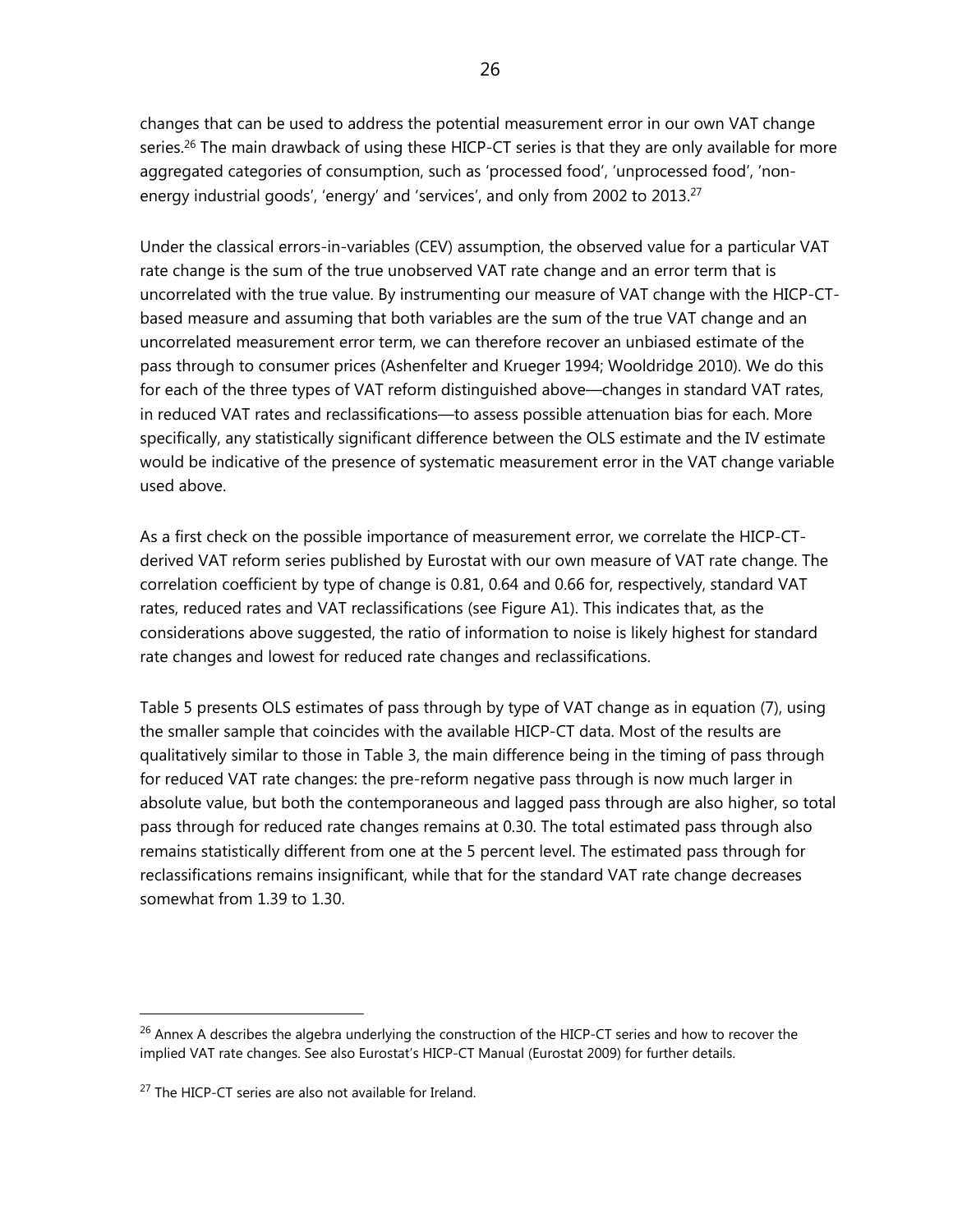|                       | (1)       | (2)       | (3)              | (4)          |
|-----------------------|-----------|-----------|------------------|--------------|
|                       | Standard  | Reduced   | Reclassification | Coefficients |
|                       |           |           |                  | Equal        |
| Pre-Reform            | $0.74***$ | $-0.45$   | $-0.10*$         | 0.00         |
|                       | (0.24)    | (0.29)    | (0.06)           |              |
| Contemporaneous       | $0.27***$ | $0.59***$ | $0.13***$        | 0.00         |
|                       | (0.07)    | (0.15)    | (0.03)           |              |
| Post-Reform           | 0.29      | 0.17      | 0.02             | 0.48         |
|                       | (0.21)    | (0.30)    | (0.08)           |              |
| Total                 | $1.30***$ | 0.30      | 0.05             | 0.01         |
|                       | (0.42)    | (0.28)    | (0.08)           |              |
| Number of VAT Changes | 666       | 167       | 51               |              |

**Table 5: Pass Through by Type of VAT Rate Change – OLS Estimates** 

Notes: The table presents the sum of the coefficients of the price elasticity with respect to tax changes for each period. The regression includes 12 leads and lags of the VAT rate changes. The number of observations is 104,212. Additional controls not shown include unemployment rates, real quarterly GDP growth and fixed effects for type of rate change, country, consumption category and month. Individual observations are weighted by their share of total national consumption. Panel-clustered standard errors in parentheses.  $*$  means p<10%,  $**$  p<5%,  $**$  p<1%. Column (4) presents the p-value from a Wald test of equality of coefficients across columns (1)-(3).

To test for the presence of attenuation bias, we compare the OLS estimates from Table 5 with the IV estimates in Table 6, where our measure of VAT changes is instrumented using VAT changes derived from the HICP-CT data. The F statistics for the excluded instrument in the contemporaneous VAT change equation confirms that, with values well exceeding 10, the HICP-CT-based measure is strongly correlated with our own measure for all types of VAT change and is not subject to weak instrument bias. The Wald tests (reported in the bottom row of Table 6) cannot reject equality of pass through between the OLS and IV estimates for each of the three types of VAT change. This gives reassurance that the results presented earlier are not driven by measurement error.

Looking at the IV estimates themselves, the results are broadly similar to those from OLS estimation in Tables 3 and 5. One difference is that the point estimates for standard VAT rate changes are now larger, total pass through now being close to two; but the standard errors are larger, so that the Wald test cannot reject the null of full pass through. Total pass through for reduced VAT rate decreases from 0.30 to 0.16 while total pass through for reclassifications increases from 0.05 to 0.23, However, pass through remains in both cases statistically different from one at the 5 percent level of confidence, as in the OLS results.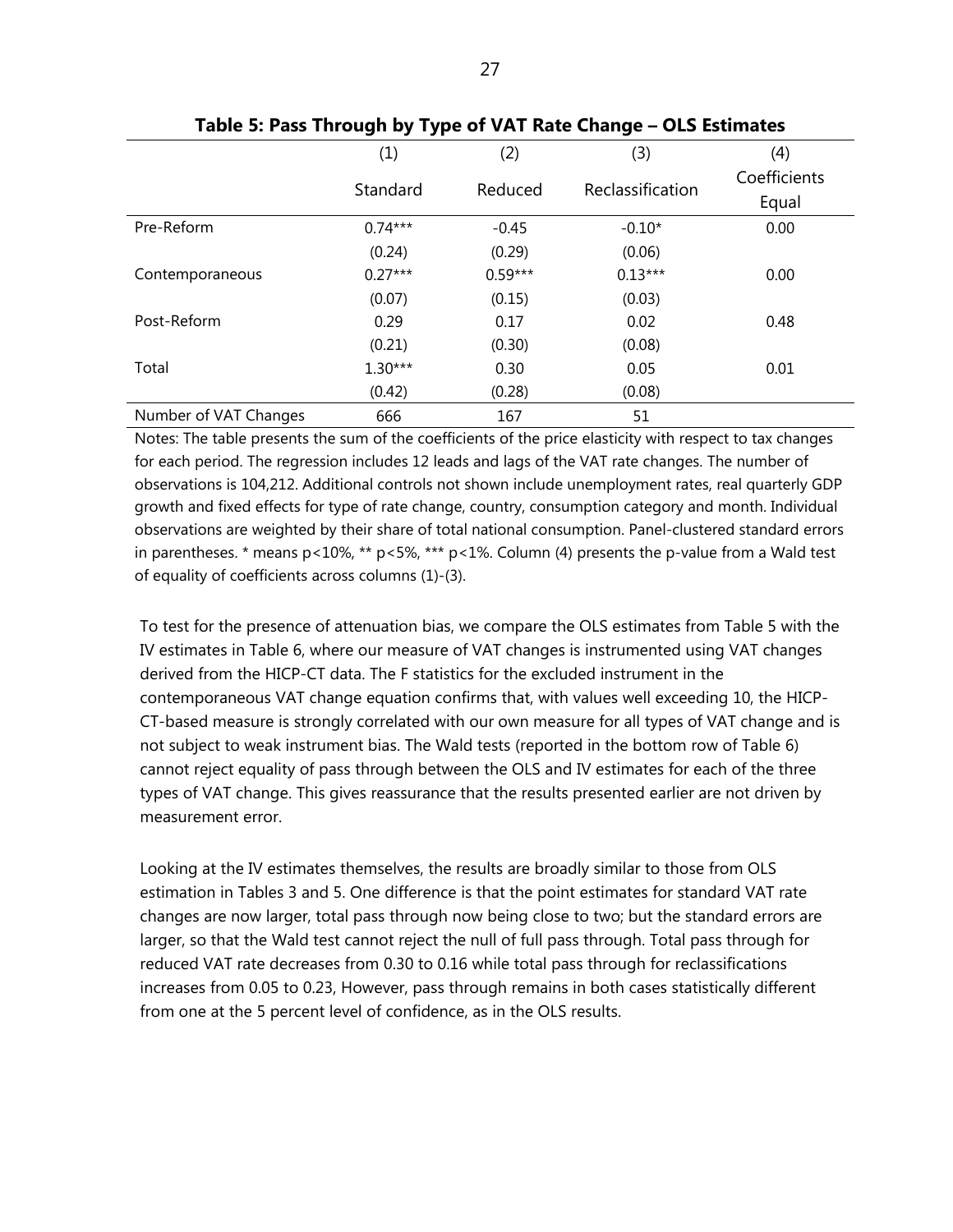|                       | ັ<br>. .  |           | ັ                |                    |
|-----------------------|-----------|-----------|------------------|--------------------|
|                       | (1)       | (2)       | (3)              | (4)                |
|                       | Standard  | Reduced   | Reclassification | Coefficients Equal |
| Pre-Reform            | $1.10**$  | $-0.50**$ | $-0.38*$         | 0.00               |
|                       | (0.50)    | (0.24)    | (0.22)           |                    |
| Contemporaneous       | $0.37***$ | $0.59***$ | $0.21**$         | 0.26               |
|                       | (0.13)    | (0.23)    | (0.09)           |                    |
| Post-Reform           | $0.51*$   | 0.08      | 0.39             | 0.61               |
|                       | (0.30)    | (0.39)    | (0.41)           |                    |
| Total                 | $1.98**$  | 0.16      | 0.23             | 0.03               |
|                       | (0.82)    | (0.35)    | (0.22)           |                    |
| Number of VAT Changes | 666       | 167       | 51               |                    |
| F-Stat Instrument     | 194.7     | 278.7     | 29.1             |                    |
| OLS=IV (p-value)      | 0.17      | 0.61      | 0.29             |                    |

**Table 6: Pass Through by Type of VAT Rate Change – IV Estimates** 

Notes: The table presents the sum of the second stage coefficients of the price elasticity with respect to tax changes for each period obtained by instrumental variables estimation. The VAT rate changes are instrumented using VAT rate changes as reported in the HICP-CT price series published by Eurostat (see Data Appendix for details). The table also presents the Angrist-Pischke F statistics for the excluded instruments in the contemporaneous VAT rate change regressions and the p-value of a Wald test for the equality of total pass through estimated by OLS (as in Table 5) and IV. All regressions include 12 leads and lags of the VAT rate changes. Number of observations is 104,212. Additional controls not shown include unemployment rates, real quarterly GDP growth and country, consumption category and month fixed effects. Individual observations are weighted by their share of total national consumption. Panelclustered standard errors in parentheses. \* means p<10%, \*\* p<5%, \*\*\* p<1%. Column (4) presents the p-value from a Wald test of equality of coefficients across columns (1)-(3).

#### **B. Endogeneity**

A second potential source of bias in our estimates is endogeneity of VAT reforms. These are undertaken for a variety of reasons, including the need for fiscal consolidation or the desire for fiscal stimulus in response to business cycle developments, including inflation. In the latter case, VAT reform could be driven by policy-makers' forecast of the business cycle and therefore be correlated with unobserved shocks to consumer prices. In particular, stimulus-motivated VAT cuts may come when times are hard and prices soft, so that we might expect a positive correlation between the unobserved error term and our VAT reform variable. This in turn would lead us to overestimate the degree of pass through of VAT changes.

To address this potential endogeneity bias, we seek to identify VAT reforms that were exogenous in the sense of being initiated independently of market conditions. For this, we use an indicator developed in the 2010 IMF *World Economic Outlook* (WEO), which follows the narrative approach of Romer and Romer (2010) to identify episodes of fiscal policy reform and their rationale from individual country reports and budget documents. These data refer to 16 advanced economies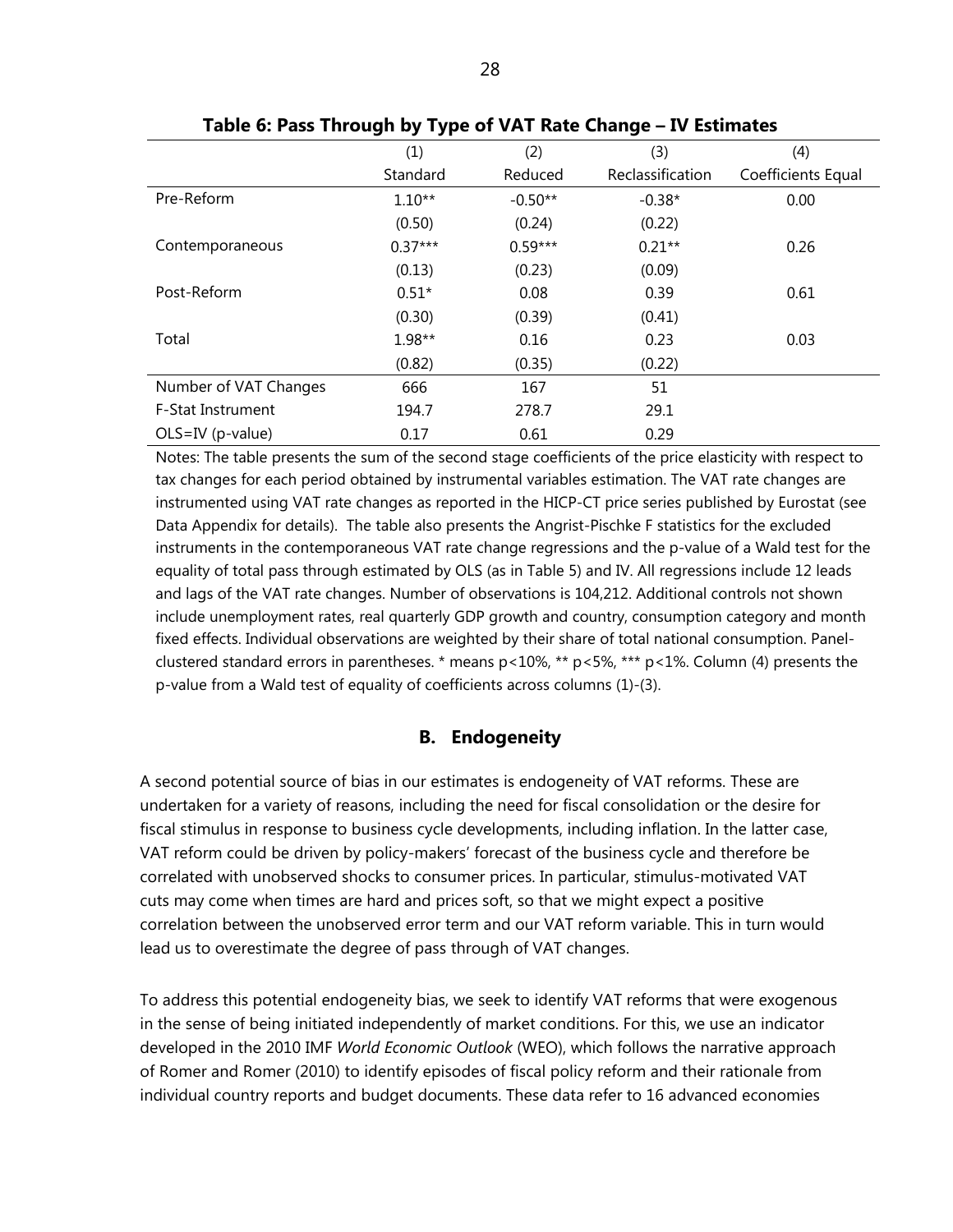for the period 1980-2009.<sup>28</sup> We use this action-based fiscal reform database to split our sample into two types of VAT reform episodes, focusing on changes in standard and reduced rates: those that are explicitly identified as exogenous to the business cycle, i.e. motivated by fiscal consolidation purposes and independent of the state of the economy<sup>29</sup> (deemed to be so if they occur in the same year as a broader fiscal consolidation reform identified in the WEO (2010) dataset) and other reforms. Comparing the estimated coefficients for the two subgroups provides a test for the presence of endogeneity bias.

Table 7 reports the results of such an exercise, comparing pass through estimates for 198 VAT changes that are explicitly identified as being exogenous and the 636 others.<sup>30</sup> Column (3) shows the Wald test for equality of coefficients.

The pre-reform estimates for the identified exogenous (or consolidation-driven) reforms are lower than those for other reforms, which is consistent with the prior intuition that VAT reforms undertaken in response to business cycle considerations would lead to OLS to overestimate pass through. The Wald test in column (3), however, indicates that the difference is not statistically significant. The contemporaneous effect for the exogenous reforms is also half as large as for the others, and in this case the difference is statistically significant at 1 percent. The post-reform effects are also lower but equality cannot be rejected. Overall, the estimated final pass through is lower for exogenous reforms, but, once again, the Wald test cannot reject equality.

Endogeneity thus seems unlikely to fundamentally jeopardize the broad conclusions above on the cumulative pass through in the long run, though there are signs that they it may imply some overestimation of the contemporaneous pass through in the results above.

 $28$  A conventional measure to assess fiscal consolidation is the change in the cyclically adjusted primary balance (CAPB). Guajardo et al (2011) find that instrumenting the change in the CAPB with the action-based series yields robust results, implying that the action-based measure has explanatory power of the CAPB-based measure of fiscal consolidation.

 $^{29}$  For this exercise use only reforms in standard and reduced VAT rates, comparable to column (1) and (2) of Table 3. The results are broadly similar when only using standard VAT rate changes. We do not use VAT reclassifications as these are unlikely to be part of the broad fiscal consolidation reforms identified in the WEO dataset. As noted in Table 3, they also display a significantly different pass through pattern, which would lead to spurious results.

<sup>&</sup>lt;sup>30</sup> The WEO dataset only contains information for Austria, Belgium, Finland, France, Germany, Ireland, Italy, Netherlands, Portugal and Spain among Eurozone countries.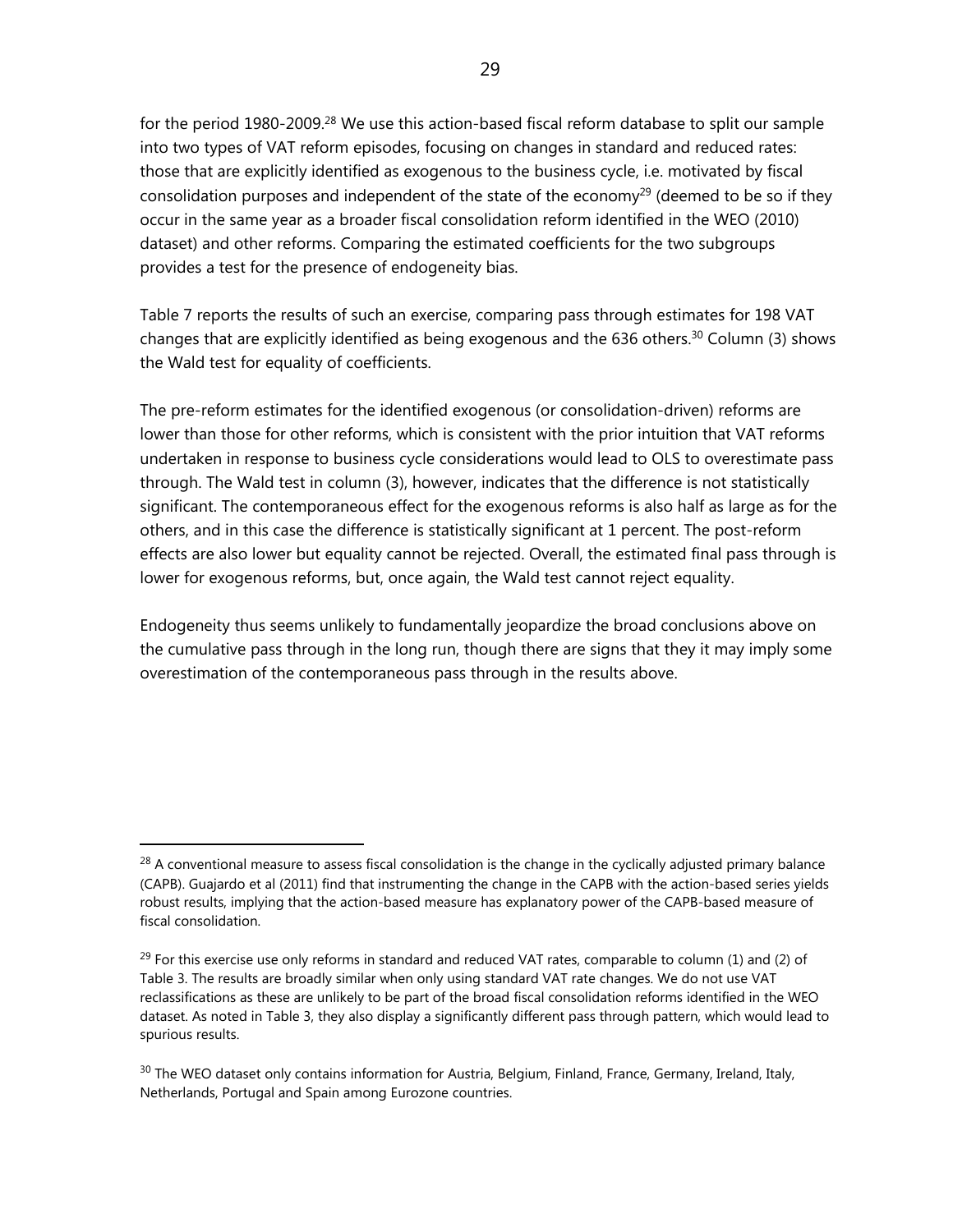|                       | -                    |           |                    |
|-----------------------|----------------------|-----------|--------------------|
|                       | (1)                  | (2)       | (3)                |
|                       | Identified Exogenous | Others    | Coefficients Equal |
| Pre-Reform            | 0.27                 | $0.50*$   | 0.50               |
|                       | (0.20)               | (0.28)    |                    |
| Contemporaneous       | $0.22***$            | $0.47***$ | 0.01               |
|                       | (0.07)               | (0.09)    |                    |
| Post-Reform           | 0.27                 | 0.41      | 0.77               |
|                       | (0.42)               | (0.27)    |                    |
| Total                 | $0.76*$              | $1.39***$ | 0.20               |
|                       | (0.44)               | (0.33)    |                    |
| Number of VAT Changes | 198                  | 636       |                    |

**Table 7: Pass Through During Fiscal Consolidation Episodes**

Notes: The table presents the sum of the coefficients of the price elasticity with respect to tax changes for each period. Column (1) uses VAT changes in standard or reduced rates that occurred during episodes of fiscal consolidation as identified in IMF (2010). Column (2) uses the remaining standard and reduced rate VAT reforms in the sample. Countries included in the estimation are: Austria, Belgium, Finland, France, Germany, Ireland, Italy, Netherlands, Portugal and Spain. The regression includes 12 leads and lags of the VAT rate changes. Number of observations is 98,287. Additional controls not shown include unemployment rates, real quarterly GDP growth and country, consumption category and month fixed effects. Individual observations are weighted by their share of total national consumption. Panel-clustered standard errors in parentheses. \* means p<10%, \*\* p<5%, \*\*\* p<1%. Column (3) presents the p-value from a Wald test of equality of coefficients across columns (1) and (2).

#### **V. CONCLUSION**

The results here, which seem reasonably robust against endogeneity and measurement error concerns, cast light on several aspects of VAT pass through. Perhaps most important, they stress that this can be quite different depending on the nature of the VAT change. For changes in the standard rate, for instance, the assumption of 100 percent pass through—which has been standard practice, albeit with little empirical basis—appears a reasonable starting point. This is much less true, however, of changes in reduced rates, for which pass through is significantly less than one, perhaps around 30 percent; and for simple reclassifications pass through seems close to zero. While this might suggest a general conclusion that pass through is increasing in the breadth of the consumption base affected, and this does indeed appear to be the case over most of the practically relevant range, there are signs that the relationship is flat or even decreasing at the highest levels of coverage---which, as has also been seen, is consistent with theory. Pass through appears to differ too according to the nature of the goods affected, being seemingly greater for durables than non-durables. Contrary, however, to a popular conception, and some previous evidence, there seems no systematic tendency for pass through to be greater for tax increases than for tax cuts.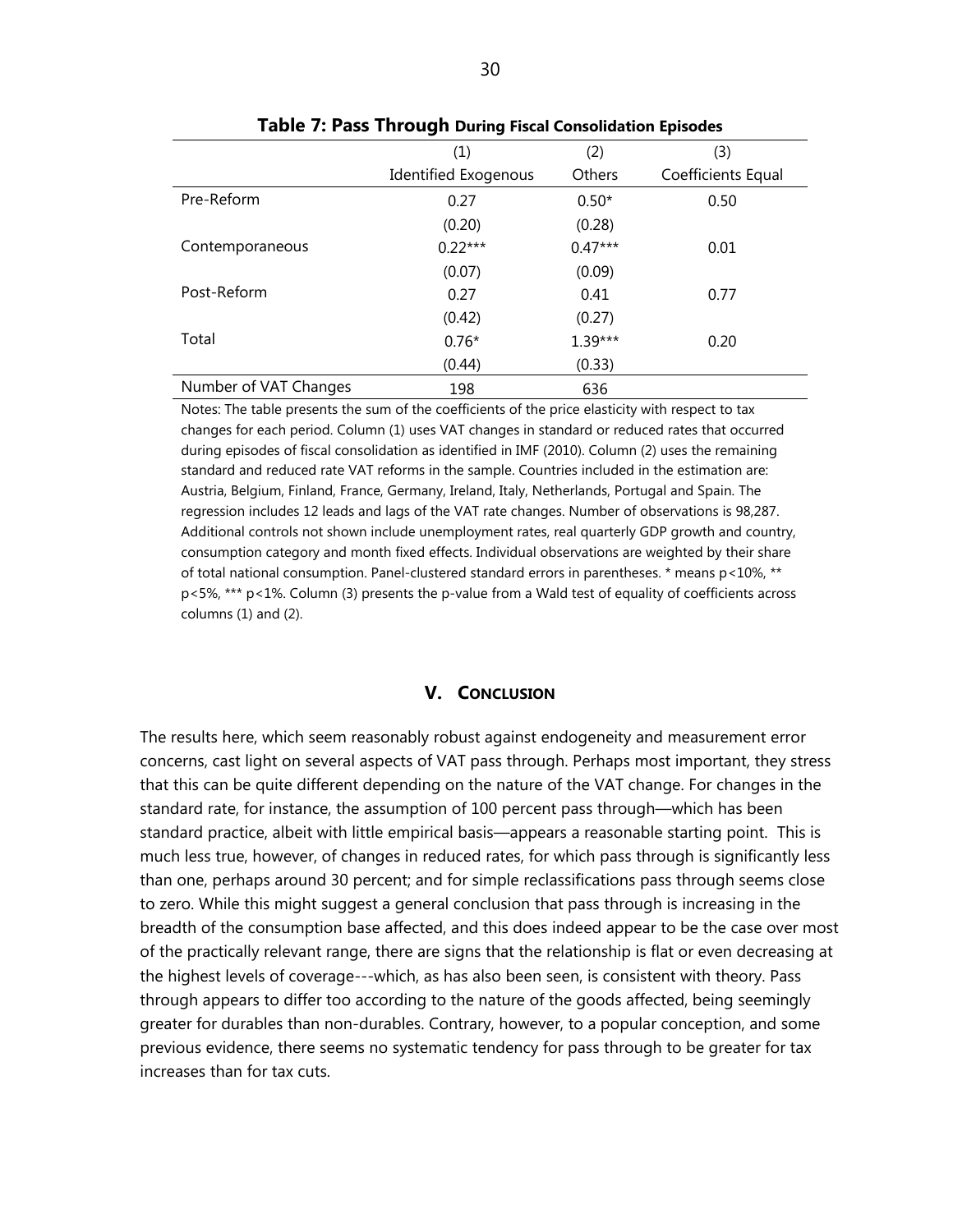The pass through dynamics too can be both significant and quite different for different types of reform. The lion's share of the pass through of standard rate changes, for instance, occurs in the months before the actual VAT change, pointing to significant anticipation effects; such effects also appear strong for durables. For reduced VAT rates, however, anticipation effects seem weaker.

These results have significant implications for both policy makers and policy analysts. While they tend to validate the conventional treatment of standard rate changes, for instance, they caution against the equally conventional assumption that the benefits of reduced rates are fully passed on to the poorer households they are generally intended to benefit. At the same time, of course, practical application of the broad results presented here will need to be tempered by considering the circumstances of each case. Indeed several factors that one might expect to have a systematic impact on pass through have not been addressed here, generally through want of data. Information on announcement dates, for instance, could be used to further unpack the dynamics. And market structure,  $31$  trade intensity and the degree of compliance  $32$  could all be expected to play a role, as could be the business cycle, and, in countries not part of a monetary union, exchange rate and monetary policies. The analysis here has simply demonstrated and explored some marked heterogeneities of VAT pass through. Fuller understanding of these can provide a more compelling approach to policy design and analysis than the traditional presumption that it is in all cases 100 percent—which, indeed, the results here call further into question.

1

 $31$ Jametti et al. (2013) find retail concentration to affect pass through of gasoline taxes across Canadian cities.

 $32$  Kopczuk et al. (2013) identity differences in pass through of gasoline taxes across U.S. states according to the point of collection, their preferred explanation lying in the impact on compliance.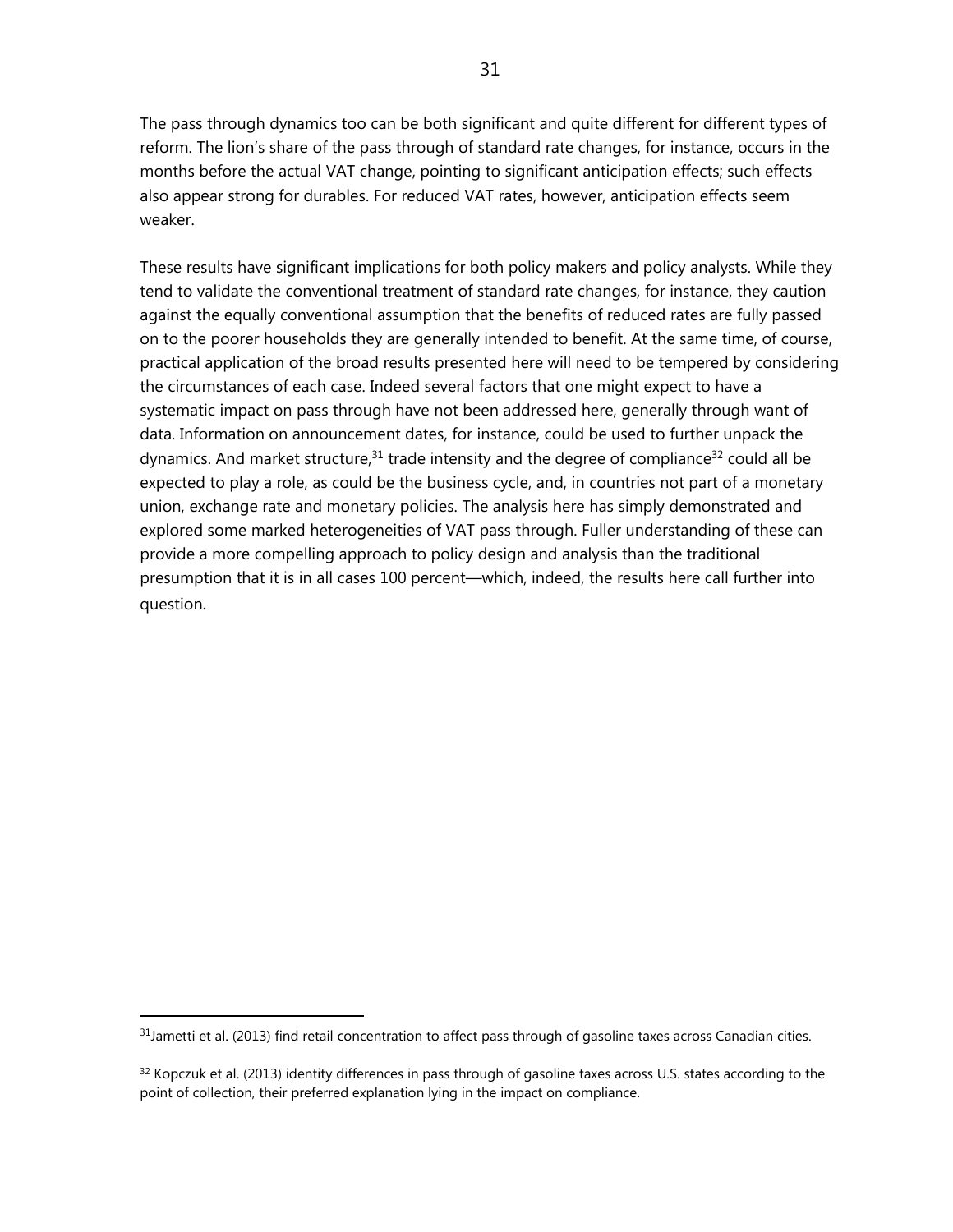#### **References**

Ashenfelter, O., and Krueger, A. (1994). "Estimates of the Economic Return to Schooling from a New Sample of Twins," *The American Economic Review,* 84(5), 1157-1173.

Batista Politi, R. and Mattos, E. (2011). "Ad-Valorem Tax Incidence and After-Tax Price Adjustments: Evidence from Brazilian Basic Basket Food," *Canadian Journal of Economics*, 44(4), 1438-1470.

Besley, T. J. and Rosen, H. S. (1999). "Sales Taxes and Prices: An Empirical Analysis," *National Tax Journal*, 52(2), 157-78.

Bird, R., and Gendron, P. P. (2007). *The VAT in Developing and Transitional Countries*. Cambridge University Press.

Carare, A. and Danninger, S. (2008), Inflation Smoothing and the Modest Effect of VAT in Germany, IMF Working Paper, WP/08/175.

Carbonnier, C. (2007). "Who pays sales taxes? Evidence from French VAT reforms, 1987–1999," *Journal of Public* Economics, 91, 1219–29.

Chirakijja, J., Crossley, T. F., Lührmann, M. and O´Dea, C. (2009). "The Stimulus Effect of the 2008 UK Temporary Vat Cut," Prepared for: Value-Added Tax: Fiscal and Practical Potential, National Tax Association Annual Meeting 2009.

Crossley, T.F., Low, H.W. and Sleeman, C. (2014). "Using a Temporary Indirect Tax Cut as a Fiscal Stimulus: Evidence from the UK," IFS Working Paper (W14/16).

Delipalla, S., and M. J. Keen (1992). "The comparison between ad valorem and specific taxation under imperfect competition," *Journal of Public Economics*, 49, 351–67.

Eurostat (2009). *HICP-CT Manual*, HCPI 09/547 rev. 3, European Commission, Luxembourg.

European Commission (various years). *VAT Rates Applied in the Member States of the European Union Situation.*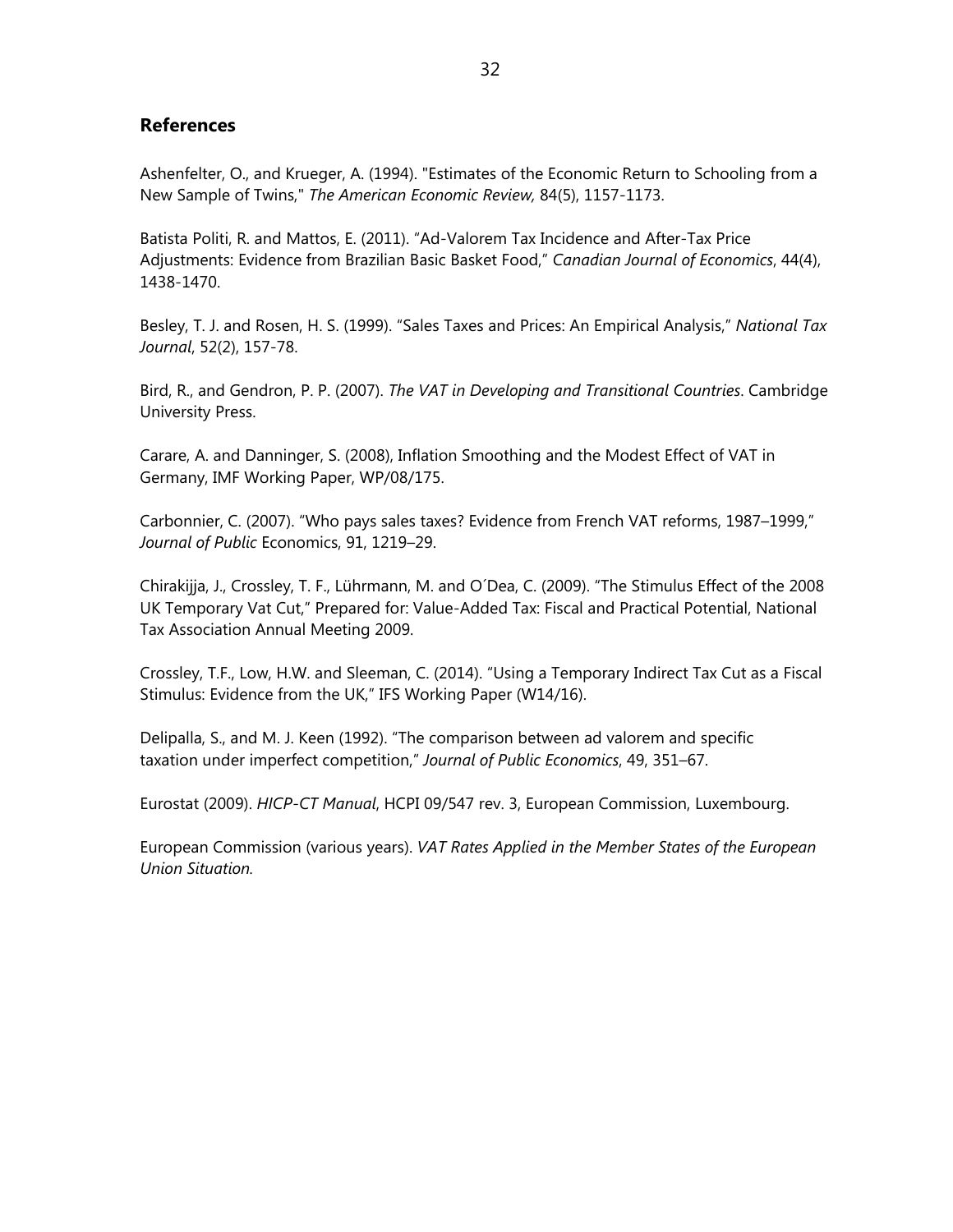Guajardo, J., Leigh, D. and Pescatori, A. (2011). "Expansionary Austerity: New International Evidence," IMF Working Paper, WP/11/158.

Jametti, M., Redonda, A. and Sen, A. (2013). "The Power to Pass on Taxes—A Test for Shifting Based on Observables," CESifo Working Paper No. 4265.

Kleven, H. J., and Kreiner, C. T. (2003). "The Role of Taxes as Automatic Destabilizers in New Keynesian Economics," *Journal of Public Economics*, 87(5), 1123-1136.

Kopczuk, W., Marion, J. Muehlegger E. and Slemrod, J. (2013). "Do the Laws of Tax Incidence Hold? Point of Collection and the Pass-Through of State Diesel Taxes," NBER Working Paper 19410.

Kosonen, T. (2013). "More Haircut After VAT Cut? On the Efficiency of Service Sector Consumption Taxes," Government Institute for Economic Research VATT Working Papers 49/2013.

Lustig, N., Pessino C. and Scott, J. (2013). "The Impact of Taxes and Social Spending on Inequality and Poverty in Argentina, Bolivia, Brazil, Mexico, Peru and Uruguay: An Overview," University of Tulane, Working Paper No. 13.

Poterba, J. (1996). "Retail Price Reactions to Changes in State and Local Sales Taxes," *National Tax Journal*, 49, 165–76.

Smart, M., (2011). "The Impact of Sales Tax Reform on Ontario Consumers: A First Look at the Evidence," The School of Public Policy Research Paper 11/03.

Stern, N. H. (1987). "The Effects of Taxation, Price Control and Government Contracts in Oligopoly and Monopolistic Competition," *Journal of Public Economics*, 32, 133-158.

Trannoy, A. (2011). "The Shifting Rate of the VAT Cut on Restaurants in France: A Conflict between Commitment and Market forces," Mimeo.

Vickrey, W. (1960). "Can Excises Lower Prices", in R.W. Plouts (ed.) *Essays in Economics and Econometrics: A Volume in Honor of Harold Hotelling,* University of North Carolina Press; Chapel Hill), 165-177.

Weyl, E.G., and Fabinger, M. (2013). "Pass through as an Economic Tool: Principles of Incidence under Imperfect Competition," *Journal of Political Economy*, 121 (3), 528-583.

Wooldridge, J. M. (2010). *Econometric Analysis of Cross Section and Panel Data*. (Cambridge MA: MIT Press).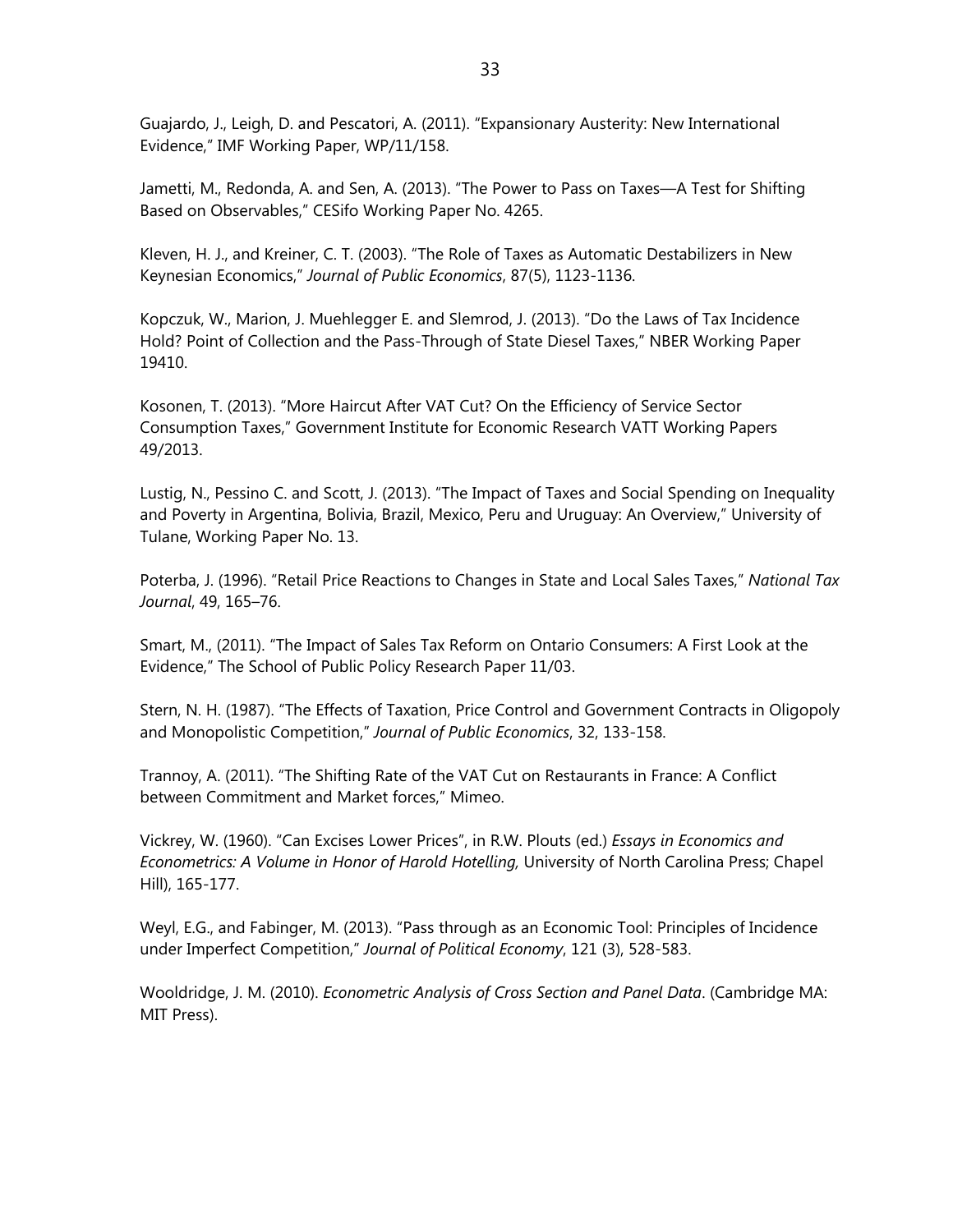|             | First year in | Number of VAT | Number of Consumption Categories Affected |          |                  |  |
|-------------|---------------|---------------|-------------------------------------------|----------|------------------|--|
| Country     | sample        | reforms       | Standard                                  | Reduced  | Reclassification |  |
| Austria     | 1999          | 3             | $\overline{0}$                            | $\Omega$ | 4                |  |
| Belgium     | 1999          | 4             | $\Omega$                                  | 0        | 6                |  |
| Cyprus      | 2008          | 6             | 44                                        |          | 17               |  |
| Estonia     | 2011          | 0             | $\mathbf{0}$                              | $\Omega$ | 0                |  |
| Finland     | 1999          | 4             | 44                                        | 30       | 4                |  |
| France      | 1999          | 6             | 49                                        | 6        | 4                |  |
| Germany     | 1999          | 2             | 51                                        | $\Omega$ | 1                |  |
| Greece      | 2001          | 6             | 136                                       | 83       | 2                |  |
| Ireland     | 1999          | 7             | 168                                       | 21       | 4                |  |
| Italy       | 1999          | 2             | 51                                        | 1        |                  |  |
| Luxembourg  | 1999          | 5             | $\mathbf{0}$                              | $\Omega$ | 6                |  |
| Malta       | 2008          | 2             | $\mathbf{0}$                              |          | 2                |  |
| Netherlands | 1999          | 1             | 41                                        | 0        | 0                |  |
| Portugal    | 1999          | 10            | 242                                       | 20       | 9                |  |
| Slovakia    | 2009          | 1             | 62                                        | $\Omega$ | 0                |  |
| Slovenia    | 2007          | 4             | $\mathbf 0$                               | $\Omega$ | 8                |  |
| Spain       | 1999          | 2             | 84                                        | 28       | 0                |  |

**Table A1. Country List and VAT Reforms** 

Notes: Data from EC (various years) and IBFD.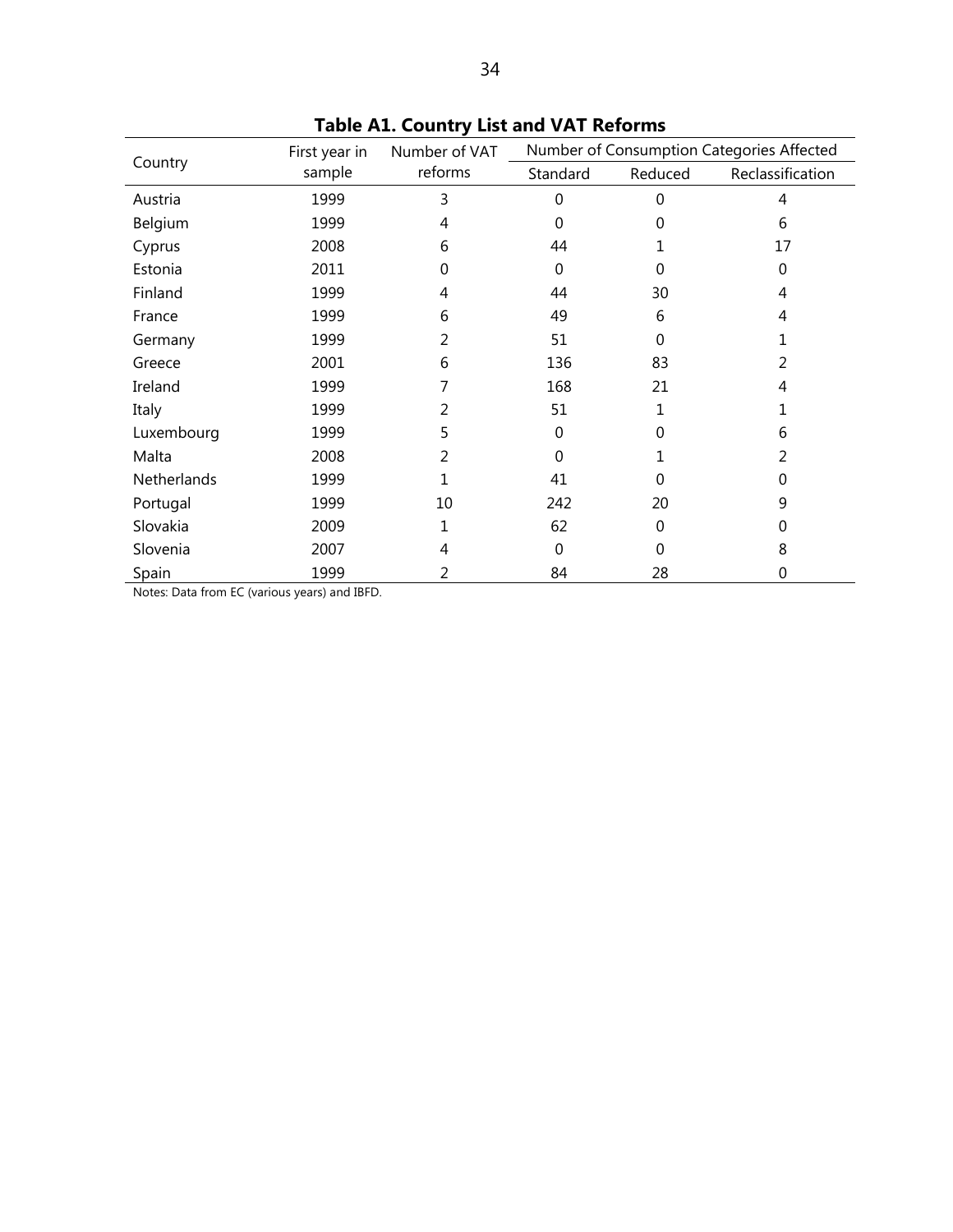|        |                                                             |                                 |                        |                            | Number of                 |                  |                  |
|--------|-------------------------------------------------------------|---------------------------------|------------------------|----------------------------|---------------------------|------------------|------------------|
| COICOP | Consumption Items                                           | Average<br>Expenditure<br>Share | Average<br>VAT<br>Rate | Standard<br>Rate<br>Change | Reduced<br>Rate<br>Change | Reclassification | Durable          |
| CP0111 | Bread and cereals                                           | 2.7                             | 6.6                    | 1                          | 7                         | $\mathbf{1}$     | $\Omega$         |
| CP0112 | Meat                                                        | 3.8                             | 7.3                    | 1                          | 9                         | $\mathbf{1}$     | 0                |
| CP0113 | Fish and seafood                                            | 1.1                             | 7.3                    | 1                          | 9                         | 1                | 0                |
| CP0114 | Milk, cheese and eggs                                       | 2.4                             | 6.6                    | 1                          | 7                         | 1                | 0                |
| CP0115 | Oils and fats                                               | 0.6                             | 6.8                    | 1                          | 9                         | $\mathbf{1}$     | 0                |
| CP0116 | Fruit                                                       | 1.2                             | 6.6                    | 1                          | 7                         | 1                | 0                |
| CP0117 | Vegetables                                                  | 1.6                             | 6.6                    | 1                          | 7                         | $\mathbf{1}$     | $\Omega$         |
| CP0118 | Sugar, jam, honey, chocolate and<br>confectionery           | 1.0                             | 8.3                    | 6                          | 8                         | 1                | $\mathbf 0$      |
| CP0119 | Other food products                                         | 0.5                             | 9.1                    | 7                          | 8                         | $\mathbf 1$      | 0                |
| CP0121 | Coffee, tea and cocoa                                       | 0.4                             | 10.0                   | 6                          | 8                         | 1                | $\Omega$         |
| CP0122 | Mineral waters, soft drinks, fruit and<br>vegetable juices  | 0.9                             | 9.8                    | $\overline{2}$             | 10                        | 4                | 0                |
| CP0211 | Spirits                                                     | 0.5                             | 19.2                   | 22                         | 0                         | 0                | 0                |
| CP0212 | Wine                                                        | 0.8                             | 18.3                   | 17                         | 2                         | 0                | 0                |
| CP0213 | Beer                                                        | 0.7                             | 19.2                   | 22                         | 0                         | 0                | 0                |
| CP022  | Tobacco                                                     | 3.0                             | 19.1                   | 22                         | $\Omega$                  | 1                | 0                |
| CP0311 | Clothing materials                                          | 0.1                             | 19.1                   | 14                         | 0                         | 0                | 0                |
| CP0312 | Garments                                                    | 5.1                             | 19.2                   | 22                         | $\mathbf 0$               | 0                | $\Omega$         |
| CP0313 | Other articles of clothing and clothing<br>accessories      | 0.2                             | 18.6                   | 17                         | 1                         | 0                | $\mathbf 0$      |
| CP0314 | Cleaning, repair and hire of clothing                       | 0.2                             | 14.7                   | 12                         | 7                         | 5                | $\boldsymbol{0}$ |
| CP032  | Footwear including repair                                   | 1.4                             | 19.2                   | 22                         | $\Omega$                  | 0                | $\Omega$         |
| CP0431 | Materials for the maintenance and repair<br>of the dwelling | 0.8                             | 18.2                   | 21                         | $\mathbf 0$               | 0                | $\mathbf 0$      |
| CP0432 | Services for the maintenance and repair of<br>the dwelling  | 0.9                             | 13.0                   | 5                          | 8                         | 3                | 0                |
| CP0444 | Other services relating to the dwelling                     | 0.8                             | 17.2                   | 16                         | 1                         | $\mathbf{1}$     | 0                |

**Table A2. Consumption Categories**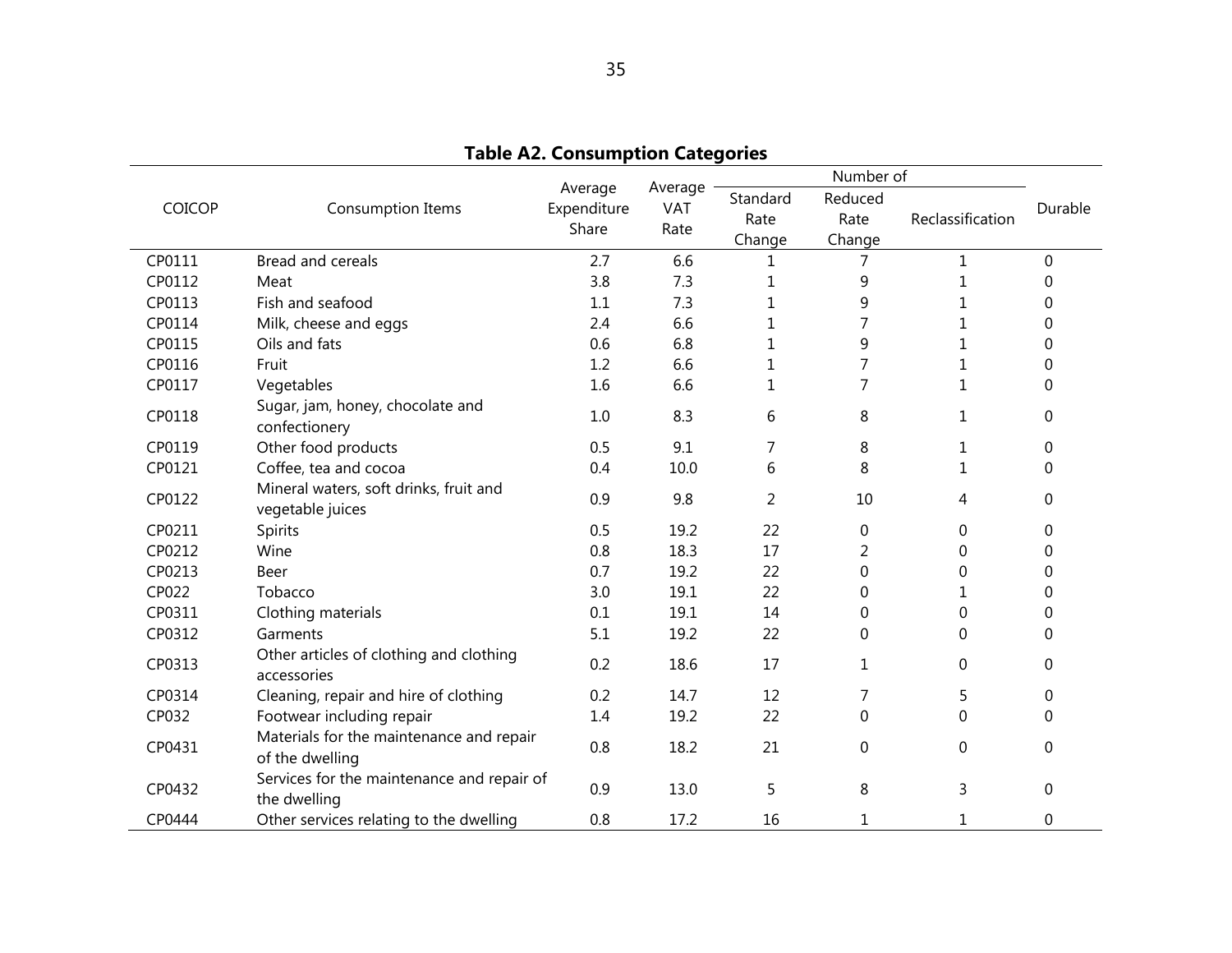| <b>Table A2. Consumption Categories (Cont.)</b> |                                                                    |     |      |    |                  |                  |              |  |  |
|-------------------------------------------------|--------------------------------------------------------------------|-----|------|----|------------------|------------------|--------------|--|--|
| CP0452                                          | Gas                                                                | 1.4 | 14.3 | 6  | 6                | 4                | $\mathbf 0$  |  |  |
| CP0453                                          | Liquid fuels                                                       | 0.9 | 18.0 | 12 | 1                | 1                | $\Omega$     |  |  |
| CP0454                                          | Solid fuels                                                        | 0.3 | 14.9 | 9  | 5                | 1                | 0            |  |  |
| CP0511                                          | Furniture and furnishings                                          | 2.2 | 19.2 | 22 | $\Omega$         | $\mathbf 0$      | 1            |  |  |
| CP0512                                          | Carpets and other floor coverings                                  | 0.2 | 19.2 | 22 | $\mathbf 0$      | 0                | 1            |  |  |
| CP0513                                          | Repair of furniture, furnishings and<br>floor coverings            | 0.1 | 19.5 | 10 | $\mathbf 0$      | $\mathbf 0$      | $\mathbf{0}$ |  |  |
| CP052                                           | Household textiles                                                 | 0.6 | 19.2 | 22 | $\mathbf 0$      | 0                | $\mathbf{0}$ |  |  |
| CP0531/532                                      | Major and small electric household<br>appliances                   | 1.0 | 19.2 | 22 | $\boldsymbol{0}$ | $\boldsymbol{0}$ | $\mathbf{1}$ |  |  |
| CP0533                                          | Repair of household appliances                                     | 0.1 | 19.2 | 22 | $\Omega$         | 0                | $\Omega$     |  |  |
| CP054                                           | Glassware, tableware and household<br>utensils                     | 0.5 | 19.2 | 22 | $\mathbf 0$      | 0                | 0            |  |  |
| CP055                                           | Tools and equipment for house and<br>garden                        | 0.4 | 19.2 | 22 | $\mathbf 0$      | 0                | 1            |  |  |
| CP0561                                          | Non-durable household goods (for<br>routine household maintenance) | 1.1 | 19.2 | 22 | $\boldsymbol{0}$ | 0                | 0            |  |  |
| CP0562                                          | Domestic services and household<br>services                        | 0.9 | 17.6 | 17 | 1                | 5                | $\Omega$     |  |  |
| CP0611                                          | Pharmaceutical products                                            | 1.2 | 7.1  | 1  | 8                | $\overline{c}$   | 0            |  |  |
| CP0711                                          | Motor cars                                                         | 4.9 | 19.0 | 22 | $\mathbf 0$      | $\overline{2}$   | 1            |  |  |
| CP0712/713/7<br>14                              | Motor cycles, bicycles and animal<br>drawn vehicles                | 0.3 | 19.0 | 22 | $\mathbf 0$      | $\overline{2}$   | $\mathbf{1}$ |  |  |
| CP0721                                          | Spares parts and accessories for<br>personal transport equipment   | 0.8 | 19.2 | 22 | $\boldsymbol{0}$ | $\boldsymbol{0}$ | $\mathbf{1}$ |  |  |
| CP0722                                          | Fuels and lubricants for personal<br>transport equipment           | 4.6 | 19.0 | 22 | $\mathbf 0$      | $\mathbf 0$      | 0            |  |  |
| CP0723                                          | Maintenance and repair of personal<br>transport equipment          | 2.0 | 19.0 | 22 | $\boldsymbol{0}$ | 1                | $\mathbf 0$  |  |  |
| CP0724                                          | Other services in respect of personal<br>transport equipment       | 0.7 | 19.0 | 22 | $\boldsymbol{0}$ | 1                | $\mathbf 0$  |  |  |
| CP082                                           | Telephone and telefax equipment                                    | 0.2 | 19.1 | 16 | $\boldsymbol{0}$ | $\boldsymbol{0}$ | $\mathbf{1}$ |  |  |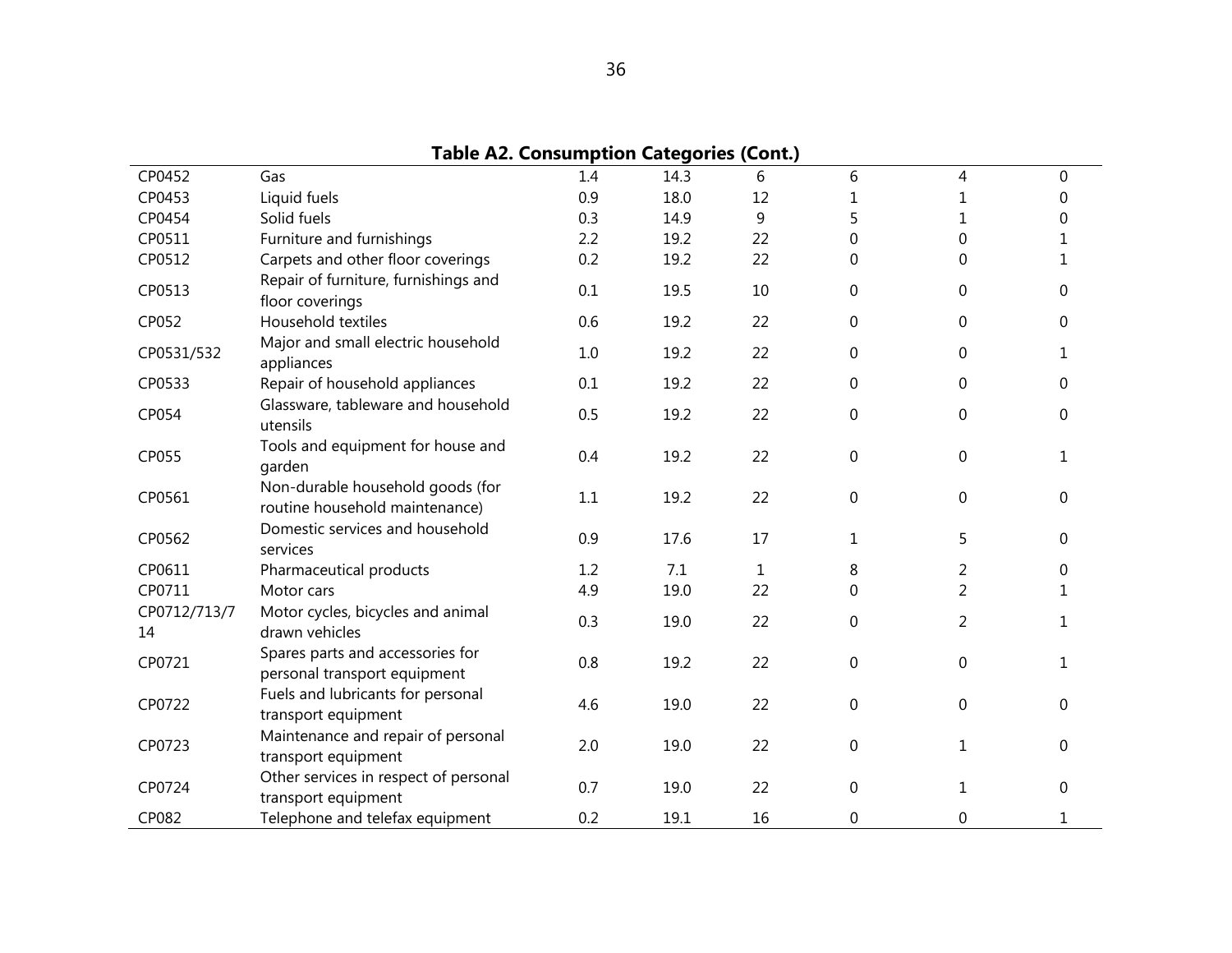| <b>Table A2. Consumption Categories (Cont.)</b> |                                                             |     |      |                |             |                |          |  |  |
|-------------------------------------------------|-------------------------------------------------------------|-----|------|----------------|-------------|----------------|----------|--|--|
| CP083                                           | Telephone and telefax services                              | 2.7 | 19.0 | 16             | $\Omega$    | 1              | $\Omega$ |  |  |
|                                                 | Equipment for the reception, recording                      |     |      |                |             |                |          |  |  |
| CP0911                                          | and reproduction of sound and                               | 0.5 | 19.2 | 22             | $\mathbf 0$ | 0              | 1        |  |  |
|                                                 | pictures                                                    |     |      |                |             |                |          |  |  |
| CP0912                                          | Photographic and cinematographic                            | 0.1 | 19.2 | 22             | $\Omega$    | 0              | 1.       |  |  |
|                                                 | equipment and optical instruments                           |     |      |                |             |                |          |  |  |
| CP0913                                          | Information processing equipment                            | 0.4 | 19.2 | 22             | 0           | 0              |          |  |  |
| CP0914                                          | Recording media                                             | 0.3 | 19.2 | 22             | 0           | 0              |          |  |  |
| CP0915                                          | Repair of audio-visual, photographic                        | 0.1 | 19.1 | 15             | 0           | 0              | $\Omega$ |  |  |
|                                                 | and information processing equipment                        |     |      |                |             |                |          |  |  |
|                                                 | Major durables for indoor and outdoor                       |     |      |                |             |                |          |  |  |
| CP0921/922                                      | recreation including musical                                | 0.3 | 19.3 | 22             | 0           | $\Omega$       | 1        |  |  |
|                                                 | instruments                                                 |     |      |                |             |                |          |  |  |
| CP0931                                          | Games, toys and hobbies                                     | 0.5 | 19.2 | 22             | $\mathbf 0$ | 0              | 0        |  |  |
| CP0932                                          | Equipment for sport, camping and<br>open-air recreation     | 0.3 | 19.2 | 22             | 0           | 0              | 0        |  |  |
| CP0933                                          | Gardens, plants and flowers                                 | 0.6 | 12.1 | 7              | 4           | 3              | 0        |  |  |
|                                                 | Pets and related products; veterinary                       |     |      |                |             |                |          |  |  |
| CP0934/935                                      | and other services for pets                                 | 0.5 | 18.5 | 20             | 2           | 0              | $\Omega$ |  |  |
| CP0941                                          | Recreational and sporting services                          | 1.0 | 11.2 | 2              | 10          | 2              | $\Omega$ |  |  |
| CP0951                                          | <b>Books</b>                                                | 0.6 | 7.8  | 6              | 6           | 0              | 0        |  |  |
| CP0952                                          | Newspapers and periodicals                                  | 0.9 | 7.5  | $\overline{2}$ | 7           | 0              | 0        |  |  |
| CP0953/954                                      | Miscellaneous printed matter;                               | 0.3 |      | 18             | 4           |                | $\Omega$ |  |  |
|                                                 | stationery and drawing materials                            |     | 16.2 |                |             | 0              |          |  |  |
| CP096                                           | Package holidays                                            | 1.5 | 17.7 | 17             | 0           | 3              | $\Omega$ |  |  |
| CP1111                                          | Restaurants, cafés and the like                             | 8.3 | 13.6 | 7              | 6           | 5              | 0        |  |  |
| CP1112                                          | Canteens                                                    | 0.9 | 12.2 | 6              | 6           | 5              | 0        |  |  |
| CP112                                           | Accommodation services                                      | 1.9 | 9.0  | 3              | 13          | $\overline{2}$ | 0        |  |  |
| CP1211                                          | Hairdressing salons and personal<br>grooming establishments | 1.1 | 16.4 | 14             | 4           | 4              | 0        |  |  |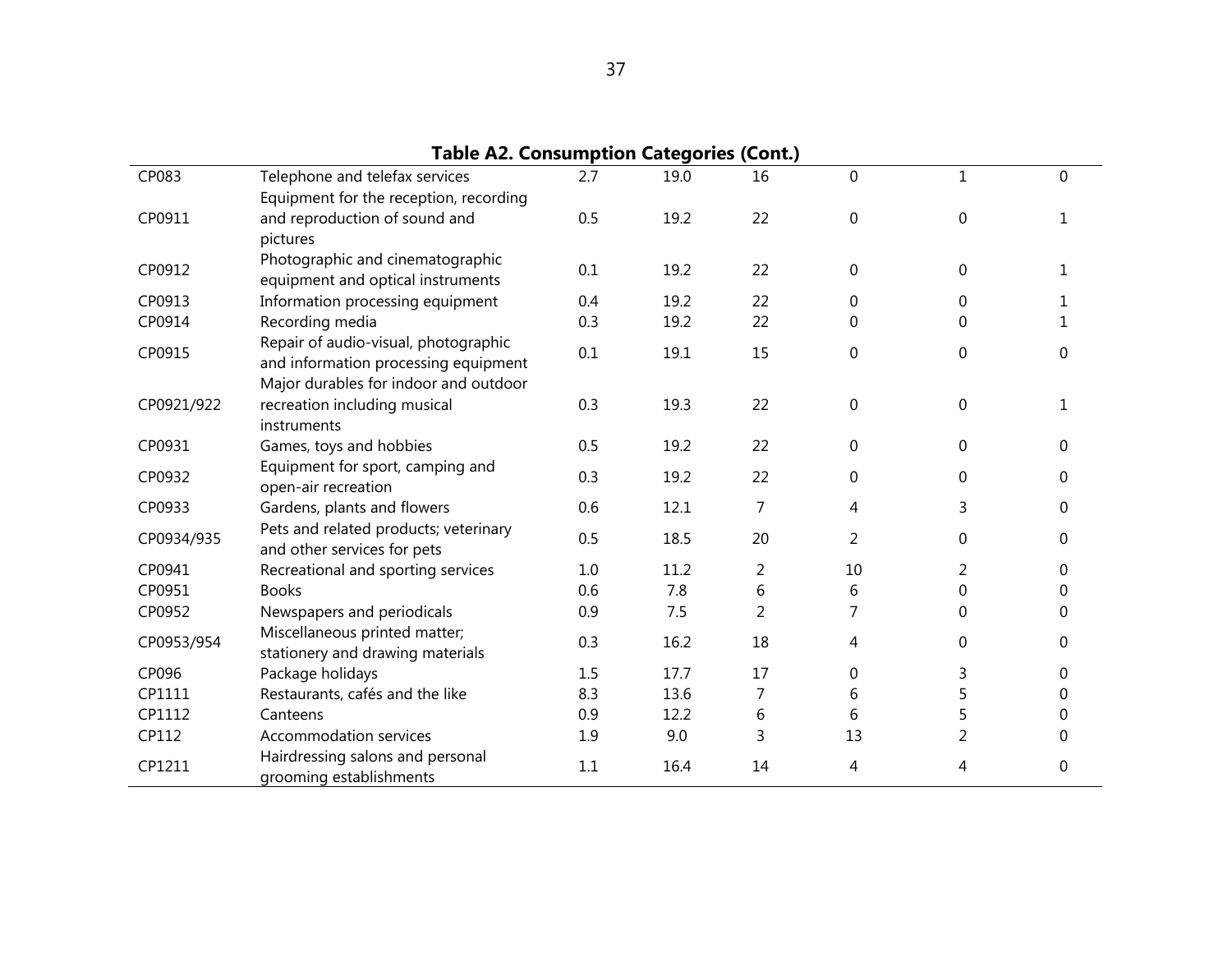| CP1212/1213 | Electrical appliances for personal care;<br>other appliances, articles and products<br>for personal care | 1.7 | 19.2 |  |  |
|-------------|----------------------------------------------------------------------------------------------------------|-----|------|--|--|
| CP1231      | Jewelry, clocks and watches                                                                              | Ս.5 | 19.2 |  |  |
| CP1232      | Other personal effects                                                                                   | 0.4 | 19.2 |  |  |

Notes: Data on VAT rates taken from EC (various years) and IBFD. Price, unemployment rates and consumption weights are taken from Eurostat.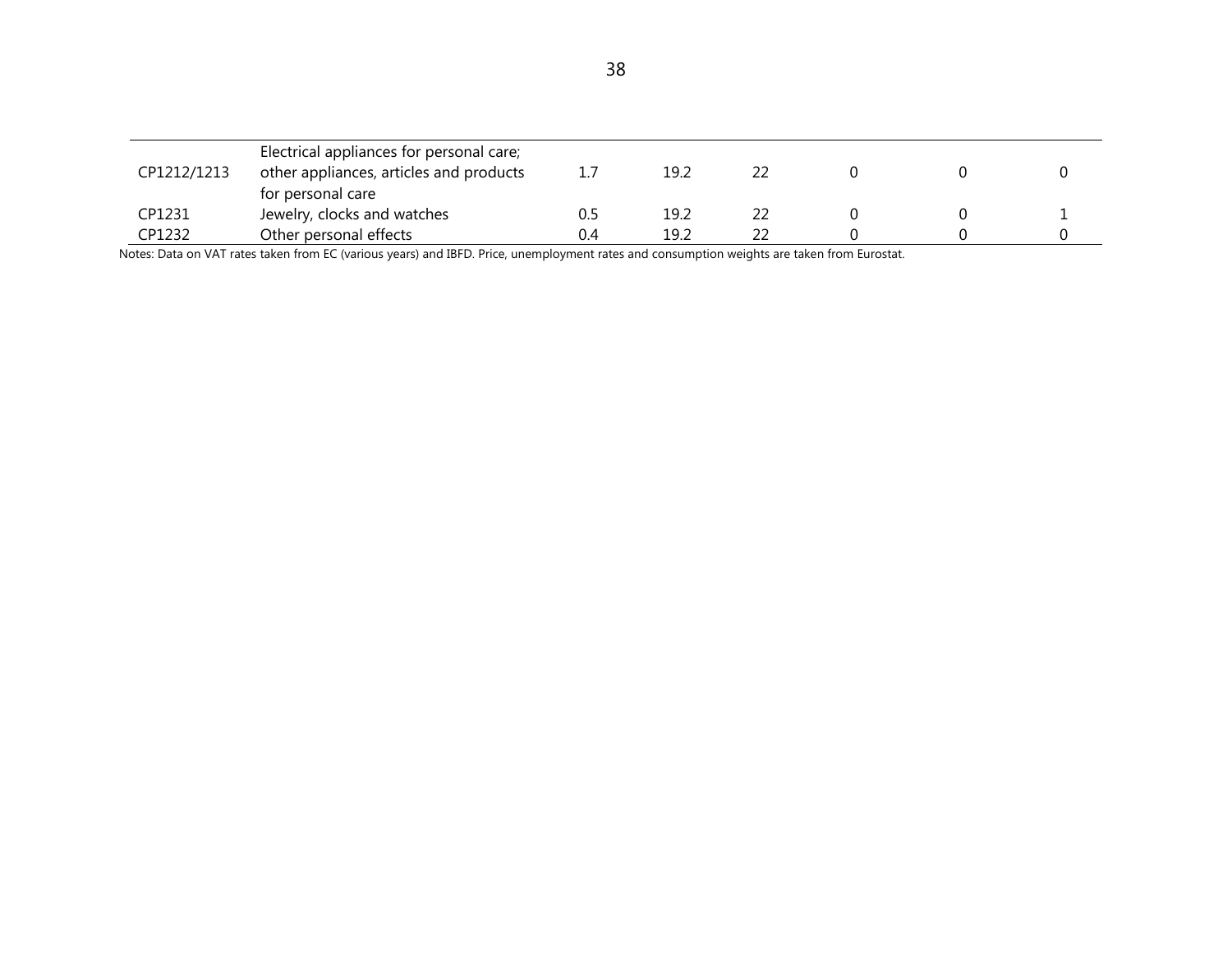

**Figure A1. Comparison of VAT Changes by Source** 

Notes: The figure shows the scatter plots of VAT changes weighted by consumption share as measured in the sample against VAT changes derived from the HICP-CT data and the linear relation estimated via OLS by type of VAT reform separately.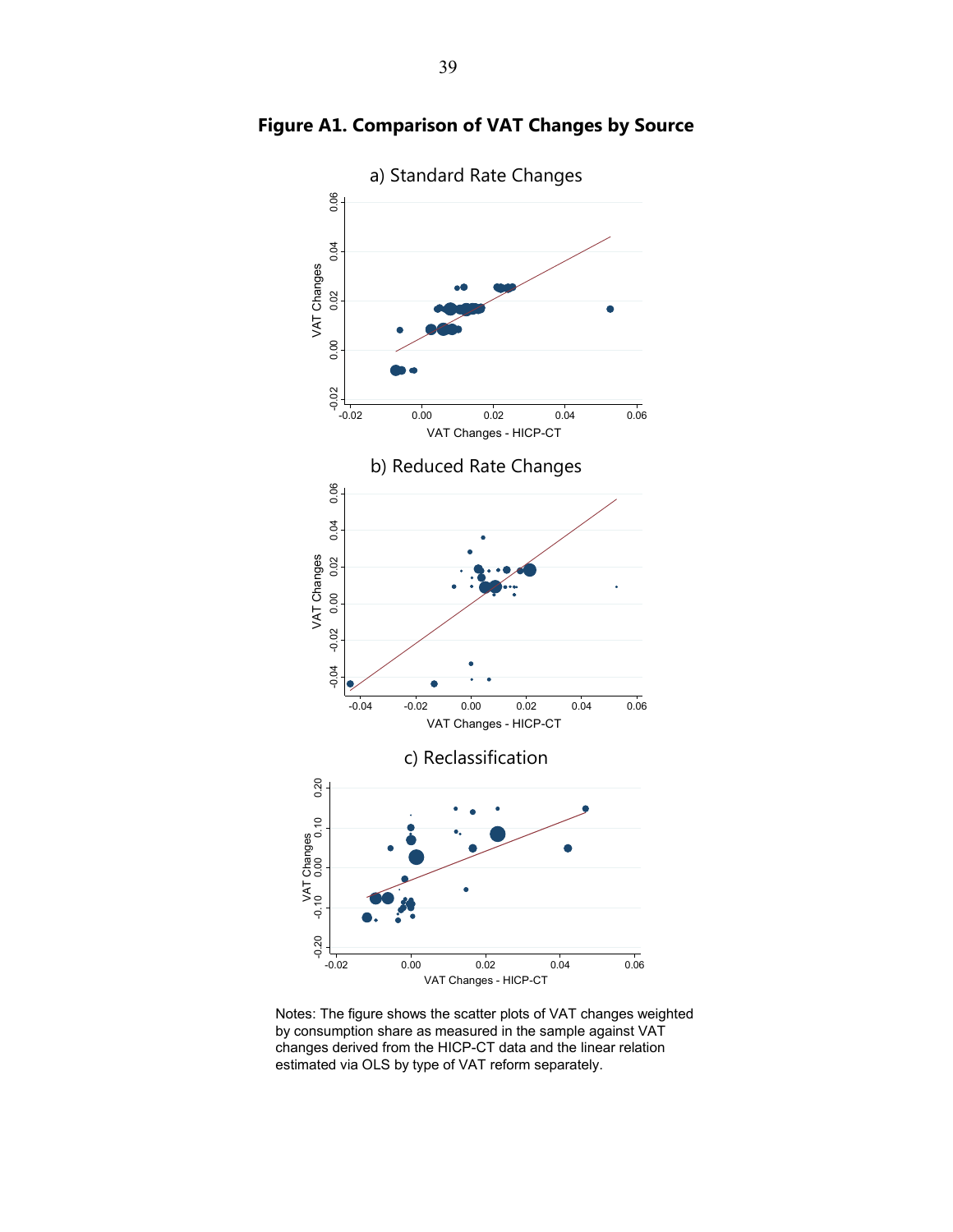#### **Appendix A: Constructing HICP-CT-based VAT Rate Changes**

The HICP-CT series are constructed to provide users with consumer price indexes that only reflect the evolution of underlying economic activity and are not affected by changes in tax rates. To achieve this, national statistical agencies seek to identify any change in national-level indirect taxes including VAT, excise duties, consumption and other specific and special taxes. Under the assumption that any change in tax is fully passed on to the consumer immediately, one can recover the hypothetical underlying producer price in any time period. These producer prices are than grossed up by the various taxes that applied in some reference period to yield the HICP-CT index. The difference in growth rates between the HICP and HICP-CT series in any time period will therefore reflect only the changes in taxes. It's important to note that these implied values of tax changes will not only encompass instances of VAT changes but of many other *ad valorem* and specific tax rates as well. We therefore restrict the HICP-CT-derived tax rate change series to include only months in which our own series records a VAT rate change. Despite this restriction, we would not necessarily expect perfect correlation between the two measures even absent any measurement error due to erroneous matching of rates and consumption category since VAT reform episodes can occur simultaneously with other changes in indirect tax rates.

The HICP-CT is calculated as a Laspeyres-type index defined as follows in period  $t$ :

$$
HICP - CT_{t} = \sum_{i=1}^{g} \frac{(1 + \tau_{i0})[(1 + \gamma_{i0})q_{it} + \alpha_{i0}]}{(1 + \tau_{i0})[(1 + \gamma_{i0})q_{i0} + \alpha_{i0}]} w_{i}
$$

where  $q_{it}(\tau_{i0})$  is the hypothetical producer price (recovered from the consumer price by assuming full and instantaneous pass through) of sub-item  $i$  in current period  $t$ . This producer price is multiplied by the VAT rate  $\tau_{i0}$  that was applicable during a reference period 0, an *ad valorem* sales tax rate  $\gamma_{i0}$  and is increased by any specific tax  $\alpha_{i0}$ . The term  $q_{i0}(\tau_{i0})$  is the actual producer price of the sub-item in reference period 0 and  $w_i$  is the consumption weight of all sub-items belonging to a COICOP category. Note that the HICP-CT differs from the standard HICP index as the latter uses tax rates that apply in current period  $t$  in the numerator.

Denoting the weighted average pre-VAT (but inclusive of other indirect taxes) price  $\tilde{q} = (1 + \gamma)q + \alpha$ and assuming all the the sub-items in a given COICOP category are taxed at the same tax rates (VAT and others), we can write the HICP-CT and HICP as

$$
\text{HICP-CT}_{t} = \frac{\tilde{q}_t^{ct}}{\tilde{q}_0}, \quad \text{and} \quad \text{HICP}_{t} = \frac{(1 + \tau_t)\tilde{q}_t}{(1 + \tau_0)\tilde{q}_0}
$$

The two series will therefore only differ in months when a tax change occurs, leading  $\tau_t$  to be different from  $\tau_0$ . Relaxing the assumptions of uniform VAT and other taxes within a same COICOP category would imply different values for  $\tau$ ,  $\tilde{q}^{ct}$  and  $\tilde{q}$ . However, as long as changes in VAT rates are not systematically correlated with these deviations, the HICP-CT series should constitute a suitable instrument for our own VAT reform measure.